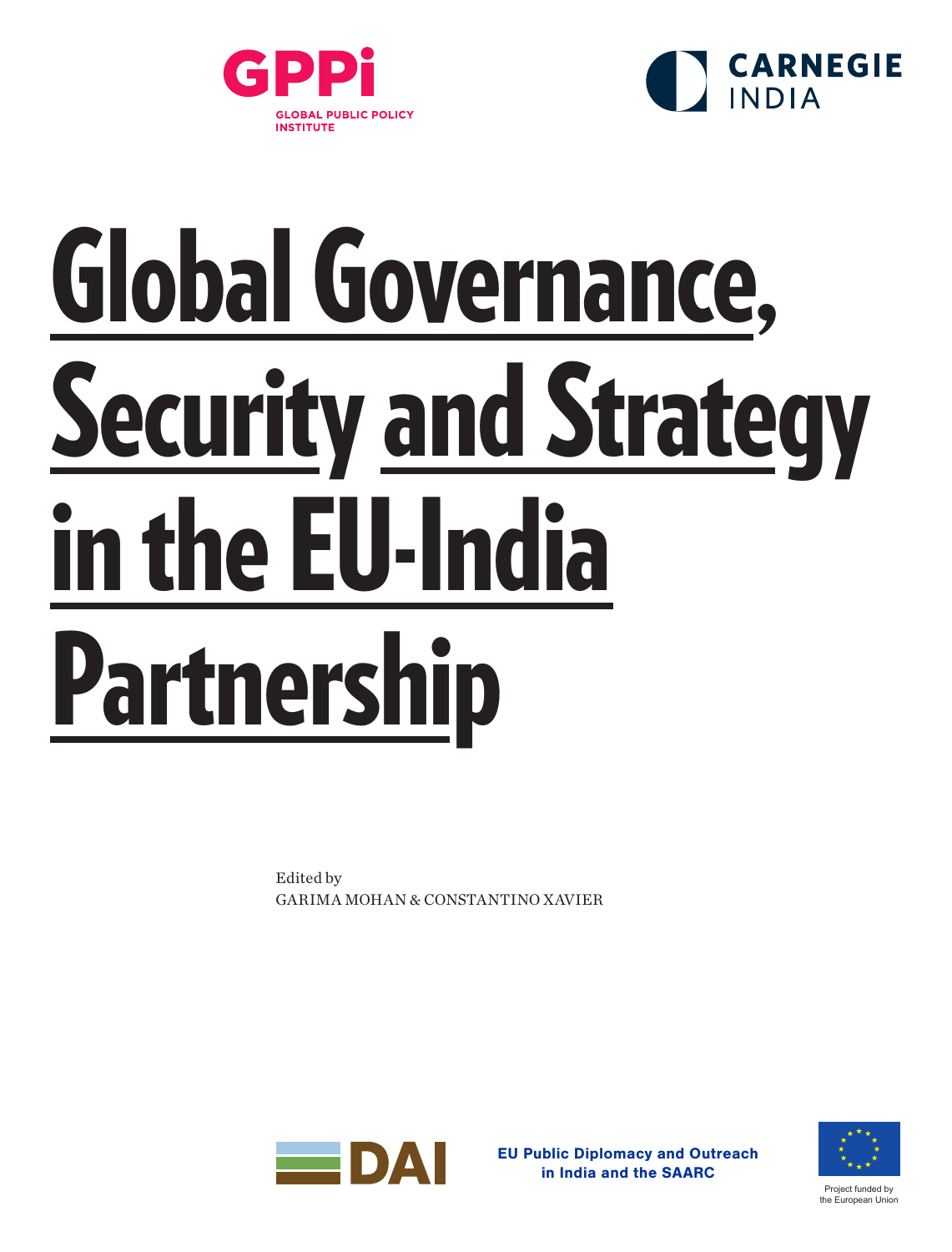New Delhi, 2017

This publication was made possible by the EU India Think Tanks Twinning Initiative 2016, sponsored by the Delegation of the European Union to India, and implemented by a consortium led by DAI, in cooperation with the European Policy Centre (EPC) and the EU-Asia Centre (EUAC). We would like to express our sincere gratitude to them for their support.

The information and views set out in this publication are those of the author and do not necessarily reflect the official opinion of the European Union. Neither the European Union institutions and bodies nor any person acting on their behalf may be held responsible for the use which may be made of the information contained therein.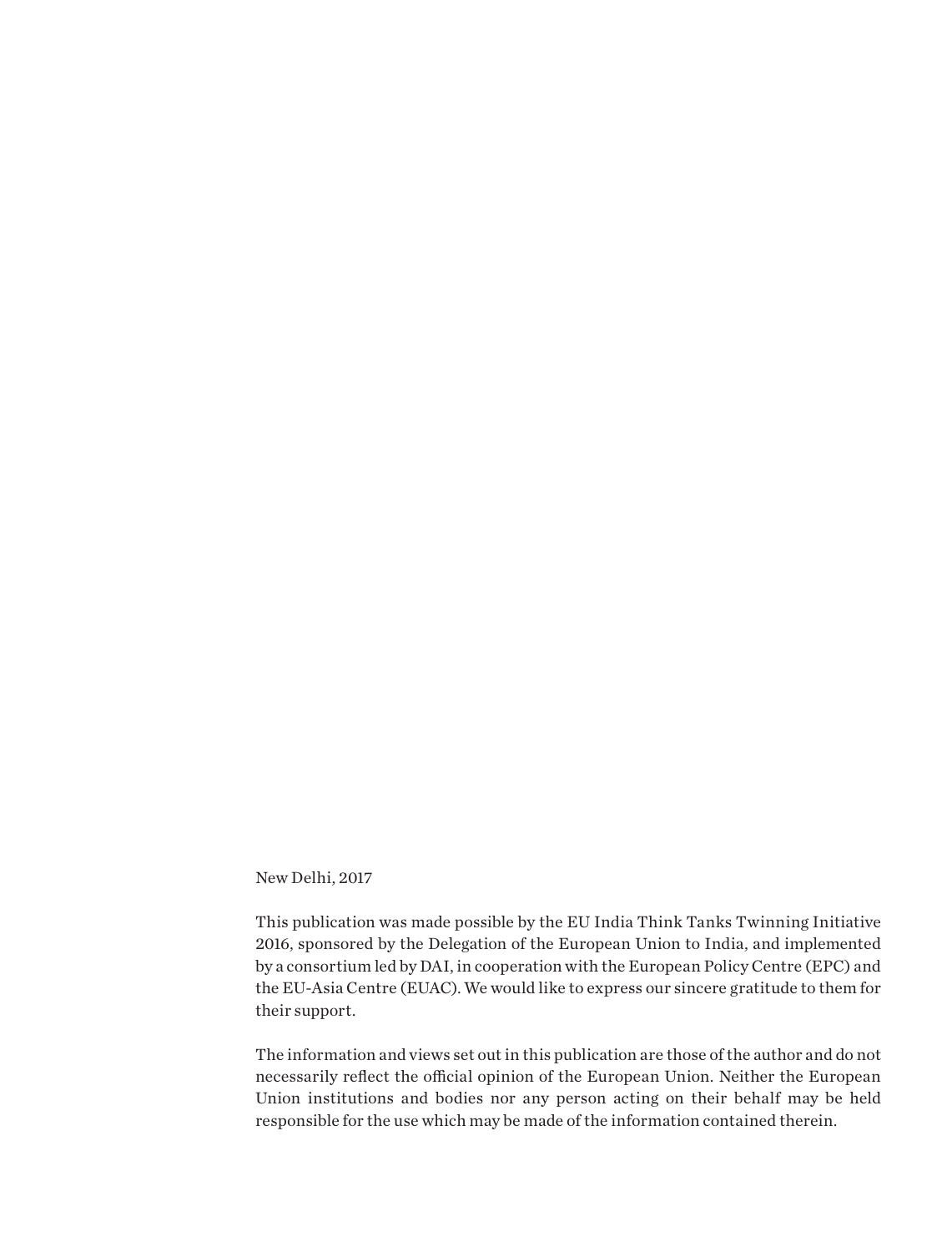## **Table of Contents**

| Putting the Strategy into the EU-India Strategic Partnership | $\overline{4}$ |
|--------------------------------------------------------------|----------------|
| <b>Securing Afghanistan</b>                                  | 8              |
| <b>Regional Connectivity in Asia</b>                         | 17             |
| Converging Interests in the Indian Ocean                     | 26             |
| <b>Managing Conflict, Building Peace</b>                     | 36             |
| <b>Annex: Participants From the Policy Dialogues</b>         | 48             |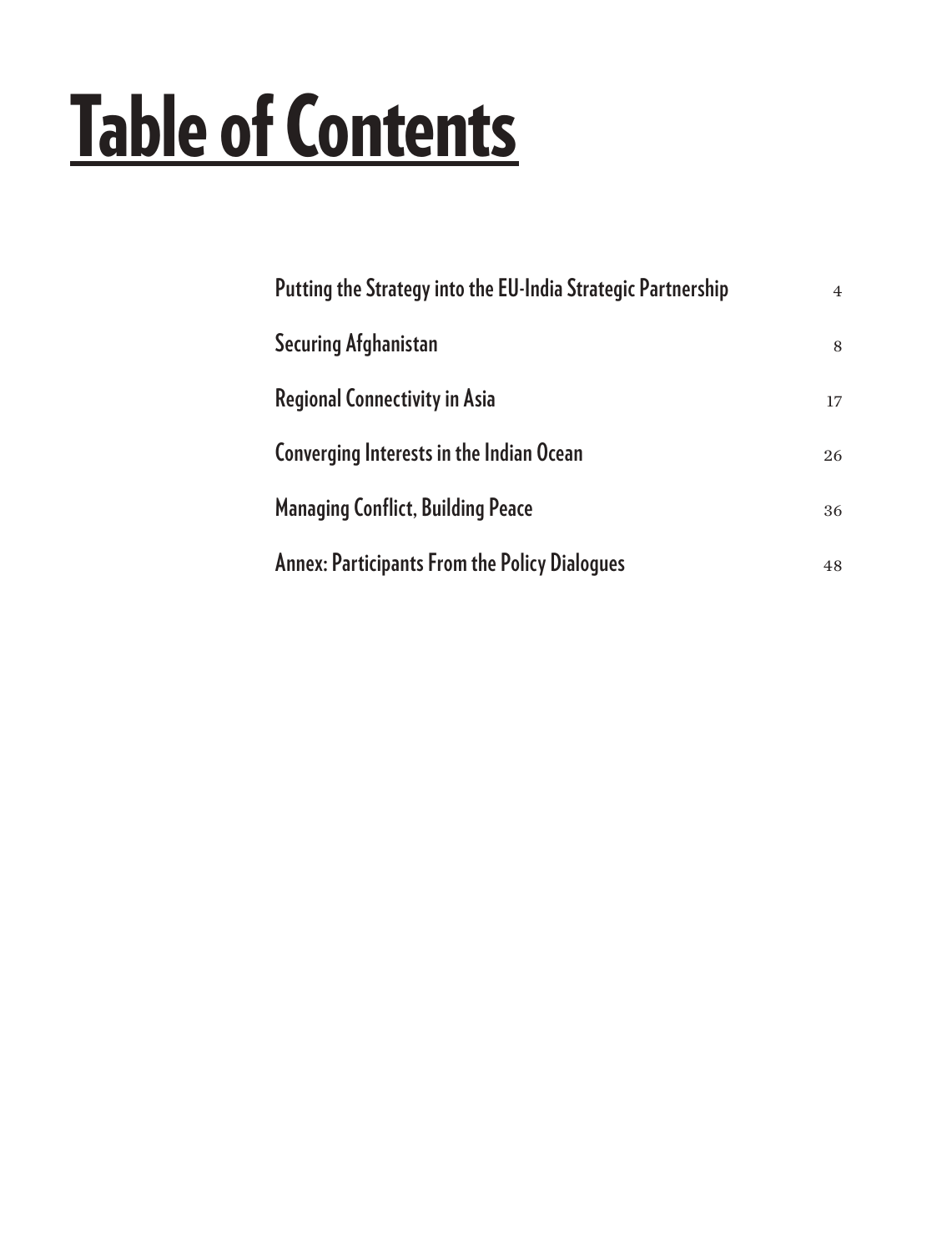## <span id="page-3-0"></span>**Putting the Strategy into the** EU-India Strategic Partnership

#### GARIMA MOHAN & CONSTANTINO XAVIER

While traditionally focused on the economic and cultural domains, today the European Union and India are taking unprecedented steps to deepen the security dimension of their partnership. This attests to the evolution of their relationship, driven by a changing global environment, including possible US retrenchment and the rise of China.

Brussels's new pragmatic pursuit of closer ties with India is a response to New Delhi's increasing political and economic weight in Asia. India's new interest in Europe, in turn, is motivated by the need to diversify options and balance Beijing by partnering with other middle powers. This Indo-European convergence of foreign policy interests throws open a window of opportunity for greater cooperation on strategic issues of security and global governance, marking a change of course after several years of either absent dialogue or deep disagreements.

After a burst of initiative in the early 2000s, with the first EU-India Summit and the launch of the "strategic partnership," the relationship between the EU and India lost steam, facing several challenges – of which the failed negotiations towards a free trade agreement are only one example. While Brussels fixated on the need for climate change mitigation or enforcing 48-hour working weeks, New Delhi kept invoking its right to pollute the environment and disregard labor rights in the pursuit of economic growth. The limits to the partnership were evident in disagreements over the EU and India's different approaches towards Myanmar and Sri Lanka. Moreover, the EU's past indelicate handling of the Kashmir issue showed a lack of understanding of Indian sensitivities. India, primarily due to the limits of its bureaucratic capacities, never figured out the how to engage constructively with the EU on common areas of strategic interest. Outside of developmental and technical cooperation, the political and strategic partnership continued to stagnate. Cooling off of relations over India's detention of two Italian marines further showed the tenuousness of the relationship.

Such difficulties and disagreements stalled progress on the partnership, with the annual EU-India Summit postponed for four consecutive years, since 2012. Prime Minister Modi's visit to Brussels to attend the 13th EU-India Summit in March 2016 therefore marked an important turning point. European and Indian leaders expressed their commitment to give new momentum to the bilateral relationship by endorsing the EU-India Agenda for Action 2020 and adopting a joint declaration on counterterrorism.

Since then, the EU and India have developed unprecedented efforts to share intelligence, consult on global and regional developments, pool their development

| GPPi & Carnegie India |  |
|-----------------------|--|
|                       |  |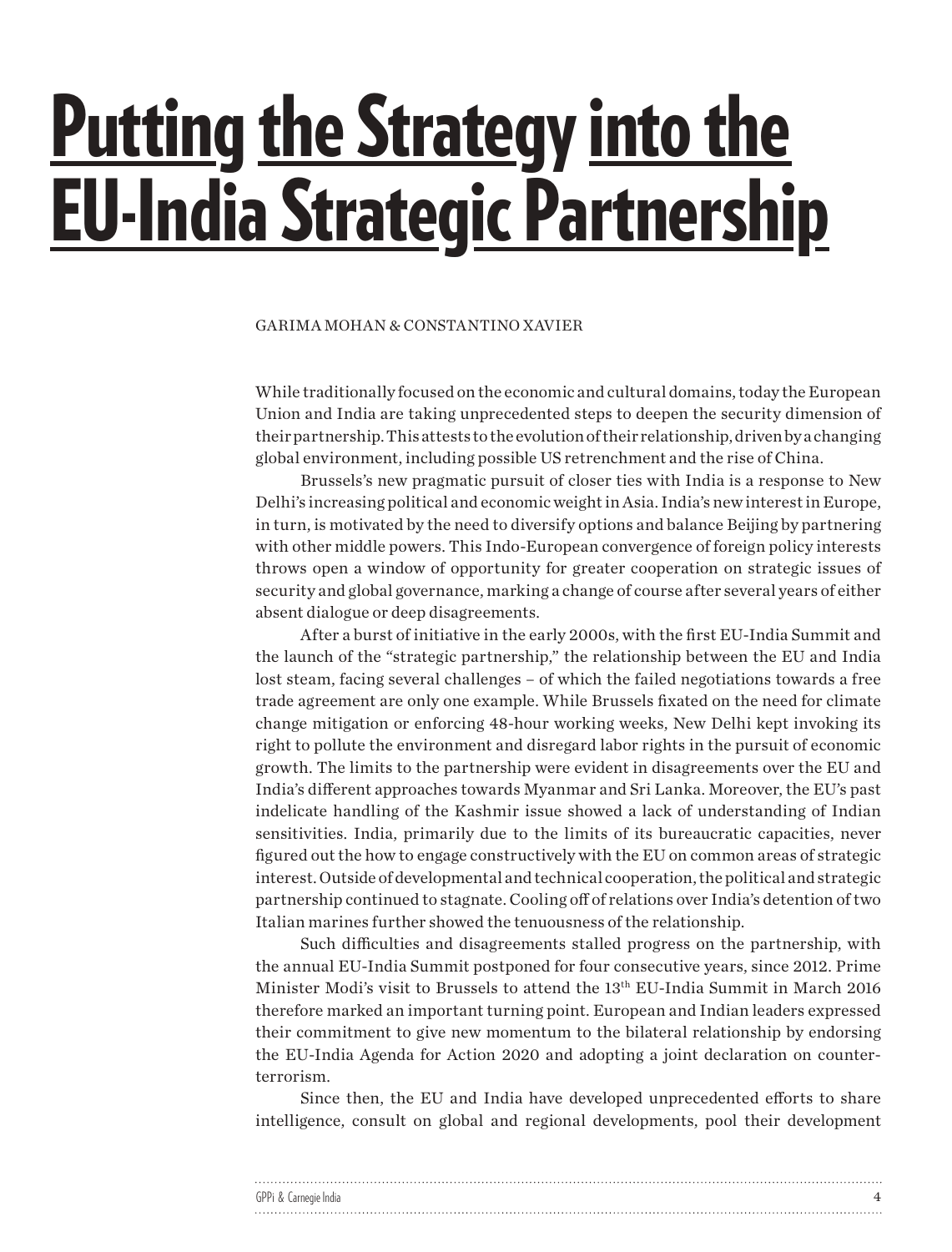assistance projects, and operate in triangulation with other actors. This opens up the possibility of working together on joint initiatives in a variety of areas, from peacekeeping and state-building to maritime and cyber security.

The new positive momentum is driven by several internal and geostrategic factors. First, the impact of the 2009 recession and Brexit nudged both sides into a franker engagement with each other. This led the EU to recognize the importance of India as an economic partner; consequently, the EU's new Global Strategy pivots around "principled pragmatism" and underlines the "direct connection between European prosperity and Asian security."1 Post-Brexit, India too no longer takes the EU for granted and recognizes that its own economic prospects depend on the continued growth and internal stability of its largest trading partner.

Second, turbulence in the Middle East (West Asia) is incentivizing greater EU-India security dialogue on their shared extended neighborhood, which stretches from Istanbul to Islamabad and from Moscow to Mauritius. This Eurasian arc of growing instability is of critical importance to Brussels and New Delhi's aspirations to become net security providers and stabilize their peripheries. Whether on stemming refugee inflows, countering piracy and radicalization, supporting conflict resolution, or assisting in democratic transitions, the EU and India are on a converging path towards greater security cooperation in third countries.

Third, the formidable rise of China is swiftly altering the balance of power in the Eurasian heartland. Beijing has invested more than 50-billion euros into the EU since 2000 and developed new initiatives such as the "16+1" multilateral mechanism in Eastern Europe and the Belt and Road Initiative (BRI). In line with similar outreach efforts to Japan, Australia, and other "middle powers," Delhi is therefore also reaching out to Brussels to diversify its options and counter-balance China's European offensive. Similarly, the EU is also bound to realize the costs of excessive dependence on China and, conversely, focus on the potential returns of developing India as an alternative Asian partner.

Fourth, there is the growing realization that a shared commitment to democratic governance strengthens EU-India bilateral cooperation. India now recognizes the value of European expertise in developing regulatory standards and benchmarks in an open society with competing interests, the rule of law, and an assertive civil society. Prime Minister Modi's efforts to expand state capacity and develop institutions that help India grow sustainably will benefit from the European experience, whether on cleaning the Ganga river, skilling youth, upgrading infrastructure, or modernizing the military.

Finally, the EU and India also have similar stakes in the liberal, multilateral order and to protect global commons cooperatively – from trade and the internet to nuclear non-proliferation and the freedom of navigation. In contrast with China, India's foreign and security policies are therefore in harmony with the "vital interests" that underpin the Brussels's external action, as defined in the EU's Global Strategy: "peace and security, prosperity, democracy and a rules-based global order."<sup>2</sup> Beyond a mere leap of

2 [Ibid.](http://www.eeas.europa.eu/archives/docs/top_stories/pdf/eugs_review_web.pdf)

#### Global Governance, Security and Strategy in the EU-India Partnership 5

<sup>1</sup> European Union, "Shared Vision, Common Action: A Stronger Europe," (2016), accessed April 10, 2017, [http://www.eeas.europa.eu/archives/docs/top\\_stories/pdf/eugs\\_review\\_web.pdf](http://www.eeas.europa.eu/archives/docs/top_stories/pdf/eugs_review_web.pdf).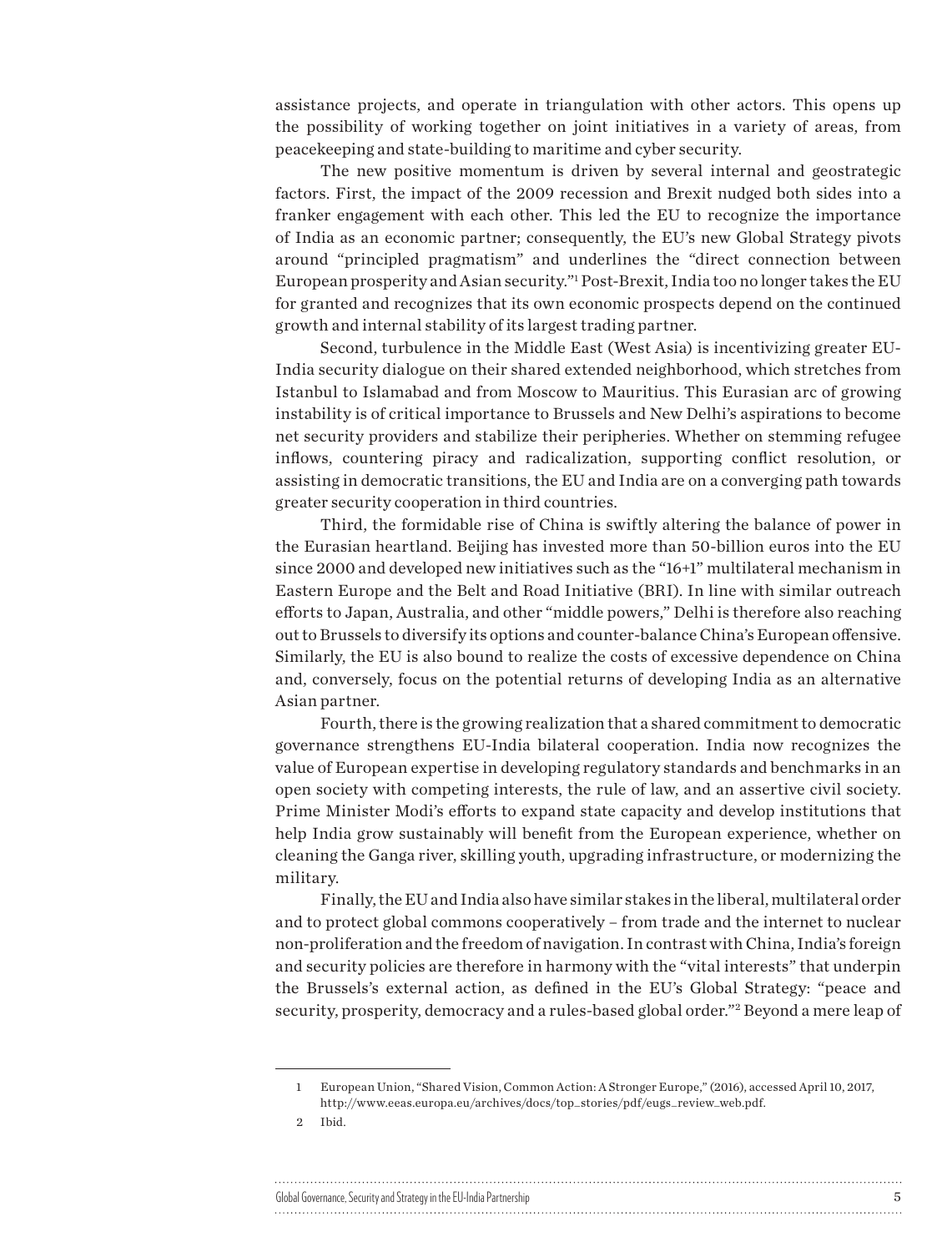democratic faith, Brussels and New Delhi will have to focus on these cardinal principles to explore the current window of opportunity for greater EU-India convergence.

#### Design and Methodology

Building on this momentum, this short monograph suggests four key foreign and security policy areas for improving EU-India cooperation. These areas, covered as individual chapters in the book, are: securing Afghanistan, maritime security in the Indian Ocean Region (IOR), conflict management and peacebuilding in their shared neighborhoods, and finally, developing responses to connectivity in Asia, particularly China's Belt and Road Initiative. We argue that these areas bring up common challenges and opportunities for both the EU and India, thus laying the groundwork essential for increased cooperation. Each chapter analyses the scope of cooperation, impediments that the EU and India face in working together, and outlines clear policy recommendations for overcoming these hurdles .

This book and its analysis are based on research conducted as part of the 2016 "EU-India Dialogues on Global Governance and Security," conducted jointly by the Global Public Policy Institute (GPPi) and Carnegie India.<sup>3</sup> To investigate questions on EU-India security cooperation in detail and generate applicable and useful policy recommendations, the project conducted two 'policy dialogues' – in Brussels and New Delhi. The dialogues had two broad aims: first, to generate new perspectives by bridging the gap between academia and policymakers, and second, to foster interaction between European and Indian experts working on similar security policy issues. In doing so, the dialogues went beyond the usual pale of EU-India experts, and included the broader research and policy communities from both sides.

The two policy dialogues were attended by around 50 experts, including representatives from the EU Delegation to Delhi, European External Action Service, Indian Ministry of External Affairs, Indian Embassy to Brussels, in addition to leading defense experts and researchers from think tanks and universities. The dialogues were designed as roundtables, with each policy issue area covered in separate working groups. Supported by structured facilitation, participants analyzed future opportunities and threats, and evaluated policy options and tools for enhancing security cooperation between the EU and India.

#### Charting the Way Forward

 $\ddot{\phantom{a}}$ 

The EU-India strategic partnership will not live up to its full potential unless they can jointly tackle common strategic challenges. As a starting point, the resumption of the EU-India Summit after a four year break can help foster a deeper relationship. The Agenda for Action 2020 document released after the summit outlines broad

| GPPi & |  |
|--------|--|
|        |  |

<sup>3</sup> This project was made possible by the generous funding of the EU Delegation to India under its "Think Tank Twinning Initiative," 2016. The project team would also like to thank the EU Asia Center and DAI for their cooperation. More information on the project is available here: [http://www.gppi.net/issue-areas/](http://www.gppi.net/issue-areas/rising-powers-global-governance/eu-india-dialogues/) [rising-powers-global-governance/eu-india-dialogues/](http://www.gppi.net/issue-areas/rising-powers-global-governance/eu-india-dialogues/).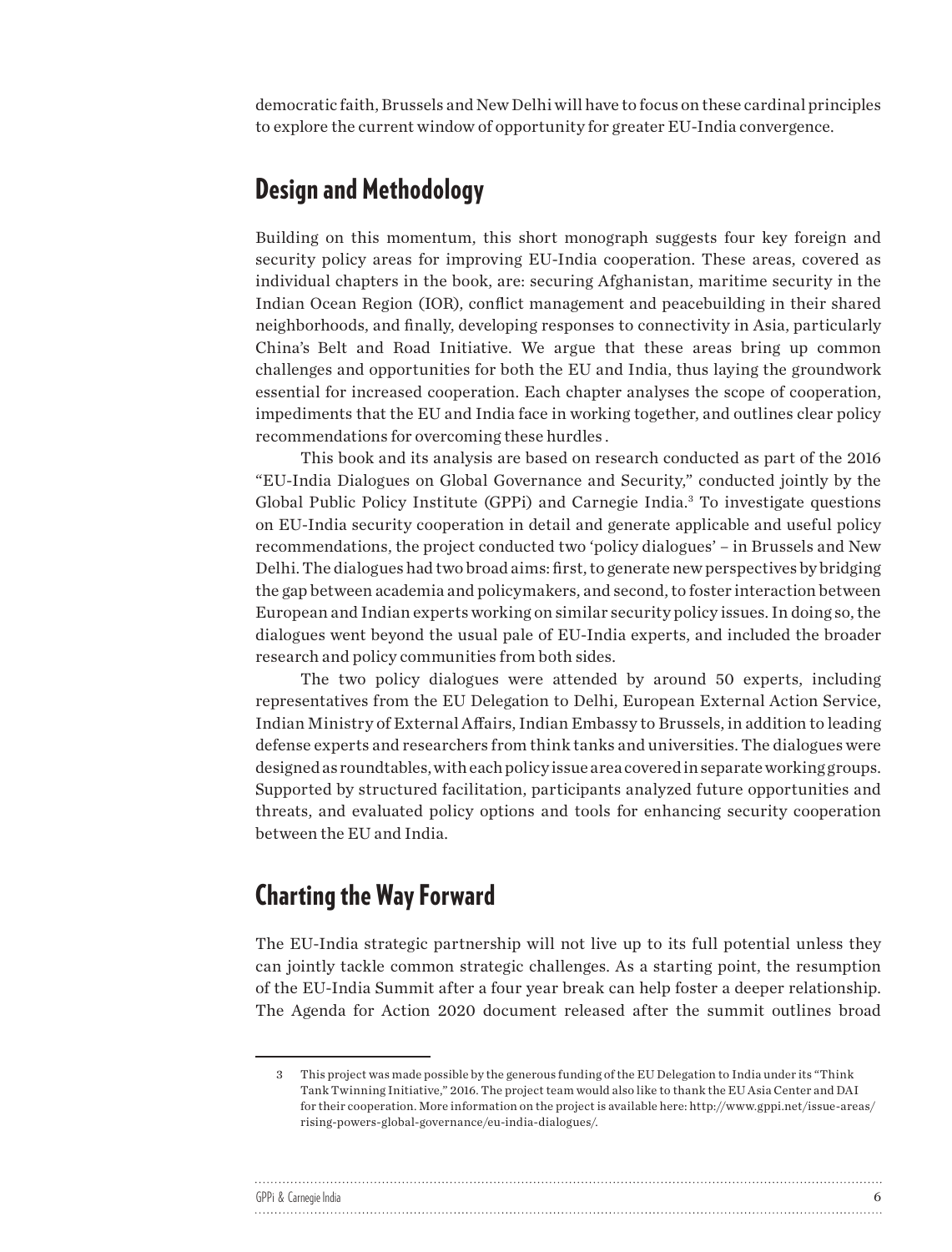areas for EU-India security cooperation<sup>4</sup>: it mentions concrete cooperation including information sharing between Europol and Indian agencies on counter terrorism on the one hand, but also cooperation on shared normative goals – including freedom of navigation in accordance with international law (UNCLOS), non-proliferation and disarmament, peacebuilding, and post-conflict assistance.

While there are overlaps between EU and Indian interests on these issues, practical cooperation will remain distant dream until existing impediments to partnership are removed. First, policy elites in India do not view the EU as a strategic actor and it will not be the first partner of choice on security issues – at least not until the EU manages to change how it is perceived in Delhi. Similarly, the EU continues to see India through the 'trade' lens. Finally, there are hardly any institutional interactions or dialogues on security issues where the EU and India can discuss the practical steps required for a closer cooperation. In order to overcome these impediments, the following steps are critical:

- Increase the EU's visibility on security issues: the EU needs to move from the abstract to the practical and use its public diplomacy instrument to share information on key facts and figures where the EU has had a tangible impact. This should include information on CSDP missions, conflict resolution, and efforts in Afghanistan – of which there is little awareness in Delhi currently. In parallel to public diplomacy campaigns, the EU should consider expanding the EU Visitors Program to include mid-career Indian government officials, pairing Indian and EU officials from similar organizations to develop long-term synergies.
- Better connect strategic communities: Delhi and Brussels would benefit from closer interactions between the two strategic communities. The Think Tanks Twinning Initiative of the EU Delegation to India is a step in the right direction. Research fellowships and joint projects are essential for exploring potential areas of security cooperation.
- Institutionalize security dialogues: A truly strategic cooperation will only develop when policy makers from the EU and India develop a stronger understanding of common first and second-tier security interests. Developing targeted and welldesigned track 1.5 and track 2 formats can provide a foundation for this process especially if they include military, police, and civilian specialists, as well as independent experts.

Beyond these broad recommendations, the following chapters will investigate the scope of EU-India cooperation in each policy area in greater detail.

<sup>4</sup> European Council, *EU India Summit: joint statement, agenda for action and joint declarations*, March 30, 2016. [http://www.consilium.europa.eu/en/press/press-releases/2016/03/30-eu-india/.](http://www.consilium.europa.eu/en/press/press-releases/2016/03/30-eu-india/)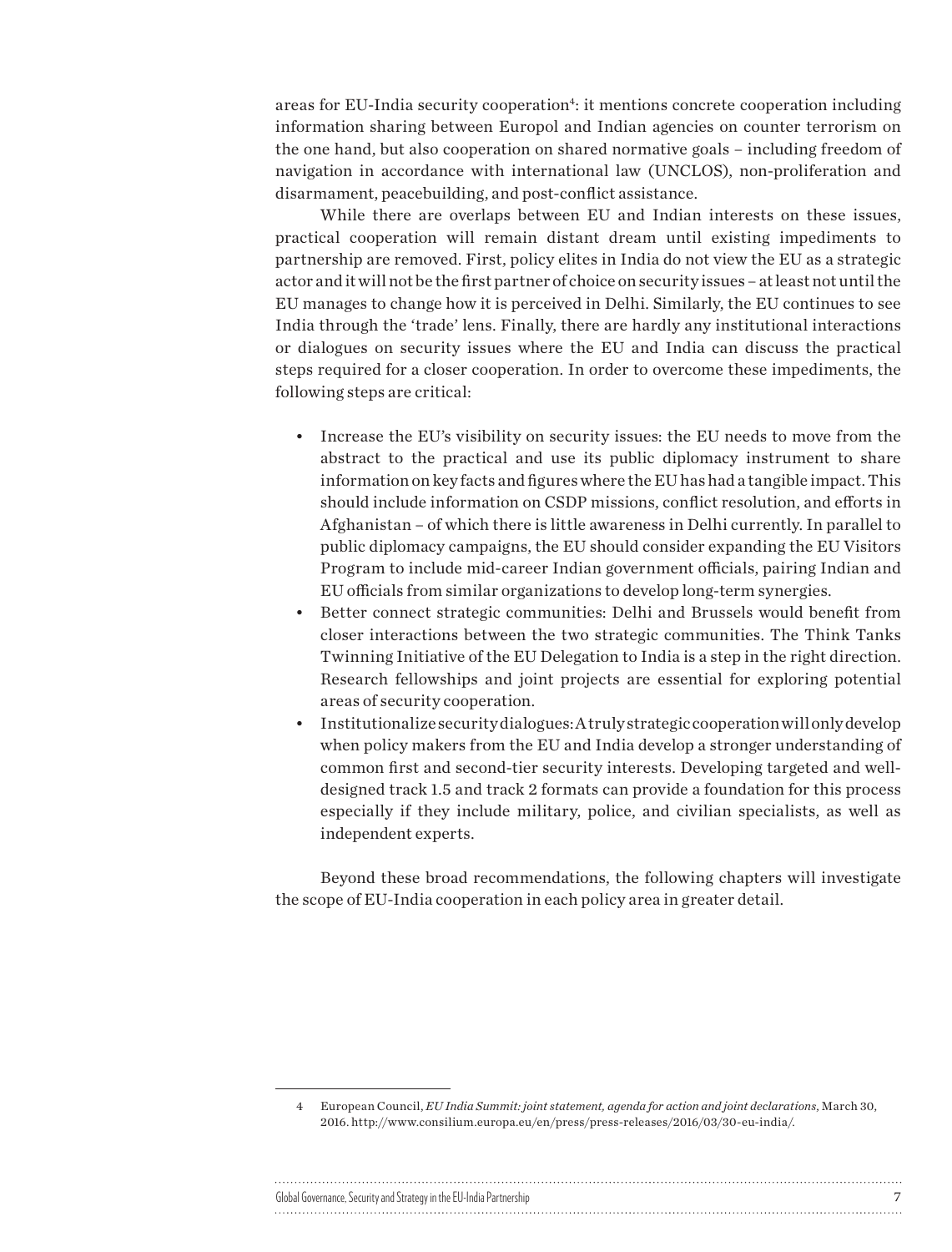## <span id="page-7-0"></span>**Securing Afghanistan**

#### C. RAJA MOHAN, ARUSHI KUMAR, CONSTANTINO XAVIER

With the US seeking to limit its international role amidst domestic political resistance, India and Europe are facing increased pressure to take on greater international responsibilities. Delhi and Brussels are both pursuing a more ambitious role in international security affairs, and the imperative for strategic cooperation between them is growing. After 15 years of limited cooperation, India and the EU have the opportunity to join forces on promoting peace and stability in Afghanistan. Despite extraordinary international attention paid to Afghanistan since the turn of the millennium, prospects for the current regime's failure have increased. A Taliban victory in Afghanistan would impose severe costs on India and Europe in terms of refugee inflows and terrorist threats. To prevent this, cooperation between India and the EU should be directed towards improving Kabul's odds of defeating the Taliban offensive and enhancing its leverage in the negotiations on regional reconciliation. This will require greater trilateral coordination between Kabul, Brussels and New Delhi, in conjunction with a dual track approach that demands short-term emphasis on political and military consultations on the changing ground conditions, along with with a longterm focus on continued economic assistance to strengthen a moderate and stable Afghan regime.

### Policy Recommendations

- Security consultations: Expand the working-level, low-frequency contacts on counterterrorism between EU and Indian domestic security institutions with a substantive and even more regular track between external security actors. This should include the sharing of intelligence and exchange of assessments between Indian and European security agencies in Brussels and Delhi as well as on the ground on the dynamic situation in Afghanistan. The EU and India should also not shy away from a frank dialogue on how best to leverage incentives and disincentives to ensure Pakistani cooperation to pressure the Taliban, facilitate reconciliation and strengthen the legitimate Afghan government.
- Military coordination: Create high-level exchanges between EU and Indian military establishments on the evolving situation in Afghanistan and coordinating their training and assistance missions. This requires joint EU-India training for Afghan military and police forces.
- Political cooperation: Increase political and diplomatic cooperation between the European Union and the Indian Foreign Ministry to heighten pressure on Pakistan to close the sanctuaries for the Taliban. Based on the US-India-Afghanistan trilateral, create a similar EU-India-Afghanistan trilateral consultative mechanism.

| GPPi & Carnegie India |  |
|-----------------------|--|
|                       |  |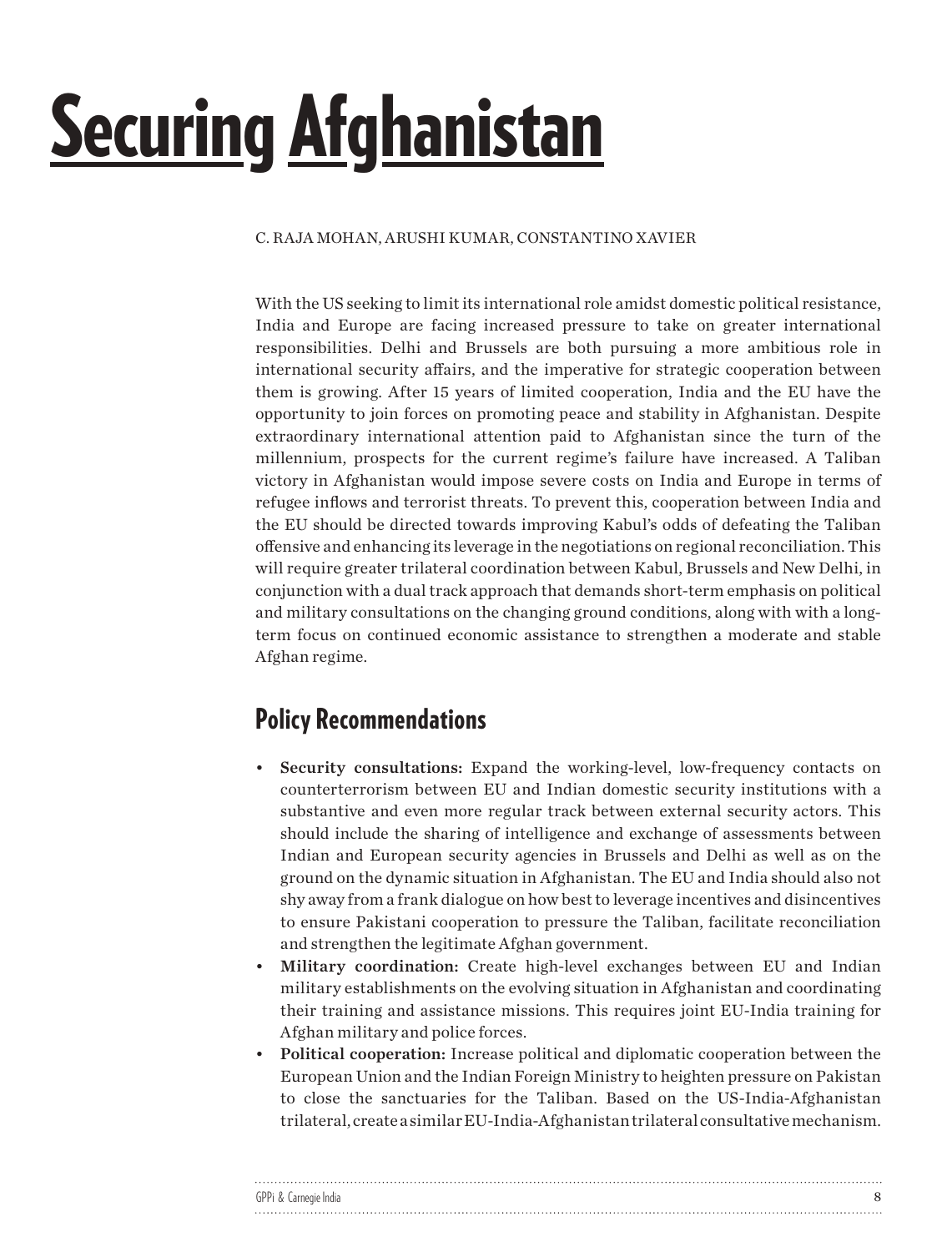Increase EU-India dialogue on the regional context shaping Afghanistan, including the Middle East and Iran, Central Asia, and the strategic implications of China's One Belt, One Road projects.

• Development cooperation: Develop joint EU-India capacity-building projects for the Afghan civil services and public administration.

#### India and Europe as Security Actors

While most international attention has focused on the US-China rivalry in Asia, India and Europe have also shown signs of stepping up as security actors in third spaces between Eastern Europe and South Asia. This shift has been driven by the growing capabilities of emerging powers and the United States' scaling back of its costly international military commitments in response to declining domestic support. As a result, the call for emerging powers to take on a larger international security role has gained traction within the last few years.

But the notion of burden-sharing is far from a novel idea: among the Western allies it goes back to the 1970s, not only in Europe but also in Asia, where President Nixon unveiled the 'Guam Doctrine' in 1969. Long before Donald Trump's arrival as the nominee of the Republican Party for the 2016 presidential elections and his questioning of NATO's relevance, Washington had been pressing its allies in Europe and Asia to take a greater share of the burden in maintaining global order. Even at the peak of US power in the 2000s, Washington was eager to draw in allies and mobilize non-allies to join adhoc 'coalitions of the willing.' From the occupation of Iraq and Afghanistan to the morerecent international mobilization against ISIS, the US has long sought the participation of as many countries as possible.

Notwithstanding the US effort to build international coalitions, there is no denying that the United States continues to bear the lion's share of the security burden. But political developments in the United States – including the intensive questioning of US military commitments from both the political left and the right – now suggest the current framework for distributing that burden needs to be reworked. This new assessment, slowly but surely, has begun to have an effect on both Europe and India. In the articulation of a new Global Strategy in the summer of 2016, the EU High Representative for Foreign Affairs and Security Policy Federica Mogherini affirmed: "a fragile world calls for a more confident and responsible European Union, it calls for an outward- and forward-looking European foreign and security policy."1 The new doctrine dispels the notion that Europe can be an exclusively civilian power. Rather, it emphasizes the importance of creating indigenous capabilities and institutions to act in the region and beyond while strengthening NATO. While the European contributions to security in Iraq and Afghanistan, for example, have been substantive, they were largely seen – from Delhi, but also by many European experts – as adjuncts to American foreign policy. But today, amidst the prospects of US retrenchment, the EU talks of 'strategic autonomy' that demands sharing more burdens with the US where

<sup>1</sup> Federica Mogherini, foreword to *Shared Vision, Common Action: A Stronger Europe. A Global Strategy for the European Union's Foreign and Security Policy*, (June 28, 2016), [http://eeas.europa.eu/statements](http://eeas.europa.eu/statements-eeas/2016/160628_02_en.htm)[eeas/2016/160628\\_02\\_en.htm.](http://eeas.europa.eu/statements-eeas/2016/160628_02_en.htm)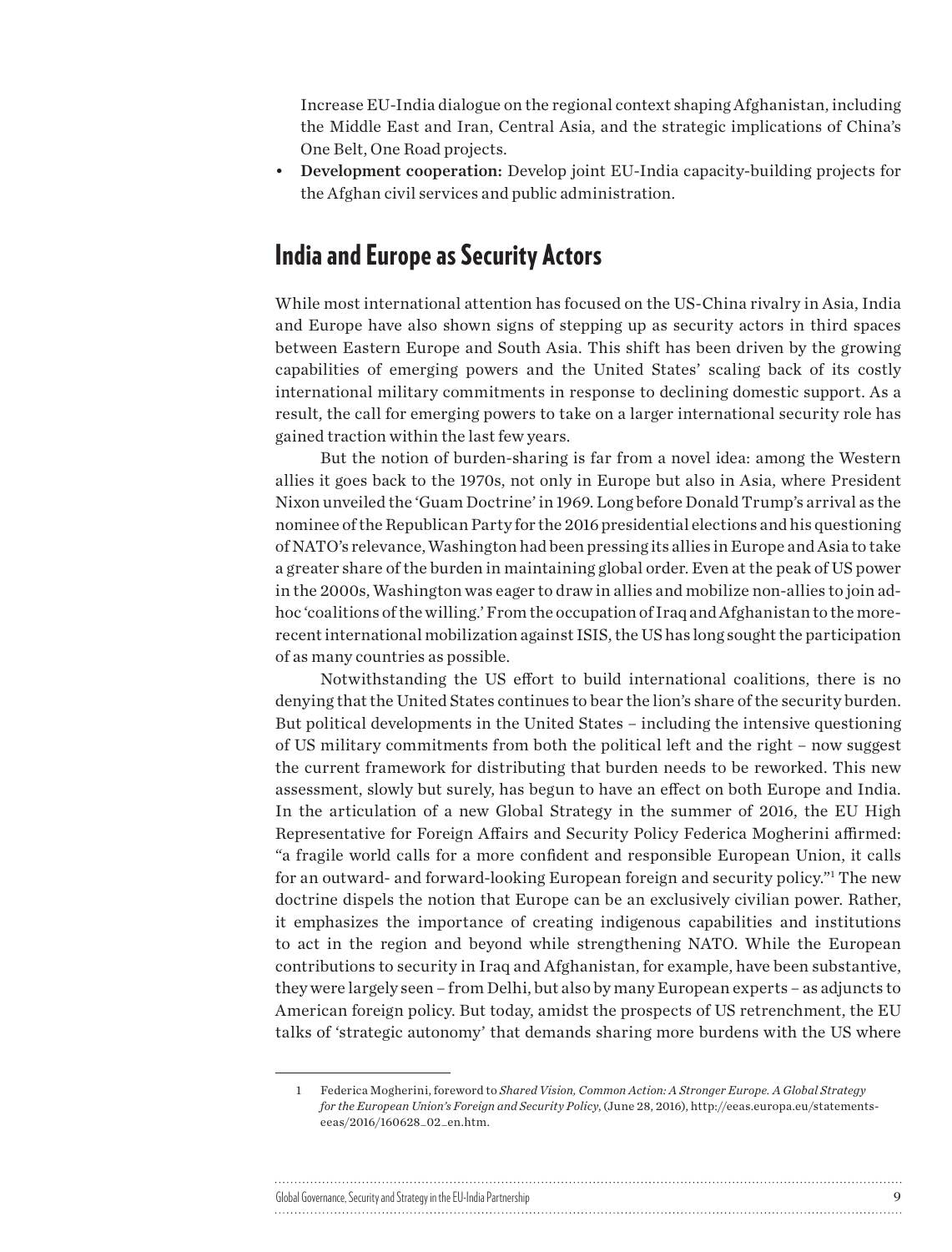possible and taking more independent responsibility where necessary. As Mogherini put it, "the EU will continue to deepen the transatlantic bond and our partnership with NATO, while also connecting to new players and exploring new formats to advance our Strategy."2

Following in the footsteps of the EU, India has also moved toward 'strategic autonomy,' thus radically reinterpreting its own traditional notion of non-alignment. The move marks a decisive redefinition: if an independent Indian foreign policy in the past was about staying away from global conflicts, now it is about taking larger

## Abandoning its lone-ranger identity, India now seems willing to act in coalitions and share the burden of maintaining international peace and security.

 $\ddot{\phantom{a}}$ 

responsibility in the international arena. In the words of its top diplomat, India is no longer content to be a balancing power; it wants to be a "leading power."3 This newly ambitious outlook can be attributed in part to the expansion of India's material capabilities in the reform era. Emerging as the third largest economy in the world, with accelerating growth and significant military capabilities, India is building on this momentum to expand its international identity and responsibility.4 While India has traditionally taken action in matters of regional security, as reflected in its commitment to Afghanistan since 2001, the idea of India as a net security provider is gaining traction within India's strategic discourse.5 Moreover, unlike in the past, Delhi has shown an eagerness to work with other powers. Abandoning its lone-ranger identity, India now seems willing to act in coalitions and share the burden of maintaining international peace and security.

In effect, both India and Europe are moving away from idealist notions of their international role and towards 'principled pragmatism,' which emphasizes hard power as much as soft power. With shifts in the international security landscape putting real pressures on both, Delhi and Brussels now seem more determined than ever before to cooperate and advance the so-far stagnant strategic partnership unveiled at the turn of the century. Regional cooperation between two forces, especially in Afghanistan, drew

| GPPi & Carnegie India |  |
|-----------------------|--|
|                       |  |

<sup>2</sup> Federica Mogherini, "A Strategy to Unite and Safeguard Europe," *Project Syndicate*, July 11, 2016, [https://](https://www.project-syndicate.org/commentary/new-european-security-policy-by-federica-mogherini-2016-07) [www.project-syndicate.org/commentary/new-european-security-policy-by-federica-mogherini-2016-07.](https://www.project-syndicate.org/commentary/new-european-security-policy-by-federica-mogherini-2016-07)

<sup>3</sup> "Indian Foreign Secretary Subrahmanyam Jaishankar's Remarks at the launch of Carnegie India," Carnegie India, April 6, 2016, [http://carnegieindia.org/2016/04/06/indian-foreign-secretary](http://carnegieindia.org/2016/04/06/indian-foreign-secretary-subrahmanyam-jaishankar-s-remarks/iwq8)[subrahmanyam-jaishankar-s-remarks/iwq8.](http://carnegieindia.org/2016/04/06/indian-foreign-secretary-subrahmanyam-jaishankar-s-remarks/iwq8) For a detailed analysis of the concept see, Ashley J. Tellis, "India as a Leading Power," Carnegie Endowment for International Peace, April 4, 2016, [http://](http://carnegieendowment.org/2016/04/04/india-as-leading-power-pub-63185) [carnegieendowment.org/2016/04/04/india-as-leading-power-pub-63185.](http://carnegieendowment.org/2016/04/04/india-as-leading-power-pub-63185)

<sup>4</sup> Mohan, C. Raja, *Modi's World: Expanding India's Sphere of Influence* (Noida: Harper Collins, 2015).

<sup>5</sup> Institute for Defence Studies and Analyses, *Net Security Provider: India's Out of Area Contingency Operations* (New Delhi: Magnum Books: 2012); Mohan, C. Raja, "Rising India: Partner in Shaping Global Commons?" Washington Quarterly 33, no.3 (July 2010): 133-48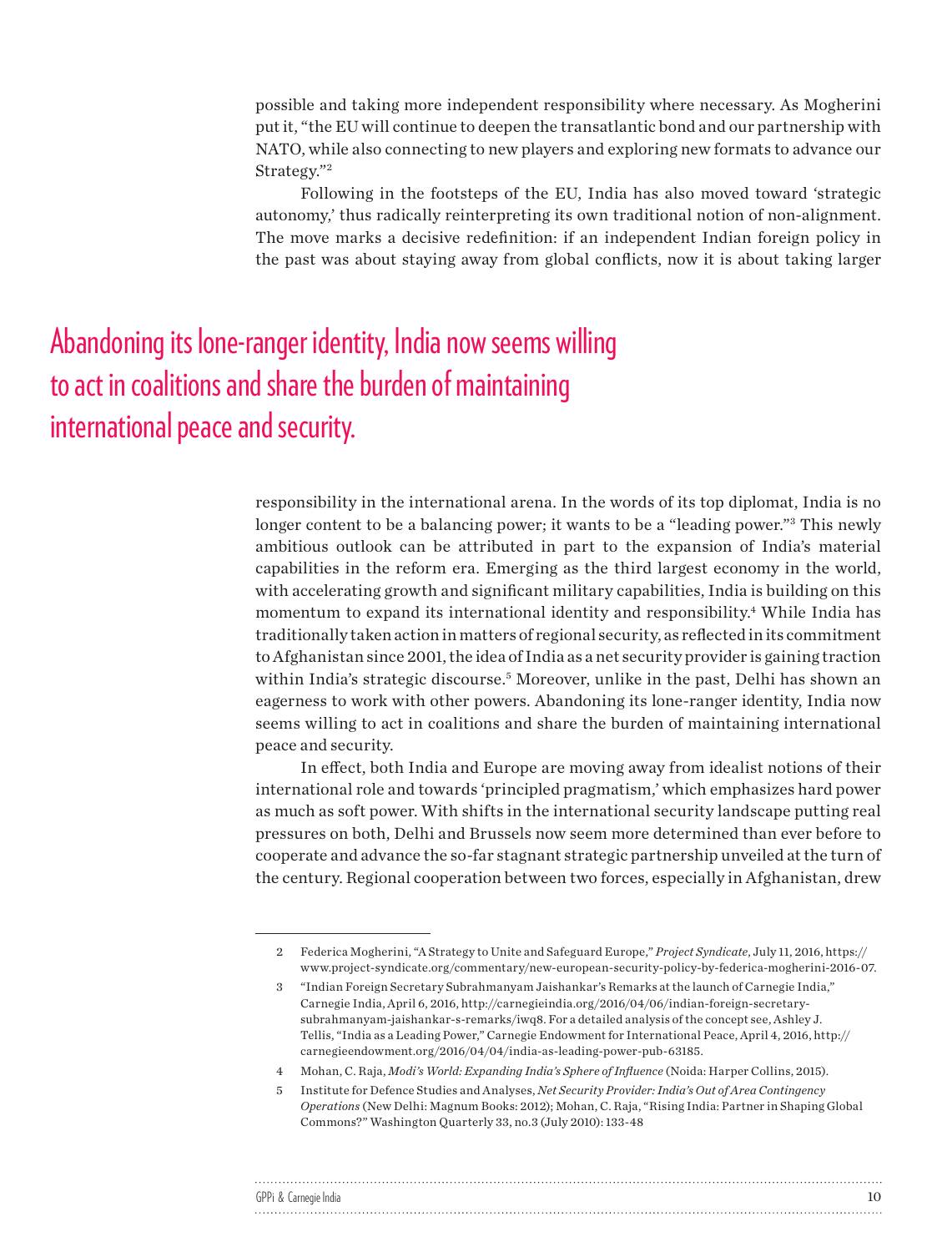attention during Prime Minister Narendra Modi's visit to the European Union in March 2016. The joint statement issued at the end of the visit affirmed the commitment of India and the EU "for a sustainable, democratic, prosperous and peaceful Afghanistan. They supported the ongoing efforts towards an Afghan-led and Afghan-owned process of peace and reconciliation, leading to an environment free of violence and terror. They welcomed the long-term commitment of the international community to Afghanistan in the Transformation Decade (2015 to 2024), and looked forward to the Brussels Ministerial Conference on Afghanistan of October 5, 2016 with an eye toward renewing the framework for international partnership and cooperation until 2020."6

#### Avoiding Failure in Afghanistan

Despite their shared commitment to maintaining the present order in Afghanistan, Delhi and Brussels are aware of the very real prospect for failure in Afghanistan. Recent history provides little encouragement: the international community's objectives of stabilizing the post-Taliban regime in Afghanistan and defeating the forces of extremism have not been realized over the last decade and a half. The Taliban, secure in its sanctuaries across the Durand Line, has stepped up its offensive in Afghanistan. Even after internal leadership transitions – including Mullah Omar's death in 2013, followed by the killing of his successor, Mullah Mohammed Mansour by a US drone attack in May 2016 – the Taliban has maintained its ability to destabilize Afghanistan. With secure sanctuaries in Pakistan, it will not be easy to defeat the Taliban through the traditional means of counter insurgency. The Taliban has never fought conventional wars, and its focus has long been on preventing effective governance by the state through local terror. Meanwhile, the continued threat to its survival has begun to generate serious stress on the internal coherence of the regime in Kabul.

As the Taliban continues to wield significant power in the region, robust international support remains critical for the survival of the post-Taliban regime. But it is by no means clear that the international community's current level of economic and military commitments will be unaffected by the present mood of retrenchment in the United States and the West. The military presence of NATO and the International Security Assistance Force (ISAF) in Afghanistan, peaking at 130,000 troops from 51 NATO and partner nations from 2012 to 2013, is down to 13,079 troops from 39 contributing nations as of July 2016. The ISAF forces have ended their combat role and are now focused on training and assistance under the Resolute Support Mission. For almost a decade, the EU invested tremendous resources in the European Union Police Mission in Afghanistan and in the Afghanistan National Army Trust Fund to train Afghanistan's military, police and judicial forces, but has now largely scaled back or discontinued these contributions. Although the Obama administration, the European Union and NATO have repeatedly affirmed their commitment to sustain international economic and military assistance to Kabul into the next decade, there is considerable anxiety in the region that a change in political mood within the Western democracies

<sup>6</sup> Ministry of Foreign Affairs, Government of India, *India-EU Joint Statement on the 13th India-EU Summit, Brussels*, March 31, 2016, [http://www.mea.gov.in/bilateral-documents.htm?dtl/26576/](http://www.mea.gov.in/bilateral-documents.htm?dtl/26576/IndiaEU+Joint+Statement+on+the+13th+IndiaEU+Summit+Brussels) [IndiaEU+Joint+Statement+on+the+13th+IndiaEU+Summit+Brussels.](http://www.mea.gov.in/bilateral-documents.htm?dtl/26576/IndiaEU+Joint+Statement+on+the+13th+IndiaEU+Summit+Brussels)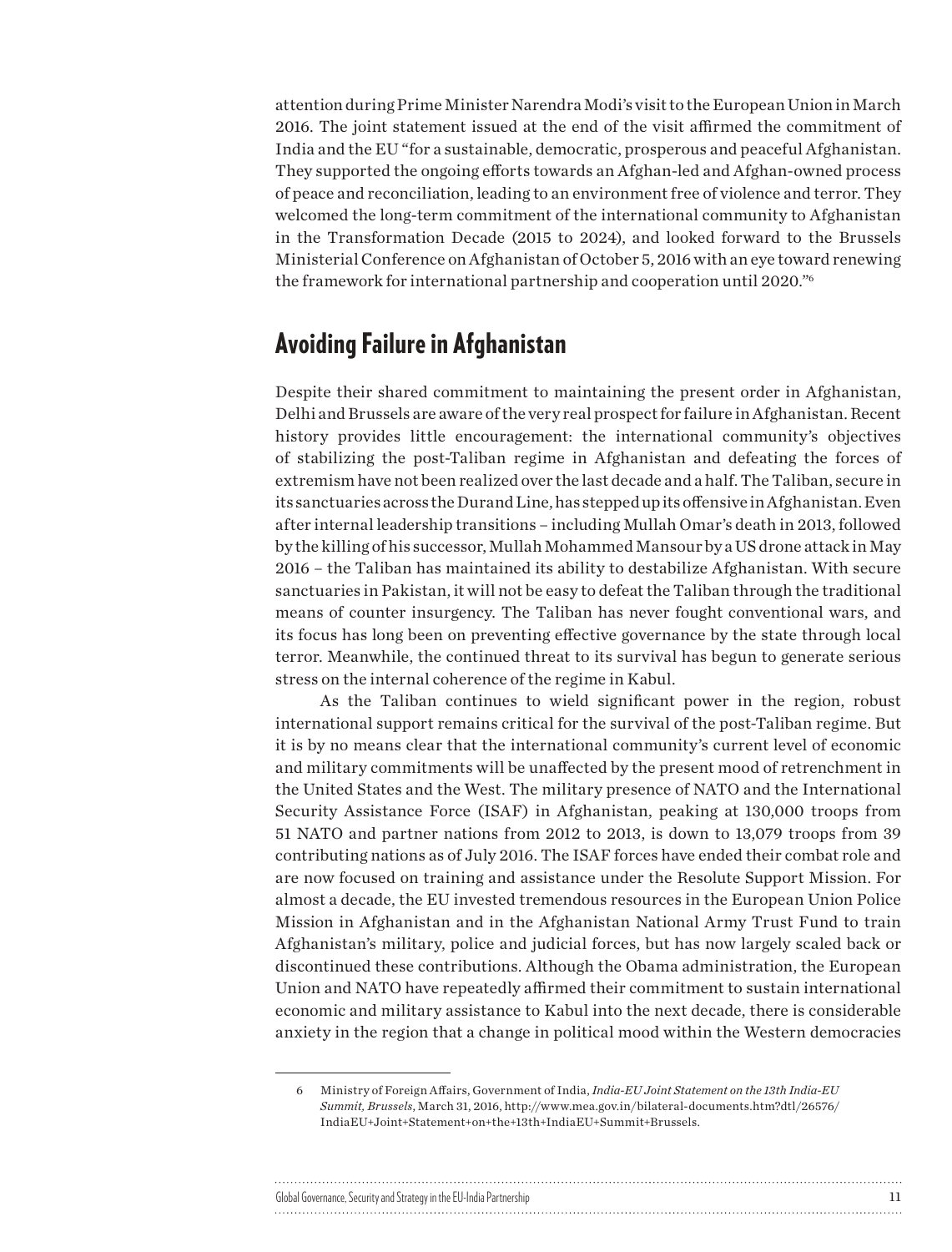could change these commitments. The situation of the late 1980s, when the West turned its back on Afghanistan after the Soviet withdrawal, remains fresh in the memory of many in the region.

There is a risk that India, like the West, could also fail to sustain its substantial and longstanding commitment to Afghanistan. Since 2002, Delhi has offered significant resources for the economic development of Afghanistan. Its aid program, amounting to more than US\$2 billion, is one of the largest India has ever undertaken with the exception

The situation of the late 1980s, when the West turned its back on Afghanistan after the Soviet withdrawal, remains fresh in the memory of many in the region.

> of programs in Bhutan and Nepal, which have been beneficiaries of Indian assistance since the middle of the last century. India's military assistance, in contrast, has been rather limited despite its commitment under the Strategic Partnership Agreement of 2011. As the security situation in Afghanistan deteriorated in recent years, India has scaled down its aid program and has focused on completing the projects at hand rather than taking on additional ones. The Afghan government, on the other hand, has been putting pressure on India for more military assistance to cope with the challenge from the Taliban. While Delhi has traditionally tended to be cautious in responding to these requests from Kabul, there is hope for a renewed commitment to Afghan sustainability: instead of scaling back, Prime Minister Narendra Modi has recently signaled a commitment to step up and expand its economic and military support.

### Rethinking Strategy

Preventing the return of the Taliban to power in Afghanistan requires more than an assessment of the size and quality of international commitment – both military and economic – to Kabul. It might also demand a fundamental change in the political premises of the international community's strategy in Afghanistan. The first premise relates to the Taliban: in the immediate aftermath of the removal of the Taliban, the international community focused on al Qaeda and had little interest in preventing the Taliban from regrouping and regenerating, either within or across Afghanistan's borders. Half a decade later, NATO tried and failed to root out the Taliban inside the country – not only because the Kabul government did not manage to deliver better governance on the local level, but also because the Taliban's sanctuaries across the border were not effectively addressed. Realizing this strategic oversight, NATO switched to "fight-and-talk," in the vain hope that it could kill the "bad Taliban" to force the "good Taliban" to the negotiating table. That strategy did not work, either.

The targeted killing of the Taliban chief Mullah Mohammed Mansour in May 2016 showed the international community that it was possible to disrupt – if not altogether

| GPPi & Carnegie India |  |
|-----------------------|--|
|                       |  |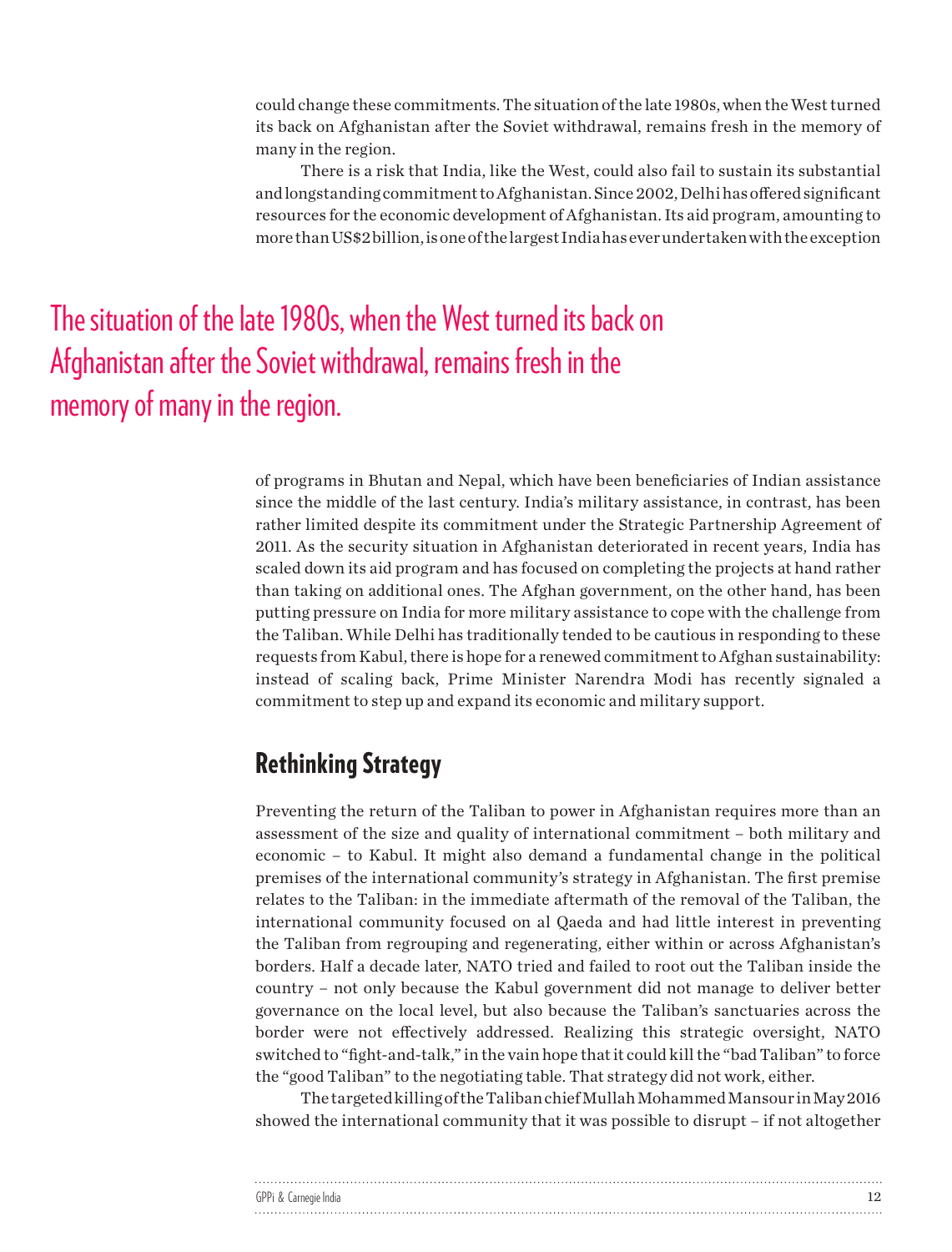defeat – the Taliban and decapitate its leadership if it chose to. But Washington has suggested that the drone strike against Mansour might be an exception rather than the rule; thus the hope remains that the Taliban can be persuaded to share power with Kabul through the good offices of Pakistan and now China. There was little support to this view within the administration of Hamid Karzai. However, his successor, President Ashraf Ghani, bet on the prospect for a reconciliation, though he largely gave up after two years of fruitless effort. It is no secret that the Taliban's vision for Afghanistan

### Modi has recently signaled a commitment to step up and expand its economic and military support.

is not one that can be reconciled with the views of either Kabul or the international community. Betting on that hope will only delay the difficult but unavoidable imperative to defeat the Taliban.

The second problem is with the premise that Pakistan will help bring the Taliban to the negotiating table and support the stabilization of Afghanistan. It took a while for the international community to come to terms with the fact that the Pakistani army saw the Taliban and the Haqqani network as "veritable instruments" of its foreign policy in Afghanistan. After nearly a decade of failed efforts to stabilize Afghanistan, there is a growing sense that the gap between the interests of Pakistan's security elite and those of the Afghan state are too large to be bridged, and the US needs to learn that its own influence over Islamabad is worth far less than what Washington had invested into that relationship. While the international community would like to see a sovereign and united Afghanistan, Islamabad would like to see Kabul presiding over a loose confederation that is locked in a special, deferential relationship with Pakistan. Islamabad's commitment to such an outcome is deeply rooted in its geopolitical calculus and the historic evolution of the relationship between Afghanistan and Pakistan.

Although the United States and the West have been unable to persuade Pakistan to change its approach to the Taliban and Kabul, there is hope that the entry of China into the Afghan strategic theater could produce different outcomes. That China has enjoyed excellent relations with Pakistan for more than five decades, with their ties strengthening in recent years, would seem to support that proposition. It might also be reasonable to assume that China's economic and diplomatic clout, coupled with Pakistan's influence with the Taliban, might do the trick in stabilizing Afghanistan. But for the moment these are hopes rather than fact-based judgments. While China's involvement in Afghanistan would be welcome, its ability to definitively shape outcomes in the region remains to be demonstrated.

#### Towards Convergence

Despite common interests and extraordinary efforts deployed in Afghanistan, the EU and India have rarely engaged each other in a frank security dialogue due to a number of

| Global Governance, Security and Strategy in the EU-India Partnership |  |
|----------------------------------------------------------------------|--|
|                                                                      |  |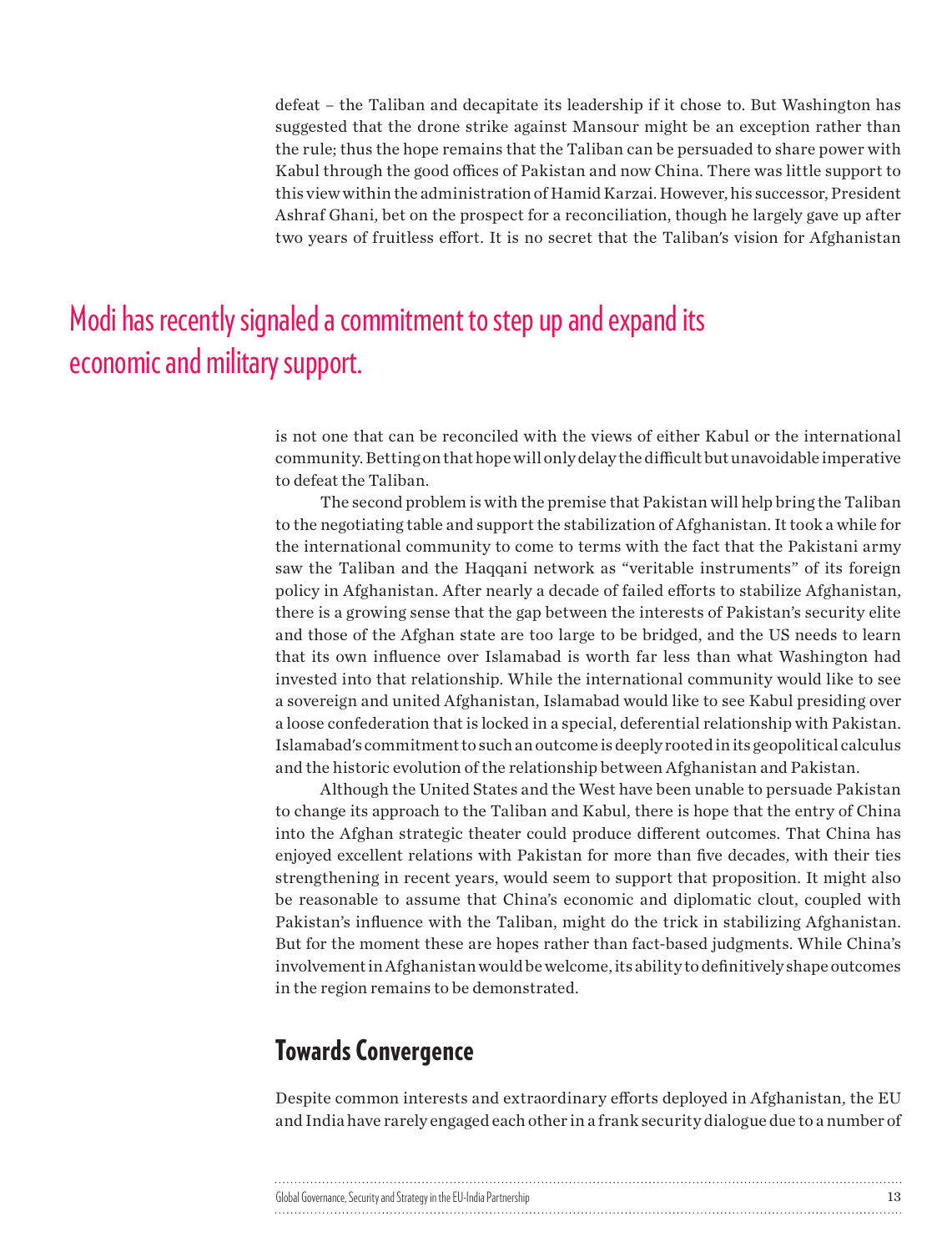strategic divergences. The scope of these differences is now rapidly narrowing, leading to a dynamic of convergence, which is particularly apparent in five areas.

#### Role of Pakistan

Under ISAF, the EU and its member states' initiatives in Afghanistan depended on supply routes and support from the Pakistani military and intelligence establishments, especially after the post-2009 surge. This often forced Western states to go soft on Islamabad and neglect New Delhi's concerns about Pakistan as a safe haven for terrorist organizations, with links to the Taliban and targeting India. Brussels also regularly towed the Washington line, asking India to limit its assistance to Afghanistan to avoid upsetting the Pakistani Army.

Circumstances have now changed, facilitating a more frank EU-India dialogue on Pakistan's role in Afghanistan. As ISAF forces are down to a minimum, and several terror attacks in the West have been traced back to Pakistan, European governments are under rising public pressure to take a harder line on Islamabad. Billions of US dollars and Euros in assistance to Pakistan have ceased to make an impact, if they were ever effective at all. The EU cannot hide behind its supposed security irrelevance; rather, it can collaborate with India on effectively leveraging its role as Pakistan's largest trade partner, and a major source of development assistance, to compel its army to cease support for terrorist organizations, isolate the Taliban, and engage the democratic government in Kabul.

#### Degree of India's Engagement

 $\ddotsc$ 

The EU's past dependence on Pakistan often sent mixed signals: for example, while the EU invited India to support state-building efforts in Afghanistan, it reproached many of its economic projects – such as road infrastructure in the South – for being driven by security interests and stirring a proxy conflict with Islamabad. As the USit reduces its presence in Afghanistan, voices in Washington have begun to reassess the Indian role, and are even encouraging New Delhi to "fill the vacuum" by bolstering Kabul with military assistance.<sup>7</sup> This has paved the way for New Delhi to adopt a bolder posture: in a first, it supplied attack helicopters and expanded its training programs for Afghan security officials.

With India taking a stronger stance, Brussels and New Delhi are finally on a converging route on how best to bolster Kabul against the Taliban offensive, which opens avenues for trilateral cooperation in the police and intelligence sectors. By building on and sharing their respective experiences in recent years, the EU and India can pool efforts to strengthen the Afghan state's capacity.

| GPPi & |  |
|--------|--|
|        |  |

<sup>7</sup> See, for example: Hanauer, Larry and Peter Chalk, *India's and Pakistan's Strategies in Afghanistan: Implications for the United States and the Region*. (Santa Monica, CA: RAND Corporation,2012), http:// www.rand.org/pubs/occasional\_papers/OP387.html.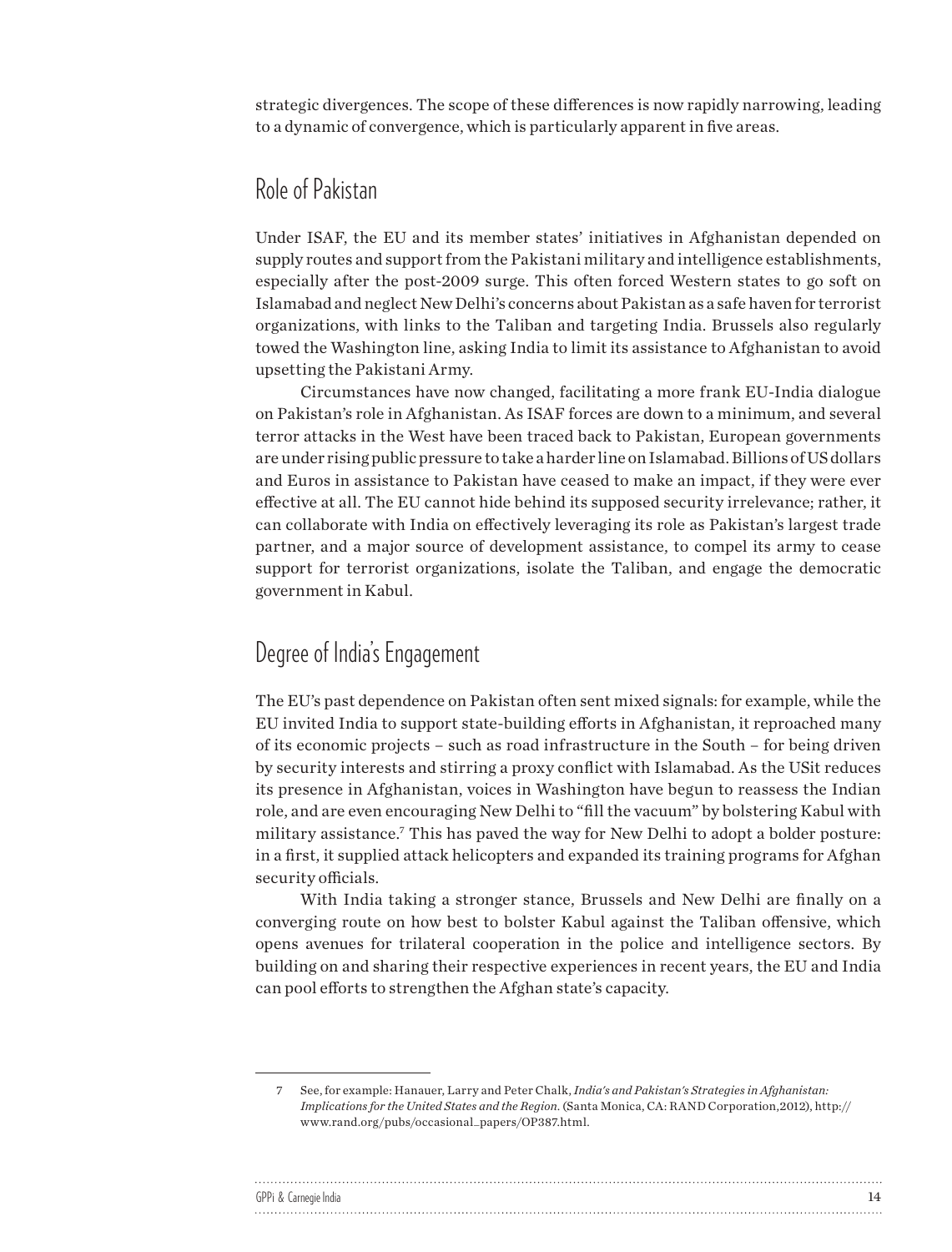#### Talking to the Taliban

Since it provided support to the Northern Alliance in the 1990s, India has been consistently opposed to any negotiation with the Taliban, which it sees as either a proxy Pakistani force or as a security threat to regional stability. After President Ghani's outreach to India, starting in 2015, New Delhi's incentives to engage in talks have been further reduced. The EU, on the other hand, has in past years played an active role through the Quadrilateral Coordination Group to engage the Taliban.

However, after the October 2016 ministerial conference in Brussels, there are now growing signs of convergence, as the EU revives its commitment and attempts to, at the very least, keep the Indian government in the loop about reconciliation efforts.<sup>8</sup> In India, some voices have also argued for some form of outreach to the Taliban.<sup>9</sup> Brussels and New Delhi can now develop a frank political dialogue on the potential and dangers of engaging the Taliban.

#### Roping in Regional Powers

In the recent past, the EU and India often found themselves on diverging geopolitical tracks in Afghanistan's regional context. Brussels played hardball on Iran, supporting tough sanctions; after the crises in the Ukraine and in Syria, its relations with Russia deteriorated; the EU also engaged China on the One Belt, One Road initiative, which New Delhi is apprehensive about. India, on the other hand, has privileged engagement with, and has relied on Teheran and Moscow to circumvent Pakistan and develop alternative access routes into Afghanistan.

Following the Iran deal and a timid rapprochement between Brussels and Moscow, there is now scope for greater EU-India convergence on the regional environment and strategic connectivity plans. For example, the International North-South Transport Corridor, first announced in 2002, is being revived as an alternative to OBOR; moreover, India's related plans for the Chabahar port would benefit from the EU lifting sanctions on its banks operating in Iran. Brussels will need to realize that putting all its eggs into the OBOR basket may have long-term strategic and security implications, and that courting India via Russia and Iran will increase its own leverage over China.

#### Joint Assistance Projects

For more than a decade, India and the EU talked past each other and executed their development assistance projects in isolation. New Delhi was wary of aligning itself with NATO and other Western powers, and concentrated most of its projects in the East. In

#### Global Governance, Security and Strategy in the EU-India Partnership 15 and 15 and 15 and 15 and 15 and 15 and 15 and 15 and 15 and 15 and 15 and 16 and 16 and 16 and 16 and 16 and 16 and 16 and 16 and 16 and 16 and 16 and

<sup>8</sup> Emmott, Robin and Hamid Shalizi, "World powers pledge \$15 billion for Afghanistan, EU seeks peace," Reuters.com, October 6, 2016,<http://www.reuters.com/article/us-afghanistan-aid-idUSKCN1250UI.>

<sup>9</sup> Arni, Anand and Pranay Kotasthane, "India, and the Taliban's changing dynamics," *The Hindu*, July 17, 2015, [http://www.thehindu.com/opinion/columns/world-view-india-and-the-talibans-changing](http://www.thehindu.com/opinion/columns/world-view-india-and-the-talibans-changing-dynamics/article7430357.ece)[dynamics/article7430357.ece.](http://www.thehindu.com/opinion/columns/world-view-india-and-the-talibans-changing-dynamics/article7430357.ece)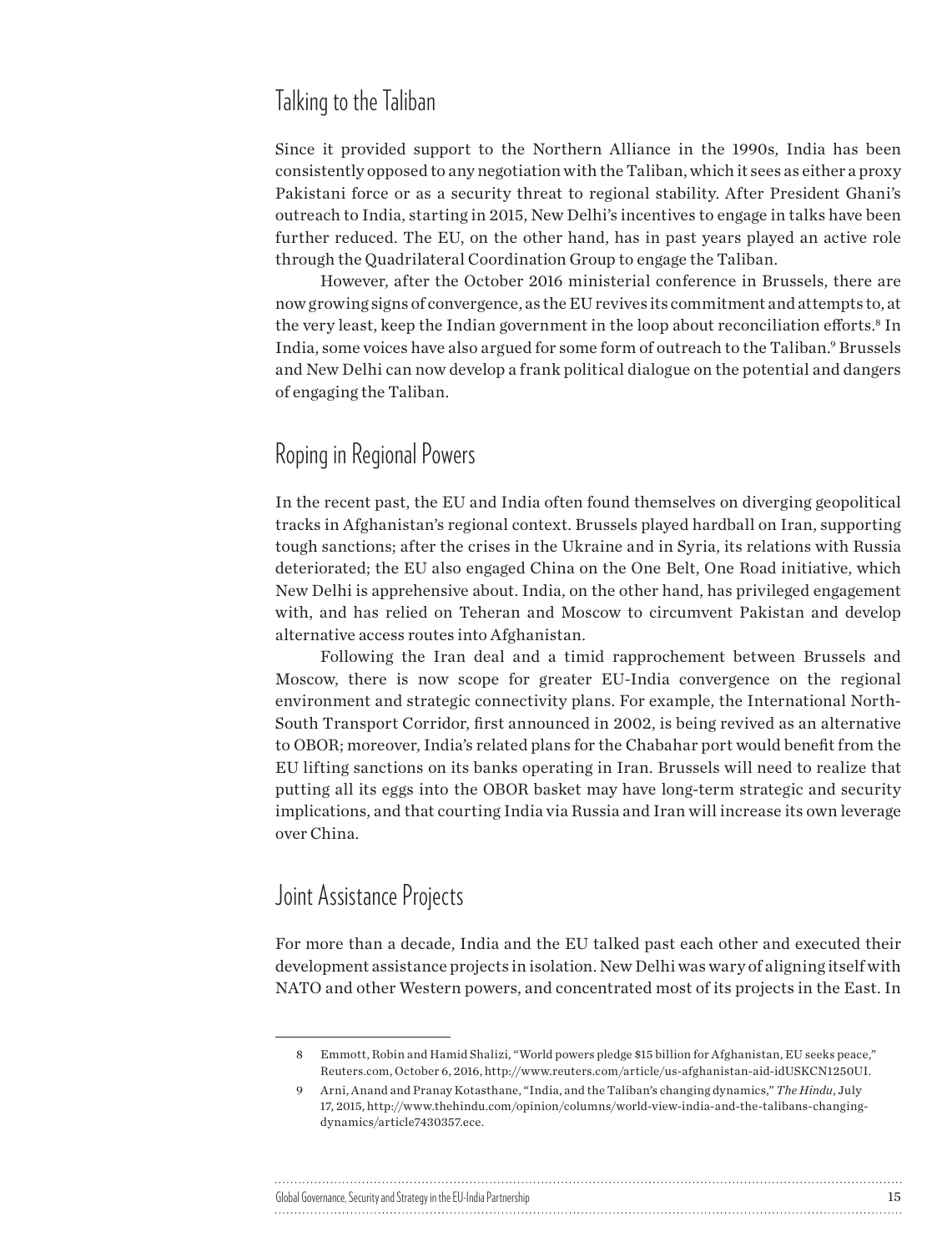order not to provoke Pakistan and its "strategic depth" narrative, Brussels stayed away and European countries mostly focused on other areas.

With India committing to another US\$1 billion to Afghanistan and the EU recognizing the need for a more sustained presence to stabilize the country, there is an unprecedented scope for Indo-European convergence. Now India is willing to work with other "like-minded" powers in its extended neighborhood, opening up the possibility for joint development assistance projects. New Delhi has also moved away from the reactive hostility to "democracy promotion" and is keen on providing "democracy assistance" to Afghanistan, whether by constructing its parliament or providing training for electoral and parliamentary officials. By pooling their respective support programs, the EU and India can jointly play a crucial role in supporting Afghanistan's nascent democracy.

### Conclusion

 $\ddot{\phantom{a}}$ 

If the international community is unable to prevent a possible return of the Taliban to power in Kabul, there will be significant and far-reaching consequences – stretching well beyond international relations in South Asia and India. A Western defeat and retreat from Afghanistan will significantly boost jihadi terrorism across the world. Already, Pakistan's permissive environment for extremism is proving fertile ground for a breakdown of state and society in one of the world's largest Muslim nations equipped with a large nuclear arsenal. Certainly, India and Europe both have a vested interest in Afghanistan's political stability and economic reconstruction. Yet it is important to come to terms with the fact that the two sides have acted independent of each other rather than in concert for more than a decade. This is partly due to the divergent assessments on how to achieve the goals of stability and reconstruction in Afghanistan. Until now, India and the European Union (and its key member states) have had major differences in their respective approaches to internal reconciliation in Afghanistan and between Kabul and Islamabad. Meaningful cooperation between India and the EU in Afghanistan will only be made possible by reducing differences and building on commonalities. As the United States' geopolitical focus moves elsewhere, there will be no other option but to develop trilateral consultation and coordination mechanisms between Delhi, Brussels and Kabul.

| GPPi & C |  |
|----------|--|
|          |  |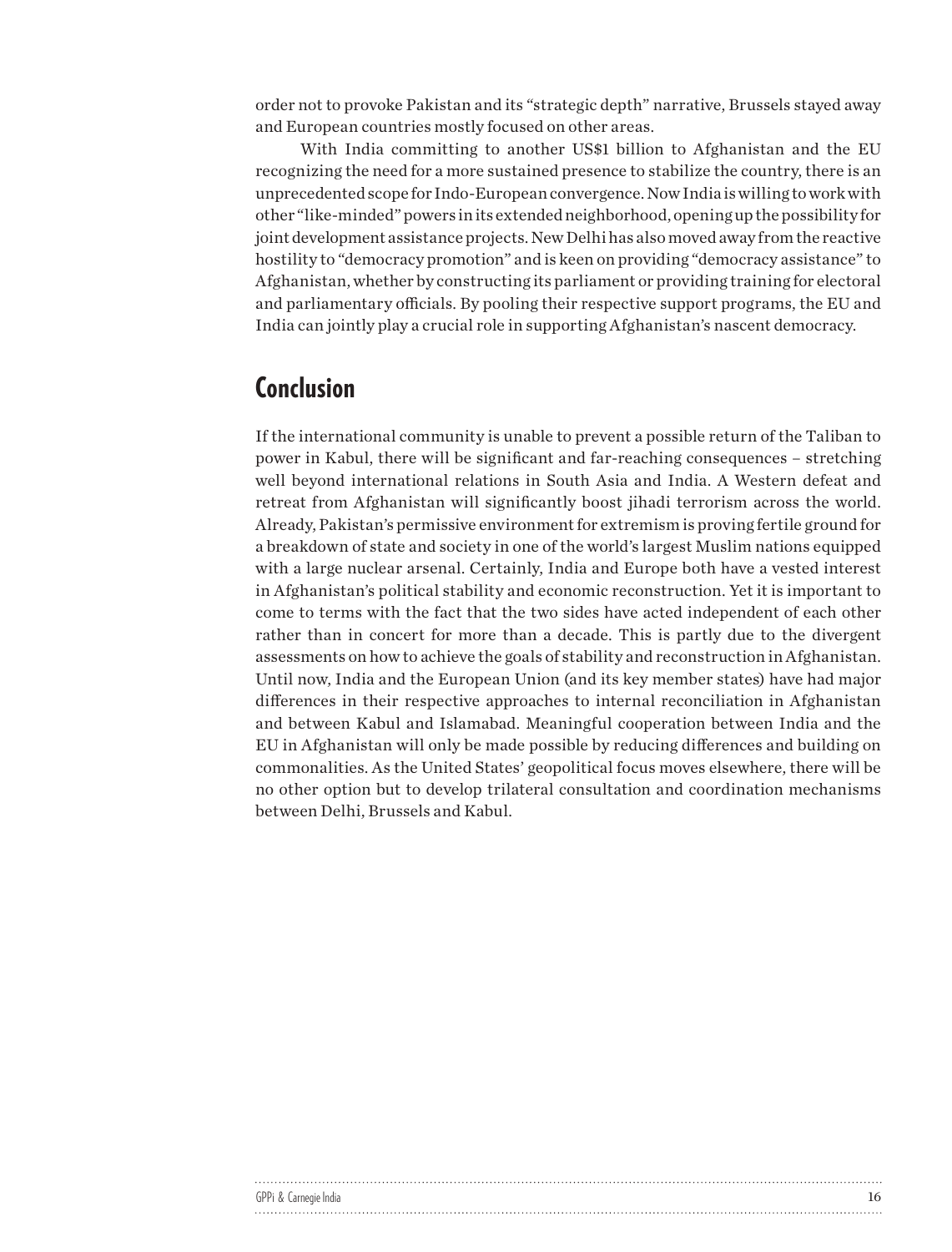## <span id="page-16-0"></span>Regional Connectivity in Asia

#### GARIMA MOHAN

Promoting a rules-based, multilateral global order is a central goal of the EU global strategy on foreign and security policy, 2016. However, with the global shift of power towards Asia, the established multilateral system and international organizations are under increasing pressure. China is at the center of this challenge. Beijing-led multilateral arrangements have economic and geopolitical implications for Europe and India alike: they threaten Europe's centrality in the Eurasian neighborhood and markets, and could posit China as the primary actor in India's near neighborhood. And yet neither partner has found an effective approach to deal with these challenges. Looking closely at regional connectivity projects including the One Belt, One Road (OBOR), or Belt and Road initiative, this policy brief argues that they present similar opportunities and challenges for the EU and India alike. By building on these convergences, the two can revive their flagging strategic partnership and gain greater influence in shaping the regional order in Asia.

### Policy Recommendations

- Promoting multilateralism: The EU needs to develop a strategy for proactively engaging with new multilateral arrangements in Asia. To do so, it must utilize its strategic partnership with India more effectively, focusing especially on the emerging regional governance architecture in Asia.
- Coordinating positions: Common concerns on initiatives like OBOR offer new opportunities for deepening EU-India cooperation. Building on these strategic and normative convergences, European member states and India can develop coordinated positions in platforms such as the Asian Infrastructure Bank (AIIB), which will be used to fund OBOR projects. Similar strategy can be deployed when the New Development Bank (NDB) starts accepting members in 2017. However, this would require the EU to first develop a coordinated position among member states on dealing with new institutions.
- Regional connectivity beyond OBOR: India is in the process of articulating its position on regional connectivity and integration, which in rhetoric at least it is similar to the EU's vision. As India pushes for connectivity and infrastructure development within South Asia and with Southeast and East Asia, the EU can play a role through investments and capacity building to support regional integration. There is also significant scope for infrastructure development within India. While partners like Japan have used this opportunity to deepen their strategic partnership with India, the EU is yet to capitalize on it. Given rapid urbanization and initiatives like 'Make in India' which presuppose quality and resilient

Global Governance, Security and Strategy in the EU-India Partnership 17 and 17 and 17 and 17 and 17 and 17 and 17 and 17 and 17 and 17 and 17 and 17 and 17 and 17 and 17 and 17 and 17 and 17 and 17 and 17 and 17 and 18 and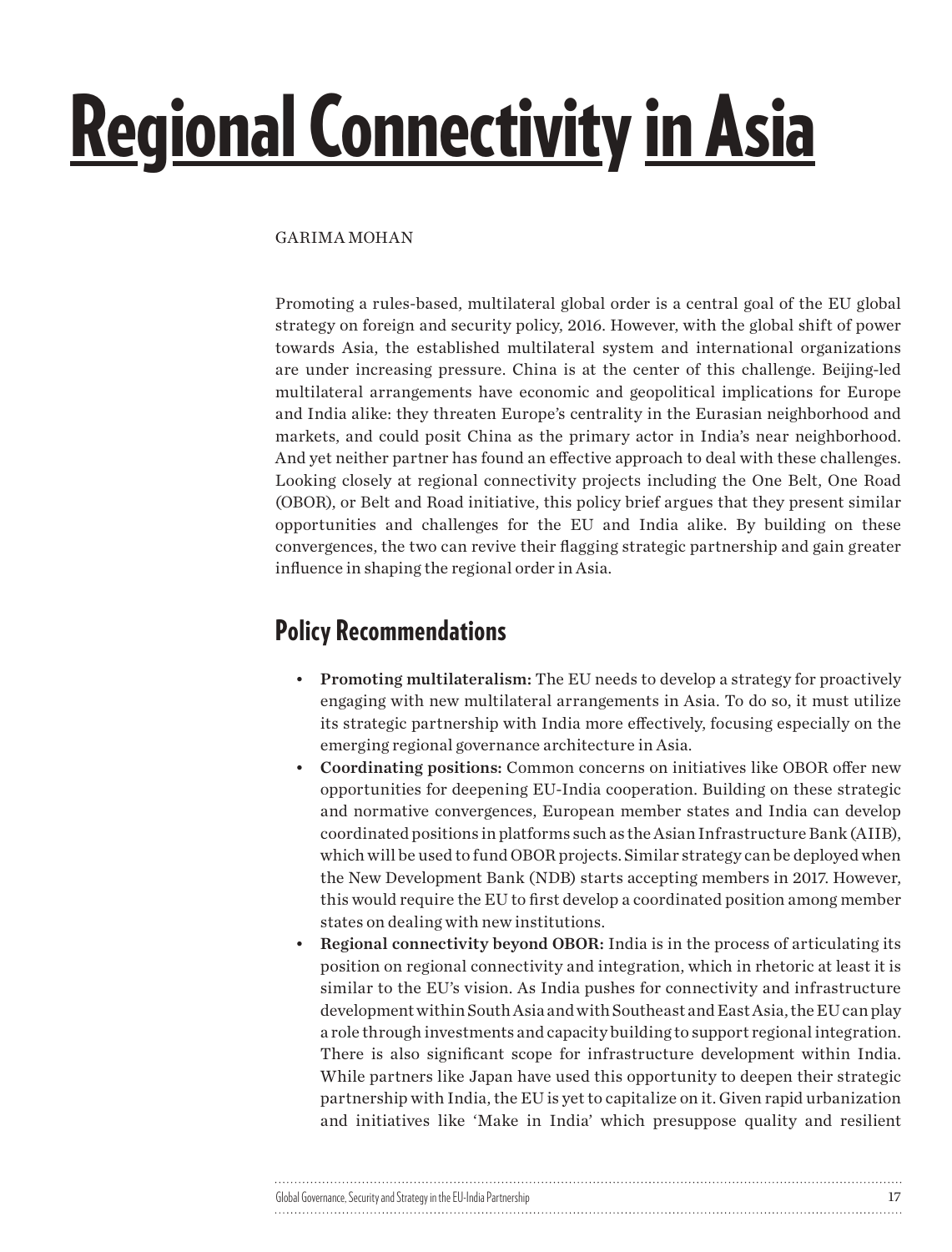infrastructure, the EU can play an important role and increase its visibility in India by investing in infrastructure development and linking to initiatives like Smart Cities.

#### Introduction

According to its new Global Strategy on Foreign and Security Policy, the EU's "primary foreign policy goal is to promote a rules-based global order with multilateralism as the key principle and the UN at its core."1 Embedding the EU's interests and values in the international system directly supports European security, prosperity, and growth. However, as the geopolitical focus shifts towards Asia, the established multilateral system, including the Bretton Woods institutions, no longer reflects the modern geopolitical terrain. For these emerging powers, newer, more flexible platforms like BRICS, BASIC (Brazil, South Africa, India and China) and the India-Brazil-South Africa Dialogue Forum (IBSA) are a useful counterbalance to the Westerndominated institutions. Much closer to a bricks-and-mortar reality in their focus on infrastructure development, the Beijing-led One Belt, One Road initiative and the AIIB are redrawing the map of the Asian continent, and are in direct competition with existing development banks and investment schemes. If the EU is to achieve its foreign policy goal of safeguarding a single, rules-based multilateral order, it will have to engage more proactively with these new arrangements.

This policy brief argues that as the EU engages with Asia, it needs to work with member states to invest in developing a more coherent approach towards new developments like OBOR and AIIB. At the same time, the EU should focus on reinvigorating its strategic partnerships with other countries in Asia, and in particular, India. As the other emerging Asian power, India views China-led initiatives with considerable trepidation. Like Europe, India is wary of the implications of OBOR, which will position China as an important actor in its neighborhood. But India also seeks to benefit from the opportunities that enhanced regional connectivity would provide. Given the similar opportunities and challenges both actors face, this policy brief argues that regional connectivity initiatives open new avenues for deepening EU-India cooperation. Not only could the two develop joint positions on key issues within institutions like the AIIB and on OBOR projects, but the EU could also cooperate on infrastructure initiatives pushed by India within South and Southeast Asia, thereby reinvigorating the EU-India strategic partnership.

#### Competing Multilateralism and the EU

 $\ddot{\phantom{a}}$ 

The EU promotes a rules-based multilateralism, which differs from the more relational forms emerging in the Asia-Pacific and espoused by emerging power constellations. The EU's doctrine of multilateralism is characterized by a preference for legally binding

| GPPi & |  |
|--------|--|
|        |  |

<sup>1</sup> Keukeleire, S. and B. Hooijmaaijers, "The BRICS and Other Emerging Power Alliances and Multilateral Organizations in the Asia-Pacific and the Global South: Challenges for the European Union and Its View on Multilateralism," *J Common Mark Stud,* 52 (2015): 582–599.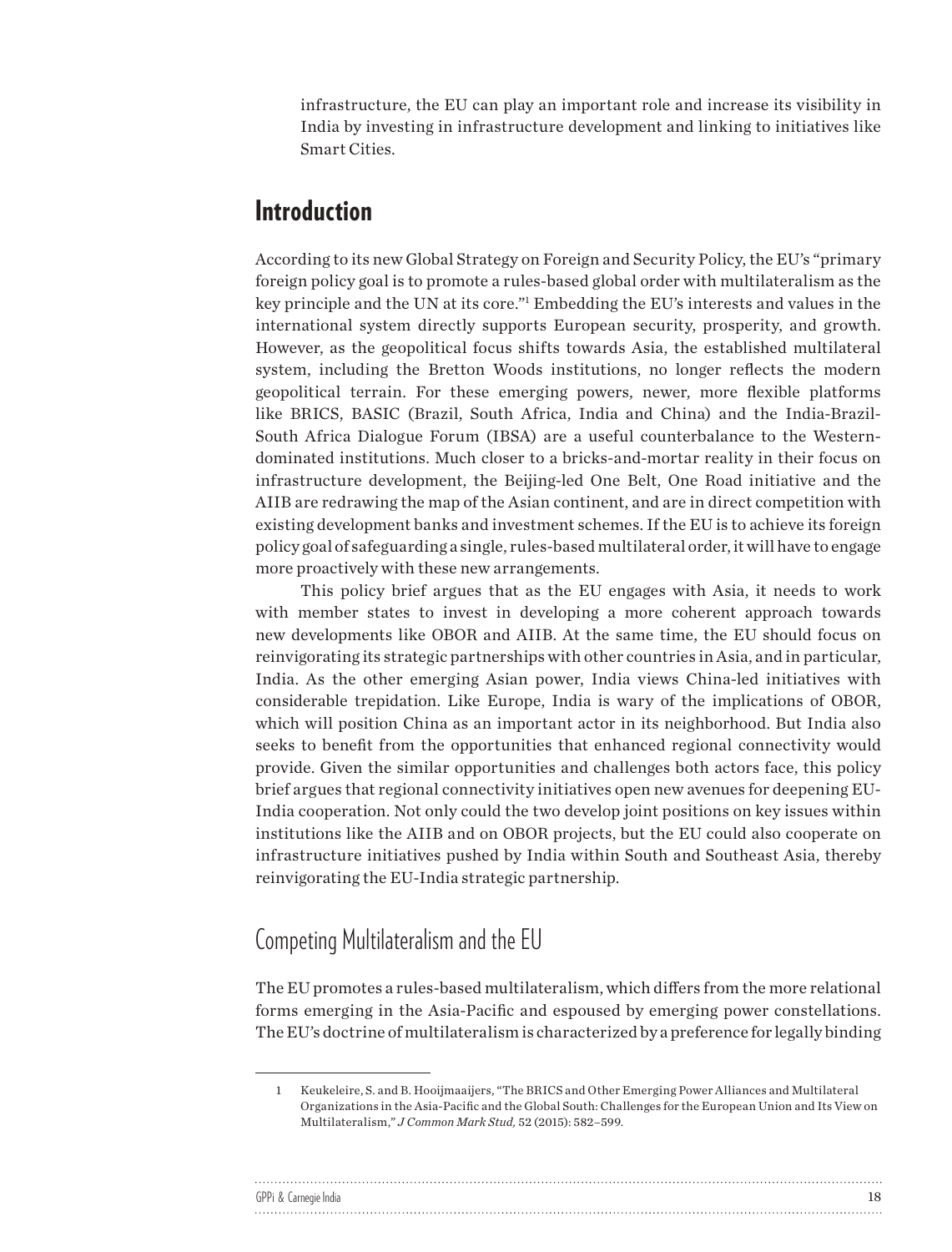commitments and international regimes as outcomes and instruments of cooperation.2 These binding rules cover all policy fields – economic, environmental and social, as well as the internal organization of member states<sup>3</sup> – although participating states do not view them as an assault on national sovereignty. The EU had hoped this model of effective multilateralism would eventually become the global standard, with the EU at the core.<sup>4</sup>

The emerging powers, on the other hand, have opted for a fundamentally different kind of multilateralism based on a purely intergovernmental approach, as seen on platforms like BRICS. This form of multilateralism is characterized as 'relational' since it employs informal mechanisms for building consensus among like minded partners; it includes decision-making by consensus, absence of treaty obligations, respect for national sovereignty, prioritizing growth and development, and a reluctance to restrict economic growth with regulations on environment and human rights. In general, formal institutions play a much weaker role, with member states connected by relational rather than rules-based governance.

Yet, even if they do not generate binding rules, they do provide emerging powers with platforms to coordinate positions at international negotiations. Unsurprisingly given the unequal economic and political clout among the various "emerging" powers, China is increasingly taking a leadership role: it is consolidating its leadership of existing groups like BRICS while lobbying for the establishment of a permanent G20 secretariat in Beijing.5 In the coming years, Chinese diplomacy will continue to promote more informal and flexible forms of cooperation, gradually reshaping global governance. At the same time, China will focus on regional leadership in Eurasia, raising concerns for Europe.

Despite the significant changes underway, the EU has yet to develop an effective policy to deal with the shifting power balance. In its engagement with emerging powers, so far the EU has used the instrument of strategic partnerships with individual BRICS countries. These partnerships, however, have not helped to overcome the different views and interests of the EU and emerging powers.6 This gap is especially acute in Asia, where the EU has yet to play a significant role as a strategic actor, and where it is all too-often crowded out by its member states.

#### Geopolitics of Connectivity

A driving force behind Asia's growth in the global economy is its investment in infrastructure and regional connectivity – facilitating both international trade and

| Global Governance, Security and Strategy in the EU-India Partnership |  |
|----------------------------------------------------------------------|--|
|                                                                      |  |

<sup>2</sup> Schmidt, Juliane, "The EU's Multilateralism as Proactive Engagement" in *The EU Global Strategy: going beyond effective multilateralism?,* ed. Balazs Ujvari. (European Policy Centre, 2015): 13-16.

<sup>3</sup> Keukeleire and Hooijmaaijers, 591.

<sup>4</sup> European Security Strategy, *A Secure Europe in a Better World* (Brussels: European Union, 2003), [https://](https://www.consilium.europa.eu/uedocs/cmsUpload/78367.pdf) [www.consilium.europa.eu/uedocs/cmsUpload/78367.pdf](https://www.consilium.europa.eu/uedocs/cmsUpload/78367.pdf).

<sup>5</sup> Ekman, Alice, *China's multilateralism: higher ambitions* (Brussels: European Union Instittue for Security Studies, 2016), [http://www.iss.europa.eu/uploads/media/Alert\\_2\\_China.pdf.](http://www.iss.europa.eu/uploads/media/Alert_2_China.pdf)

<sup>6</sup> Renard, Thomas and Sven Biscop, "Conclusion: From global disorder to an effective multilateral order: an agenda for the EU" in *The European Union and Emerging Powers in the 21st Century. How Europe Can Shape a New Global Order* by Sven Biscop, ed. Thomas Renard (Routledge, 2012).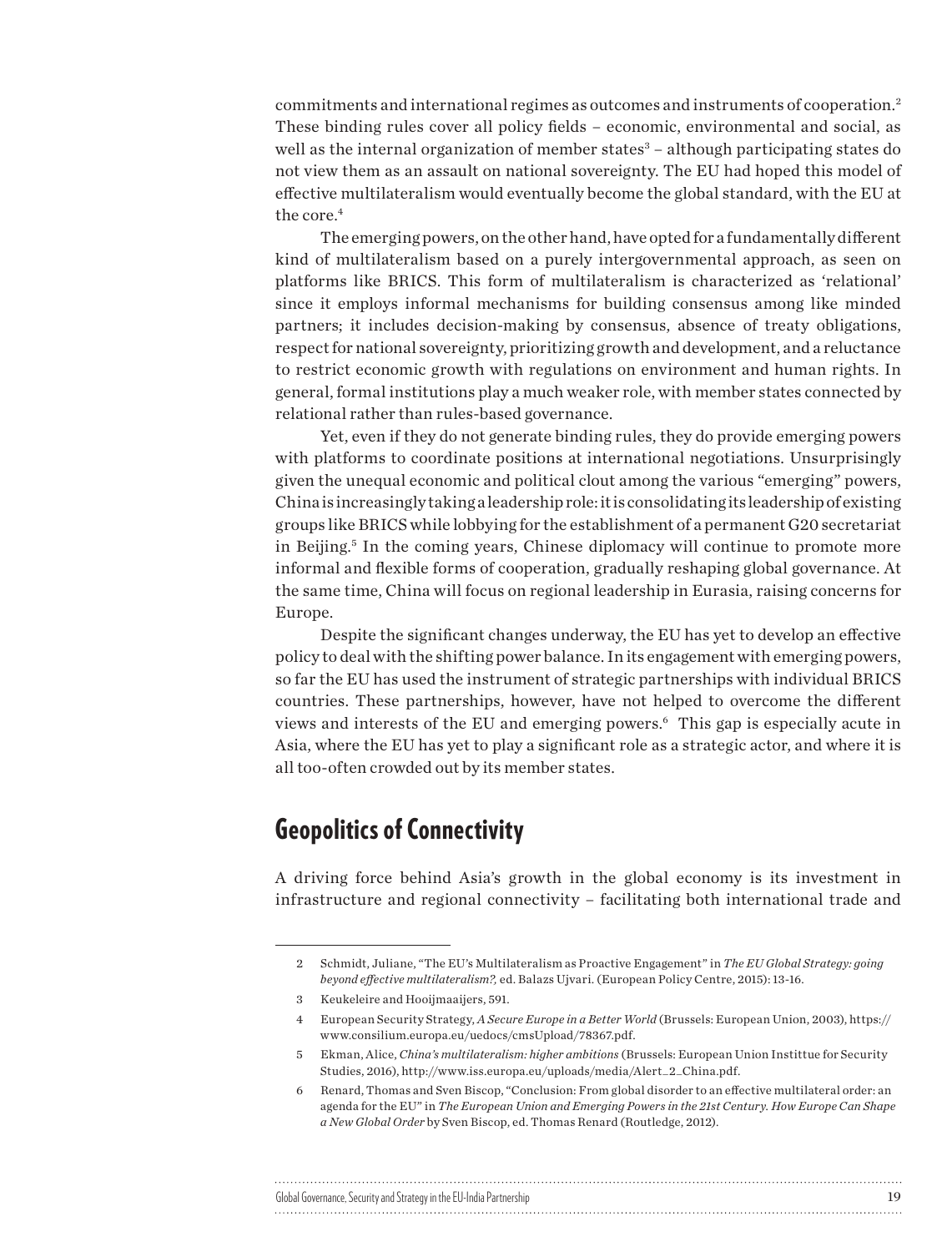foreign direct investment on the continent.7 However, major infrastructure deficits in the region remain, particularly in cross-border infrastructure. As a result, regional connectivity initiatives are on the rise in Asia. China's OBOR initiative, which aims to create a modern-day 'Silk Road' connecting Asia, Africa, and Europe over land and via sea routes, stands out as a particularly important development. Building on Xi's New Security Concept, which states that economic development is a precondition for security, it has been called "the most ambitious infrastructure-based security initiative in the world today."8 And not without merit: it promises to unlock the vast potential of unexplored markets by building new infrastructure, institutions and inter-linkages. In fact, China has successfully prioritized infrastructure development not only on its own foreign and domestic agendas but also on the agendas of many multilateral institutions including the New Development Bank (NDB) and the AIIB – the latter especially cannot be decoupled from OBOR.

Reaching beyond Asia, OBOR posits China as the primary engine of economic development globally as well. Thus, the initiative has both economic and geopolitical implications: First, it is meant to favor China's geostrategic position and bring benefits to Chinese enterprises. Second, with financial integration and policy coordination as its two main pillars, there is also concern that OBOR may create a relationship of dependency between amongst China and several Asian countries. Although the EU and India each view the initiative with a degree of caution, neither has developed a coherent policy response to it. However, the similarity of the challenges and advantages facing both actors presents new avenues for cooperation within Asia that could benefit both.

For the EU, there is the concern that OBOR might threaten the centrality it holds in its Eurasian neighborhood – capturing market share and promoting regional frameworks developed in Beijing. Especially as China pursues a proactive policy towards less-developed countries both inside and outside the EU,9 the scramble for Chinese FDI could further divide an already fraught union. In 2012, for instance, China launched a new framework dialogue with Central and Eastern European (CEE) countries, including EU members, under the 16+1 Summit. These annual meetings with heads of governments are now combined with OBOR – as seen in case of the fourth summit held in Hangzhou last November. The 16+1 Summit is neither bilateral nor European and could prevent Brussels from developing a common policy response to OBOR. There is also a possibility that such frameworks could emerge in other parts of Europe.10

Benefitting from "better connections with Asia's dynamic economies,"11 the EU also stands to gain from OBOR, especially by way of increased market access and the

10 Ibid.

 $\ddot{\phantom{a}}$ 

| GPPi & O<br>` arnegie India |  |
|-----------------------------|--|
|                             |  |

<sup>7</sup> Biswa Nath Bhattacharyay, Masahiro Kawai, and Rajat M. Nag, eds., *Infrastructure for Asian Connectivity*  (Cheltenham: Edward Elgar, 2016), [https://www.adb.org/sites/default/files/publication/159325/adbi](https://www.adb.org/sites/default/files/publication/159325/adbi-infra-asian-connectivity.pdf)[infra-asian-connectivity.pdf.](https://www.adb.org/sites/default/files/publication/159325/adbi-infra-asian-connectivity.pdf)

<sup>8</sup> van der Putten, Frans-Paul and Minke Meijnders, *China, Europe and the Maritime Silk Road* (The Hague: Clingendael, 2015). [http://www.clingendael.nl/sites/default/files/China%20Europe%20and%20the%20](http://www.clingendael.nl/sites/default/files/China%20Europe%20and%20the%20Maritime%20Silk%20Road.pdf) [Maritime%20Silk%20Road.pdf.](http://www.clingendael.nl/sites/default/files/China%20Europe%20and%20the%20Maritime%20Silk%20Road.pdf)

<sup>9</sup> Lisbonne de Vergeron, Karine. "India and the EU: what opportunities for defence cooperation?" (2015) [http://www.iss.europa.eu/uploads/media/Brief\\_24\\_EU-India\\_defence.pdf](http://www.iss.europa.eu/uploads/media/Brief_24_EU-India_defence.pdf).

<sup>11</sup> Jean-Claude Juncker, interview by Shuai Rong and Yan Lei, "Europe to benefit from China's One Belt, One Road initiative: EC chief," March 19, 2015, Xinhua, [http://news.xinhuanet.com/english/2015-](http://news.xinhuanet.com/english/2015-05/07/c_134219349.htm) [05/07/c\\_134219349.htm](http://news.xinhuanet.com/english/2015-05/07/c_134219349.htm).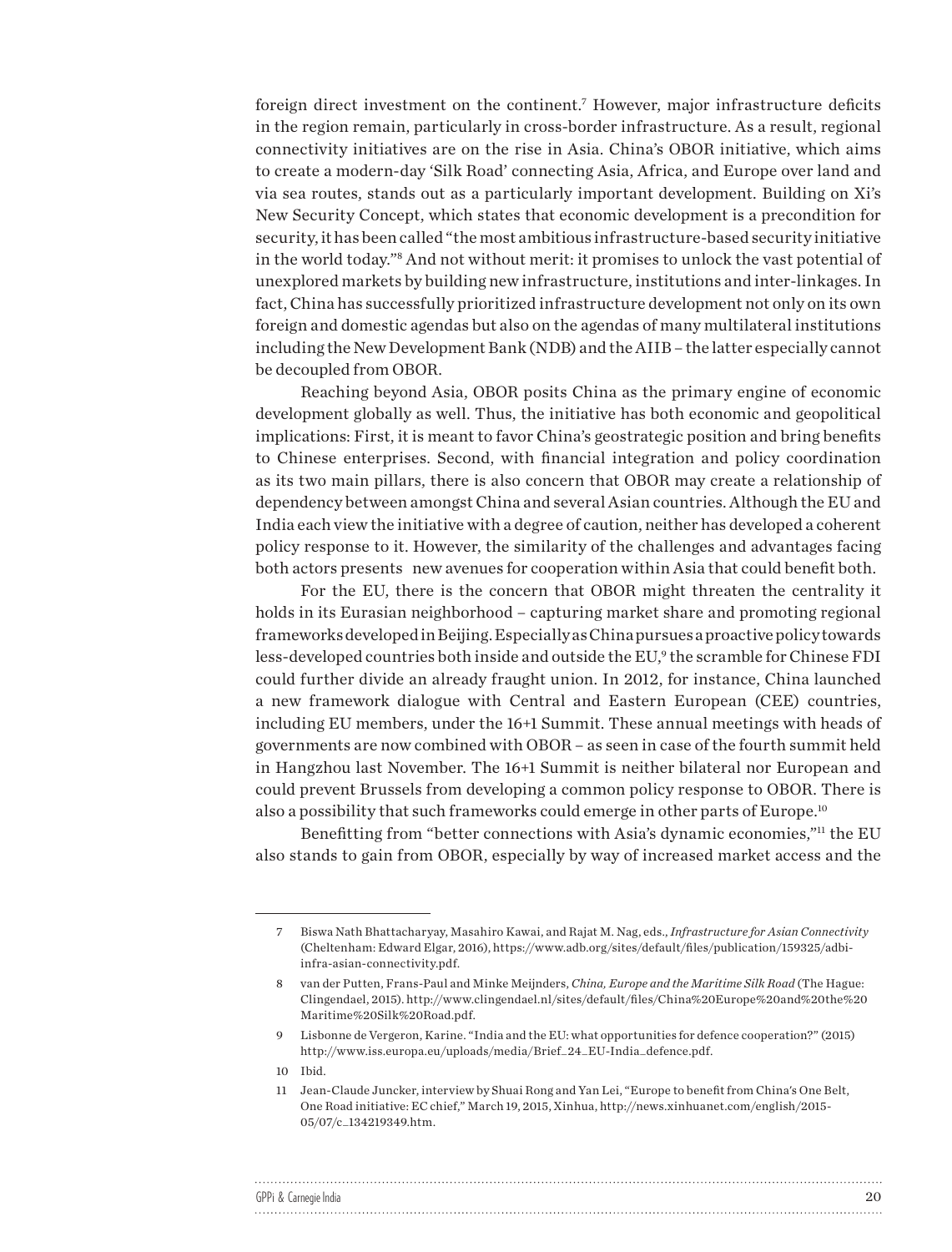development potential of the countries along the route. So far, the EU has attempted to align OBOR with Europe's own infrastructure initiatives, but a cohesive, strategic collaboration has yet to be reached. The EU wants China to participate in the general

## While India is yet to formulate an official strategy and response to OBOR, it has raised questions about the kind of regional order China has in mind.

infrastructure framework operated by the European Fund for Strategic Investments (EFSI), while China would obviously like to work with its own platforms. Moreover, there remain normative concerns about OBOR projects' potential to undercut existing multilateral standards for governance – especially the technical and environmental requirements the EU would like enforced. China's willingness to offer 'attractive' financing which might lead to market loss for EU companies, and of course there are broader strategic implications of China setting the rules in Eurasia.12

For India too, the initiative raises a number of strategic concerns. Foremost are concerns over national security raised by the planned China-Pakistan Economic Corridor (CPEC), which will pass through Indian-claimed territories. Further projects in India's near neighborhood, including Sri Lanka, the Maldives and the Indian Ocean Region – where India wants to play a leading role – are also cause for apprehension, as they encroach on India's perceived strategic domain. Thus, "the Indian view on OBOR is no longer one of indifference, but of concern."<sup>13</sup>

While India has yet to formulate an official strategy and response to the One Belt, One Road initiative, it has raised questions about the kind of regional order China has in mind. New Delhi rejects Beijing's characterization of OBOR as a physical connectivity project that will benefit all those involved, arguing instead that it was instituted without consulting those who would be affected by it. On several occasions, India has gone so far as to call OBOR a "national Chinese initiative" that is "unilateral" and that it is not "incumbent upon other countries to buy (into) it."<sup>14</sup> This is echoed in Indian concerns about "hardwiring" norms and conditions into the region's economy without building broad-based consensus.<sup>15</sup> Effectively, New Delhi complains that it is being denied its rightful place at the table of Asian geopolitics, elbowed out by China's

| Global Governance, Security and Strategy in the EU-India Partnership |  |
|----------------------------------------------------------------------|--|
|                                                                      |  |

<sup>12</sup> Pavlićević, Dragan, "China, the EU and One Belt, One Road Strategy" *China Brief* 15, no. 15 (2015), [http://www.jamestown.org/programs/chinabrief/single/?tx\\_ttnews%5Btt\\_](http://www.jamestown.org/programs/chinabrief/single/?tx_ttnews%5Btt_news%5D=44235&cHash=9dbc08472c19ecd691307c4c1905eb0c#.V7quE5h96Ul) [news%5D=44235&cHash=9dbc08472c19ecd691307c4c1905eb0c#.V7quE5h96Ul](http://www.jamestown.org/programs/chinabrief/single/?tx_ttnews%5Btt_news%5D=44235&cHash=9dbc08472c19ecd691307c4c1905eb0c#.V7quE5h96Ul).

<sup>13</sup> Sukumar, Mohan Arun, "How India is Running the Race for the Asian Century," *The Wire,* April 5, 2016, [http://thewire.in/27104/how-india-is-running-the-race-for-the-asian-century/.](http://thewire.in/27104/how-india-is-running-the-race-for-the-asian-century/)

<sup>14</sup> Foreign Secretary S. Jaishankar, "India, the United States and China," speech at IISS Fullerton, 2016,, Youtube, [https://www.youtube.com/watch?v=et2ihw8jHaY&feature=youtu.be&t=46m27s.](https://www.youtube.com/watch?v=et2ihw8jHaY&feature=youtu.be&t=46m27s)

<sup>15</sup> See remarks made by Foreign Minister Sushma Swaraj and S. Jaishankar at the Raisina Dialogues, [http://www.mea.gov.in/Speeches-Statements.htm?dtl/26432/Speech\\_by\\_External\\_Affairs\\_Minister\\_at\\_](http://www.mea.gov.in/Speeches-Statements.htm?dtl/26432/Speech_by_External_Affairs_Minister_at_the_inauguration_of_Raisina_Dialogue_in_New_Delhi_March_01_2016) [the\\_inauguration\\_of\\_Raisina\\_Dialogue\\_in\\_New\\_Delhi\\_March\\_01\\_2016.](http://www.mea.gov.in/Speeches-Statements.htm?dtl/26432/Speech_by_External_Affairs_Minister_at_the_inauguration_of_Raisina_Dialogue_in_New_Delhi_March_01_2016)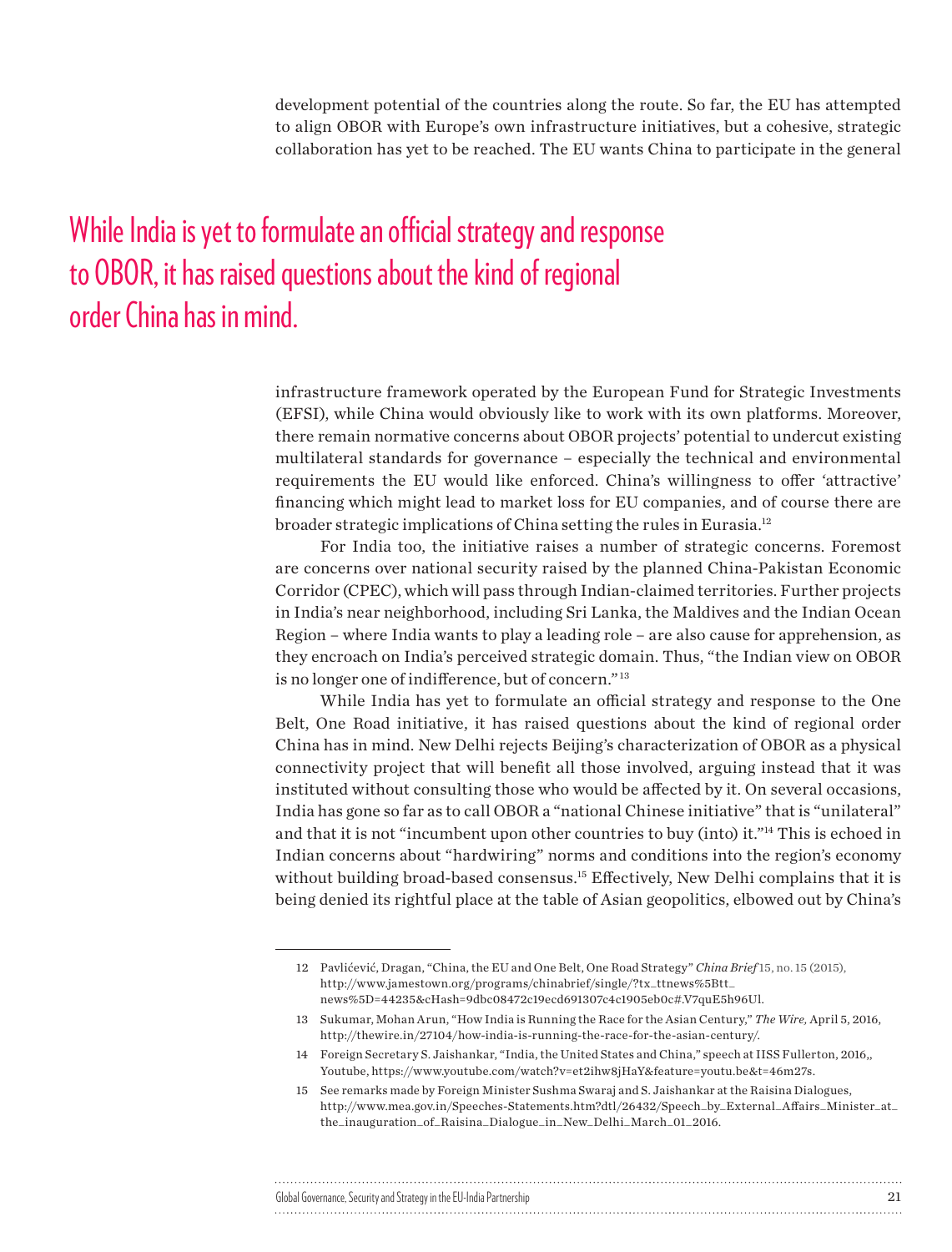"unilateral" approach. To ensure its position, India is crafting an alternative approach to regional connectivity – differing from China's and already at work in a number of Indian connectivity initiatives in its neighborhood and Southeast Asia, as shown in the sections below.

Some within the strategic community in New Delhi are calling for a more nuanced approach to OBOR, and argue that India should take advantage of the infrastructure and trade benefits beyond the more controversial projects. For instance, they contend that India should get on board with strategic initiatives that stand to benefit the country – particularly the satellite imaging center in Vietnam, the Iran railway corridor, and the North-South Transport Corridor. 16 Moreover, OBOR is seen as a valuable way for India to gain reliable access to inner Asia, especially as Pakistan continues to refuse access to Afghanistan and Central Asia. India has long viewed Iran as its main gateway to these regions, as well as to Russia and Europe – OBOR projects give it an opportunity to build this gateway through enhanced road and rail connectivity in Iran. As India develops the Iranian port of Chabahar, it could also cooperate with China in developing other commercial links to Central Asia.

#### Normative & Strategic Convergences Create Room for EU-India Cooperation

Spurred into action by the Belt and Road initiative, New Delhi is already reaching out to other interlocutors in Asia, voicing concerns over a unilateral Chinese approach and stating it will not be a "passive recipient of outcomes."17 While China champions the 'Asia for Asians' narrative to keep out established powers like the US, it is not in India's interest to have a unipolar Asia. As India steps up its engagement with other actors like the US, Japan and Southeast Asia, there might be space for re-engaging with Europe.

Within this context of regional connectivity projects and an emboldened Chinese leadership, the EU and India's strategic interests often converge – offering a viable path to reviving their partnership. Albeit nascent, India is attempting to articulate its own policy on connectivity which, in rhetoric at least, is closer to the EU's vision. As seen in recent diplomatic interventions,18 India has stressed the importance of existing multilateral frameworks like ASEAN, choosing to focus on the primacy of regional and sub-regional actors in norm-setting within Asian institutions, distinct from Xi's top down approach for the Asian century.19 In its engagements in the region, India has been endorsing a multilateral cooperation in the Indian Ocean Region, showing a renewed interest in regional integration, and adopting norms that regulate the behavior of individual states in Asia.20

Building upon these convergences, regional connectivity initiatives could be an

| GPPi & |  |
|--------|--|
|        |  |

<sup>16</sup> Sukumar.

<sup>17</sup> Jaishankar.

<sup>18</sup> Sukumar.

<sup>19</sup> Ibid.

<sup>20</sup> See Prime Minister Modi's speeches on multilateralism in the Asia Pacific, specifically addressed at the International Fleet Review (2016), available at<http://pib.nic.in/newsite/mbErel.aspx?relid=136182>and 37th Singapore Lecture (2015), available at <http://pib.nic.in/newsite/PrintRelease.aspx?relid=131821>.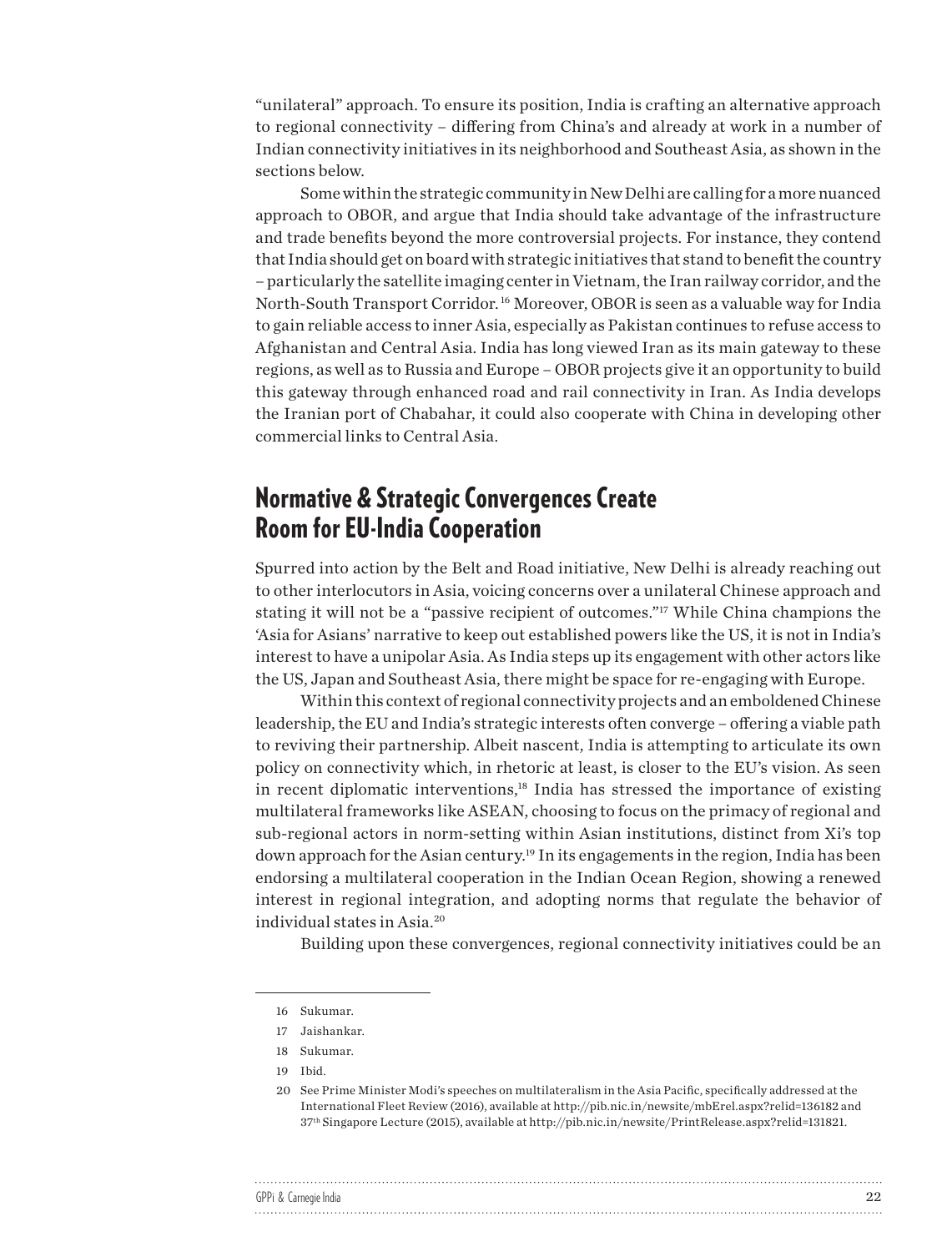opportunity for the EU and India to find common ground. Doing so would also lend an element of strategic cooperation to the EU-India partnership, a goal that has been stressed many times in documents such as the Joint Action Plan and the Agenda for Action 2020, but has yet to be achieved.

As the EU looks to promote its vision of multilateralism in Asia, India could be an important ally. What this means in practical terms, beyond developing a common vision for Asia, could be coordination on voting in platforms within institutions such as the Asian Infrastructure Bank, which will fund many OBOR projects. While China is the largest shareholder in AIIB, with 26 percent of voting rights, India is the secondlargest shareholder with 7.5 percent of the voting rights, as the US and Japan refused to be founding members. European members together account for 21.8 percent.21 If the European states were to collectively cooperate with India on key issues, Europe and India could gain a powerful voice in the bank. $^{22}$  To do so, the partners need to develop a shared agenda, especially on setting standards for finance, democratic governance of staffing and best practices for OBOR projects, which are also important for India. A

## As India develops its own approach to regional integration, it could emerge as an important partner for the EU.

similar strategy for EU-India cooperation could also be deployed in the NDB when it starts accepting members in 2017. However, the EU will first need to generate internal consensus among member states and formulate a common policy for dealing with new institutions such as the NDB.

China's increasing presence in nearly every South and South East Asian country is "causing New Delhi to rethink and reimagine its neighborhood approach,"23 heightening its focus on social and physical infrastructure as a means of promoting closer cooperation within South Asia, and with Southeast Asia.24 As the South Asian Association for Regional Cooperation (SAARC) hits its usual roadblocks, India is reviving old institutions like the Bay of Bengal Initiative for Multi-Sectoral Technical and Economic Cooperation (BIMSTEC), which met on the sidelines of the BRICS summit in Goa this year. India is pushing for expanding the focus of the group beyond technical cooperation to include infrastructure development and connectivity between the countries. Additionally, India is involved in a number of connectivity initiatives in the North East, especially involving Myanmar, Bangladesh, and Thailand.25 India

#### Global Governance, Security and Strategy in the EU-India Partnership 23

<sup>21</sup> Peterson Institute for International Economics, "Who will hold the power in AIIB?" (2015), [https://piie.](https://piie.com/research/piie-charts/who-will-hold-power-aiib) [com/research/piie-charts/who-will-hold-power-aiib.](https://piie.com/research/piie-charts/who-will-hold-power-aiib)

<sup>22</sup> See also Kundnani, Hans "Is Europe out of Sync with India – and Asia?", *German Marshall Fund*, 2015, <http://www.gmfus.org/blog/2015/10/06/europe-out-sync-india-%E2%80%94-and-asia>.

<sup>23</sup> Malik, Ashok, "Urgent need for new architecture for India's neighborhood policy," *Observer Research Foundation,* October 10, 2016,<http://www.orfonline.org/expert-speaks/urgent-need-new-architecture/>.

<sup>24</sup> Asian Development Bank, "Regional Transport Connectivity in South Asia," [https://www.adb.org/sites/](https://www.adb.org/sites/default/files/linked-documents/47341-001-sd-01.pdf) [default/files/linked-documents/47341-001-sd-01.pdf.](https://www.adb.org/sites/default/files/linked-documents/47341-001-sd-01.pdf)

<sup>25</sup> Paragraph 15.20, page 198, Twelfth Five Year Plan 2012-2017, Economic Sector, Government of India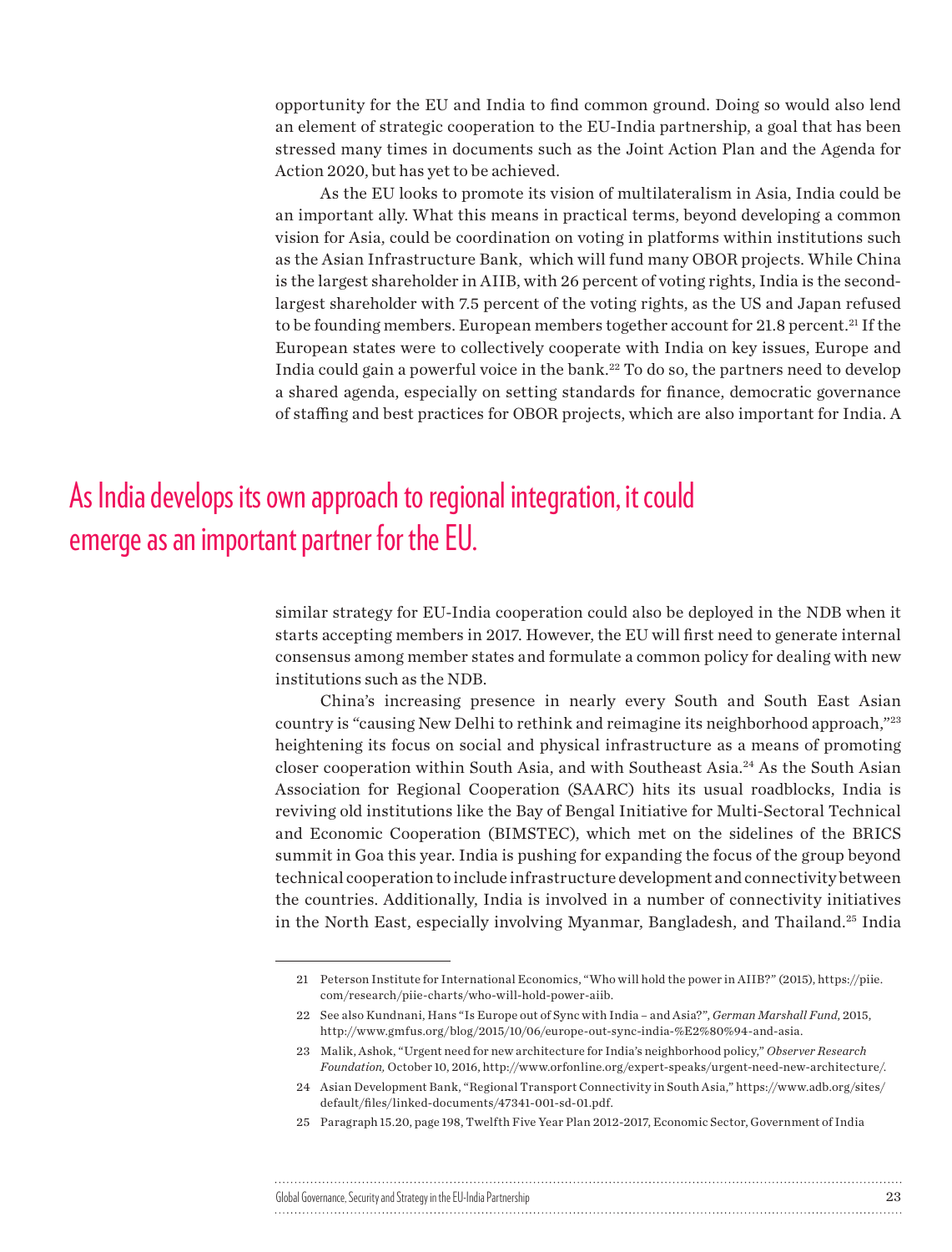recently announced a \$5 billion investment in regional connectivity projects in South Asia – which remains one of the least integrated regions in the world – to help facilitate trade and deal with infrastructure deficits that hinder integration. These include establishing integrated customs ports with Bangladesh, Nepal, Bhutan,<sup>26</sup> and developing economic corridors with the support of ADB. Since the EU's larger goal in South Asia is to support regional integration, it could work with India in supporting these connectivity projects. The EU's specific competencies lie in trade integration and export of regulatory frameworks; capacity building in South Asia through connectivity projects could be one way of supporting regional integration, as well as investments and technical cooperation.

In addition to the rise of China, the perceived withdrawal of the US is setting the stage for a revitalized EU-India partnership. Conscious of the void left by the US, India is seeking new partners in the region, but lacks the capacity to execute a grand OBORlike project in the region on its own. By collaborating with the EU on investments and capacity building for its own infrastructure development projects, it could enhance connectivity within India and beyond its borders.

And finally, there is much scope for investment in infrastructure development within India. With the final destination and markets for OBOR remaining in Europe, India does not really stand to benefit from them. Instead, India has collaborated with countries like Japan to build infrastructure within the country, particularly in the northeastern region, which will eventually become a hub for regional connectivity in South East Asia. As a response to OBOR, Modi and Abe have pointed to the "synergies" between India's Act East policy and Japan's Partnership for Quality Infrastructure (PQI).27 Japan's footprint is already visible in India through projects such as high speed rail, industrial corridors and urban mass rapid transport systems. While PQI clearly adds a strategic dimension to Japan's economic assistance programs, it also answers to Indian ambitions of playing a larger regional role. Collaborating on these initiatives has strengthened Indian-Japanese bilateral ties and their strategic partnership significantly, and presents a model that the EU could emulate in its own relationship with India.

Given India's rapid urbanization, expanding markets, and policy priorities such as 'Make in India' which presuppose good and resilient infrastructure – infrastructure development is a vital and currently unexplored area for stepping up the EU-India technical cooperation. If it is linked to already established programs like the Smart City initiative or to infrastructure initiatives in politically important states such as Uttar Pradesh, it can also provide higher visibility and political capital to the EU in India.

 $\ddotsc$ 

| GPPi |  |
|------|--|
|      |  |

<sup>26</sup> "India to develop regional connectivity projects worth \$5 billion in South Asia," *The Hindu BusinessLine,*  May 10, 2016, [http://www.thehindubusinessline.com/economy/policy/india-to-develop-regional](http://www.thehindubusinessline.com/economy/policy/india-to-develop-regional-connectivity-projects-worth-5-billion-in-south-asia/article8581464.ece)[connectivity-projects-worth-5-billion-in-south-asia/article8581464.ece.](http://www.thehindubusinessline.com/economy/policy/india-to-develop-regional-connectivity-projects-worth-5-billion-in-south-asia/article8581464.ece)

<sup>27</sup> Mohan, C. Raja, "Raja-Mandala: A new way to Act East," *The Indian Express,* December 15, 2015, <http://indianexpress.com/article/opinion/columns/a-new-way-to-act-east/>.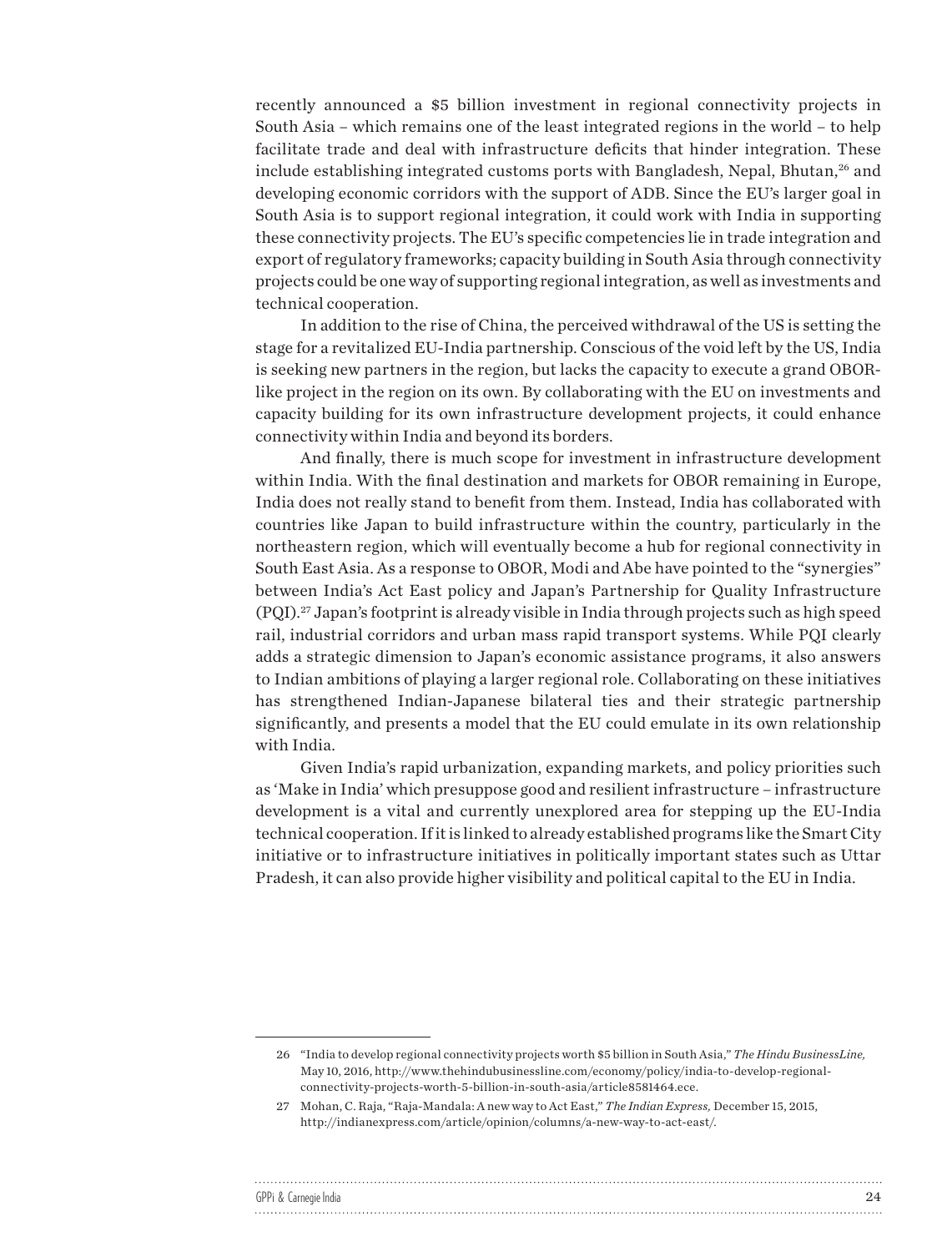### Conclusion

Up until the summit in March 2016, the EU-India partnership has remained stagnant, with each actor appearing indifferent to the other. Policy makers in India do not perceive the EU as an important strategic partner; meanwhile, Brussels has established a better working relationship with China than India. But changing regional dynamics in Asia provide an opportunity for the two actors to break away from this trend. Regional connectivity is of immense importance to India in order to secure its growth, increase trade and expand its role in the region. Furthermore, development as infrastructure is a norm championed by most emerging countries including the BRICS. By partnering with India on regional connectivity as well as infrastructure development within the country and in its extended neighborhood, the EU and India can emerge as important partners.

As India develops its own approach to regional integration, it could emerge as an important partner for the EU. European cooperation with India until now has focused mostly on trade liberalization, while other strategic aspects were largely ignored. Given the change in Indian foreign policy and its more proactive approach towards shaping the regional dynamics in Asia, the time is ripe for the EU to align its interests more closely with the country. This is crucial not only to revive the flagging EU-India partnership, but also for the EU to achieve its aim of promoting effective multilateralism.

|                                                                                        | . |  |
|----------------------------------------------------------------------------------------|---|--|
| Security an<br>v and Strategy in the EU-India Part<br>וחודו<br>Partnersnir<br>vernance |   |  |
|                                                                                        |   |  |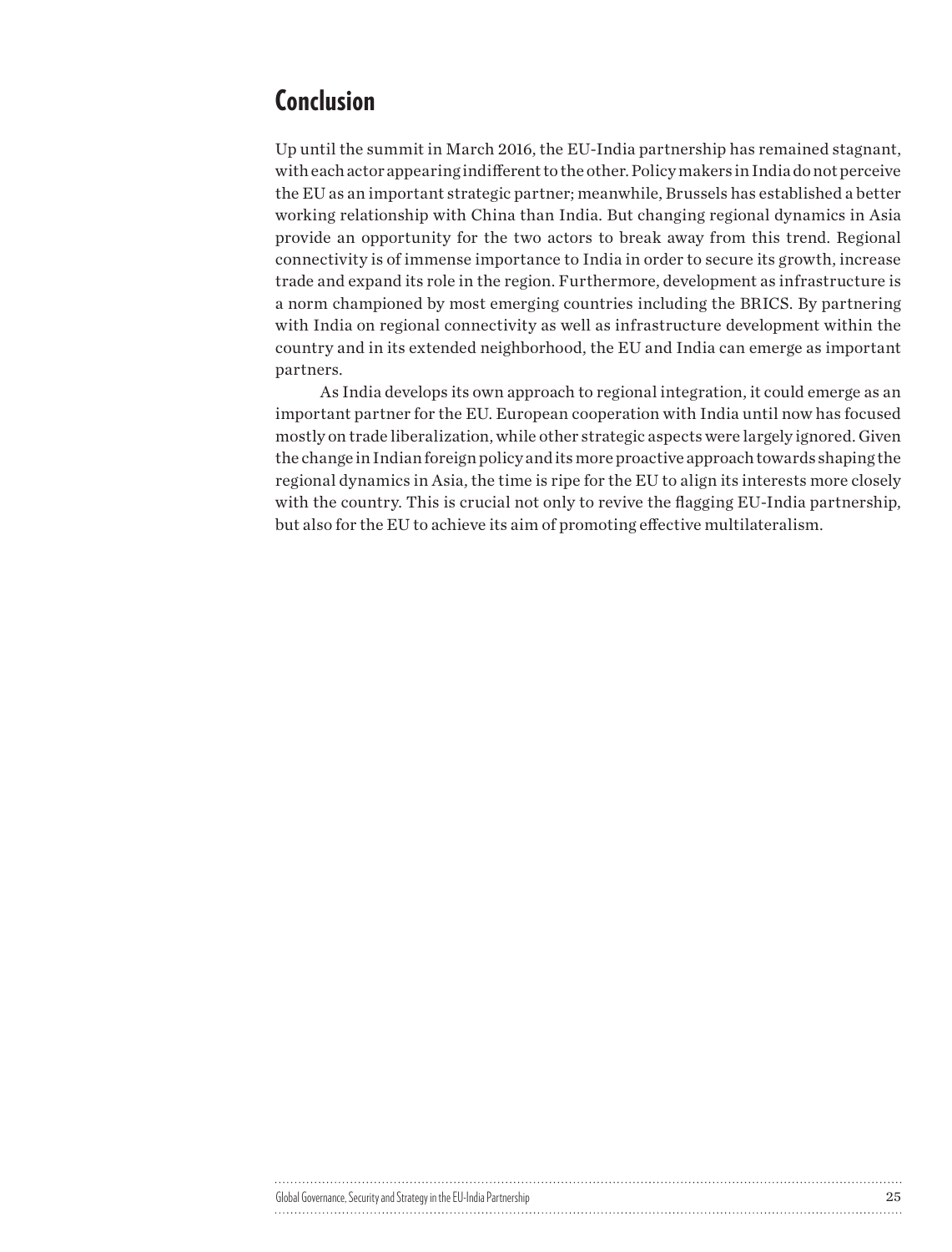## <span id="page-25-0"></span>Converging Interests in the **Indian Ocean**

CONSTANTINO XAVIER & DARSHANA M. BARUAH

The Indian Ocean today is critical for the future of the EU and India. The rise of piracy in the late 2000s demonstrated the pernicious effect non-traditional security threats can have on European and Indian economic growth prospects. While both aim to ensure a rules-based order, cooperative multilateralism, and sustainable growth and stability in the Indian Ocean Region, the European Union and India have rarely partnered to pursue these shared interests. Two deeply entrenched myths explain the absence of this dialogue and the consequent lack of cooperation: Indian perceptions of the EU as a strategic non-entity and irrelevant strategic actor beyond its borders; and similarly, European perceptions of an introverted India that is hesitant to take on a leadership role beyond South Asia and unwilling to work together with other middle powers. Based on consultations with policymakers and experts under the EU-India Policy Dialogue on Global Governance and Security, this brief emphasizes that, despite such perceptions, in practice the EU and India's initiatives in the Indian Ocean are widely congruent and complementary.

#### Policy Recommendations

- The EU and India should move from occasional naval coordination to institutionalized cooperation through regular joint exercises and patrolling initiatives. They should focus on maritime cooperation in non-traditional security domains, such as humanitarian assistance and disaster relief, which underline the Indian Ocean's significance as a global commons.
- They need to jointly develop and transfer defense equipment and devise common programs to build island states' coastal and naval capacity through training. Pursue a "blue revolution" by investing in maritime infrastructure, especially sea ports and communication networks, to connect and integrate the region as a distinct economic space.
- Emphasizing the potential of international law and norms to mitigate and solve disputes, the EU and India should strengthen existing institutions and create new ones that foster a multilateral and rules-based order.

| GPPi & Carnegie India |  |
|-----------------------|--|
|                       |  |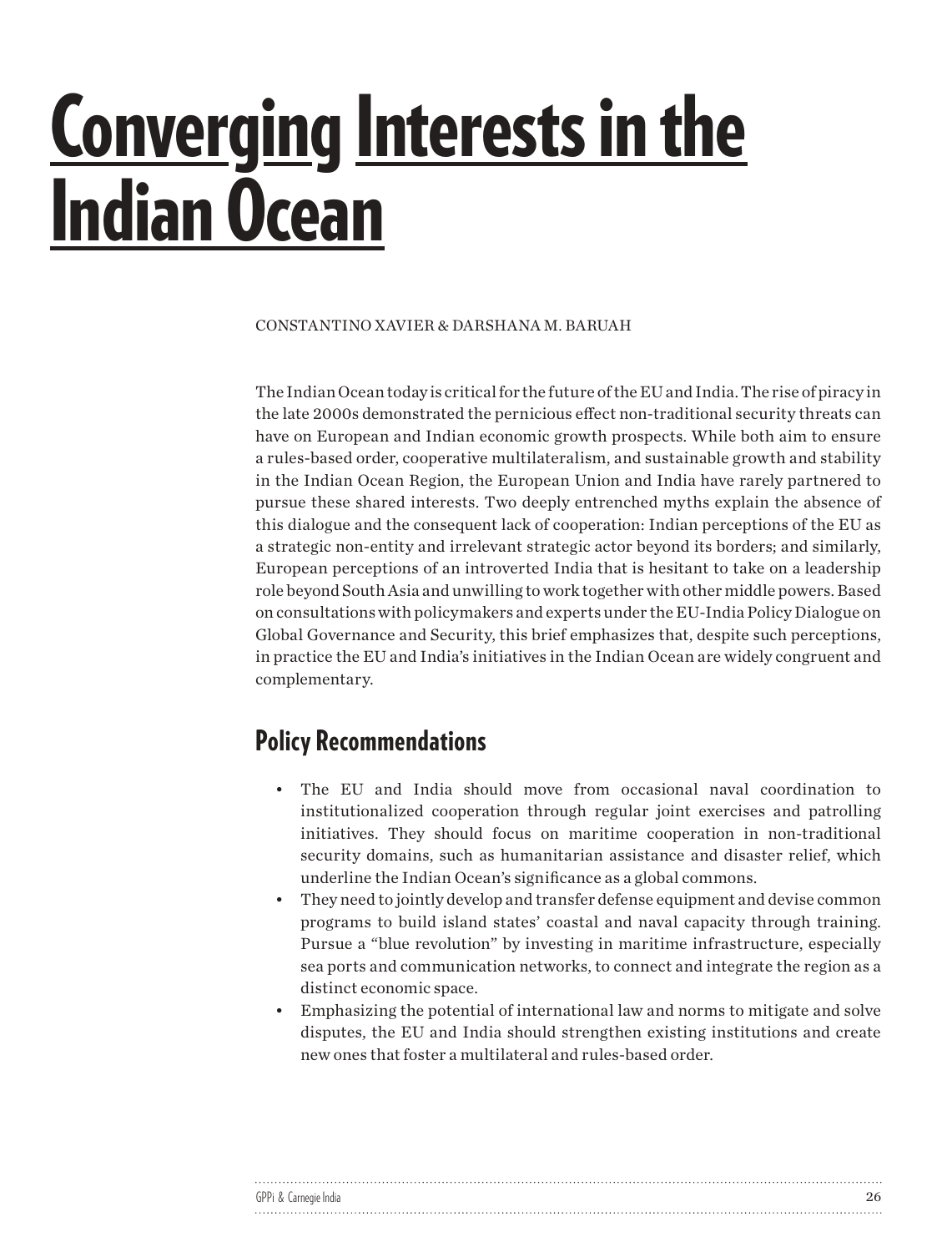#### The Indian Ocean's New Centrality

Rising interdependence and connectivity highlight the fact that Europe and India's domestic security, stability, and wealth are increasingly reliant on a benign external environment in their extended neighbourhoods, which includes the Western Indian Ocean.

The Indian Ocean Region is home to over thirty states and one-third of the world's population. The EU and India rely predominantly (over 90 percent) on seabased trade. Rich in natural resources, the Indian Ocean contains 62 percent of the world's proven oil reserves and 35 percent of its gas. Every day seventeen million barrels of oil, or 20 percent of the world's oil supply, travel by tankers through the Strait of Hormuz.1 Although large amounts of oil reach Europe and the Americas via the Suez Canal and South Atlantic, the more important route is eastward, as Gulf oil provides nearly 75 percent of Asia's import needs.2 Such floating economic assets have fueled a rising number of non-state actors, including pirates and terrorists, who have expanded their reach to disrupt security and stability. For the last ten years, the EU and India have taken the lead in various naval missions to counter such security threats in the Western Indian Ocean.

The region is also on the frontlines of the battle against climate change, which threatens to affect the integrity of island-nations like the Maldives and the Seychelles and the coastal areas of West Africa and the Bay of Bengal. Moreover, the three countries that produce the most refugees are Indian Ocean states – Afghanistan, Iraq and Somalia – which also rank highly on the failed state index, and more than half of the UNHCR's "global population of concern" resides in Indian Ocean states.<sup>3</sup> Of the one million migrants and refugees that entered the EU in 2015, almost one quarter came from three Indian Ocean littoral states.4 India also continues to offer a safe haven for thousands of Rohingya refugees from Myanmar and Tamils from Sri Lanka.

The IOR is vulnerable to natural disasters as well: in 2004, the Indian Ocean tsunami killed 228,000 people across the Indian Ocean, from Indonesia to Sri Lanka and beyond, and in 2008 Cyclone Nargis took 138,300 lives, mostly in Myanmar.5 Furthermore, the increasing global demand for nuclear energy is further having a significant impact on uranium trade in the Indian Ocean, whose waters are increasingly threatened by the dumping of nuclear waste. More importantly, with the rapidly changing balance of power across Asia and the rise of China, the Indian Ocean is witnessing a new era of geopolitical competition that could quickly morph into militarization and conflict escalation.

| Global Governance, Security and Strategy in the EU-India Partnership |  |
|----------------------------------------------------------------------|--|
|                                                                      |  |

<sup>1</sup> "Persian Gulf Oil and Gas Exports Fact Sheet" *Marcon International, Inc.,* [http://www.marcon.com/](http://www.marcon.com/marcon2c.cfm?SectionListsID=93&PageID=771) [marcon2c.cfm?SectionListsID=93&PageID=771.](http://www.marcon.com/marcon2c.cfm?SectionListsID=93&PageID=771)

<sup>2</sup> Mohan Malik, *Maritime security in the Indo-Pacific: perspectives from China, India, and the United States,* (Maryland: Rowman & Littlefield, 2014), 6.

<sup>3</sup> Dennis Rumley, *The Indian Ocean region: security, stability and sustainability in the 21st century* (Melbourne: Australia India Institute, 2013), 49, [http://www.aii.unimelb.edu.au/publications/indian](http://www.aii.unimelb.edu.au/publications/indian-ocean-security-and-stability)[ocean-security-and-stability.](http://www.aii.unimelb.edu.au/publications/indian-ocean-security-and-stability)

<sup>4</sup> "Migrant crisis: Migration to Europe explained in seven charts," *BBC News,* March 4, 2016, accessed March 13, 2017, <http://www.bbc.com/news/world-europe-34131911>.

<sup>5</sup> "Indian Ocean Tsunami: Then and now," *BBC News,* December 25, 2014, accessed February 13, 2017, [http://](http://www.bbc.com/news/world-asia-30034501) [www.bbc.com/news/world-asia-30034501.](http://www.bbc.com/news/world-asia-30034501)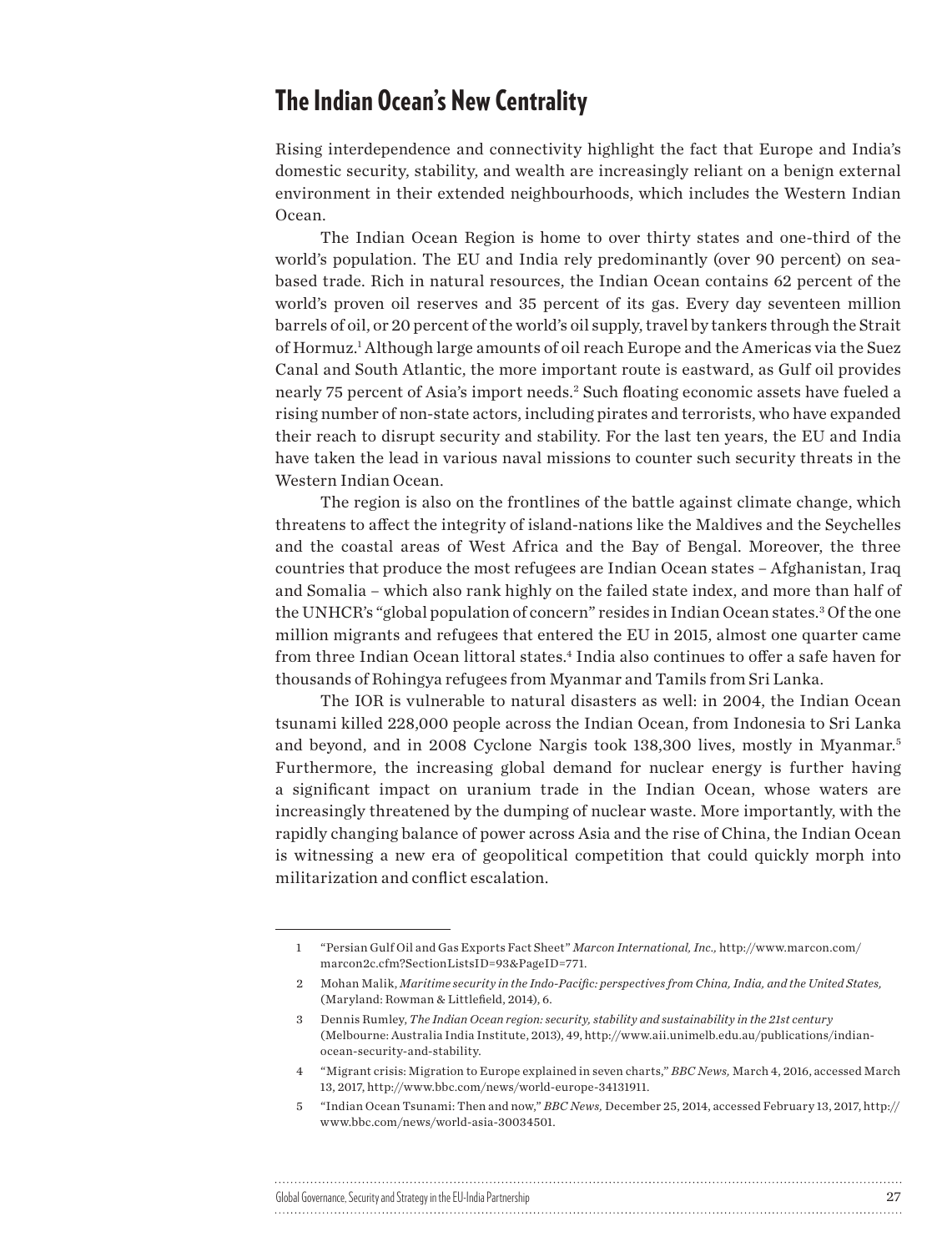#### The EU's Maritime Extroversion and Initiatives

By looking southeast towards the Indian Ocean as a new priority area, Brussels is heralding a new era in the EU's external strategy, marked by a shift from a continental to an oceanic outlook. The Indian Ocean currently assumes a central role in the EU's extroverted maritime outlook. With more goods and services travelling between Europe and Asia than across the Atlantic, 90 percent of the EU's external trade and 40 percent of its internal trade is transported across seas. European ship owners manage 30 percent of the world's vessels and 35 percentage of world shipping tonnage, representing 42 percent of the value of global seaborne trade.<sup>6</sup> The EU is also a resident actor in the Indian Ocean: 85 percent of France's exclusive economic zone, the second largest in the world, is located in the Indian and Pacific Oceans, along with 1.6 million of French citizens.

After 1945, the European Union flourished as one of the boldest political and economic projects of the modern era, but this extraordinary experiment now faces significant challenges. At the internal level, economic recession and the rise of populism have strengthened anti-Europeanist currents that were further emboldened by the outcome of the Brexit referendum. At the external level, the United States' global retrenchment and President Donald Trump's skepticism about the transatlantic security partnership have forced Brussels into a realist rethink.

How can the EU be taken seriously if it is seen to lack, for example, the most elementary capabilities to secure its borders and act as a single strategic entity in its periphery and beyond? Beyond traditional security threats – whether it is conflict in the Middle East, the rise in terrorism, or cyber-attacks – are European states prepared to collectively address a variety of new internal and external threats to their continent's stability and wealth? Commenting on these concerns in 2015, EU High Representative for Foreign Affairs and Security Policy Federica Mogherini said to her Asian counterparts: "please don't look at us just as a big free trade area: the European Union is also a foreign policy community, a security and defense provider."7 If only in words, such appeals and consequent thought exercises seem to have started to affect the EU's external outlook and presence worldwide, replacing its previously lofty and idealist statements with a more strategic framework.

Reflecting this transition, the EU's new global strategy launched in 2016 develops a pragmatic set of recommendations that question the traditional boundaries of European strategic imagination – hitherto a perpetual and self-sustaining island of peace. Nowhere is this new pragmatism more apparent than in the maritime security domain and its increased focus on EU presence in its extended neighborhood; this involvement is especially evident in the Gulf of Aden, which builds upon previous efforts in the European Security Strategy (2003) and the EU NAVFOR experience there in recent years. Brussels sees stability in the Indian Ocean as a requirement for its own

<sup>7</sup> Federica Mogherini, "Speech at IISS Shangri-La Dialogue," May 2015, [https://eeas.europa.eu/](https://eeas.europa.eu/headquarters/headquarters-homepage/6254/speech-by-high-representativevice-president-federica-mogherini-at-the-iiss-shangri-la-dialogue-2015_en) [headquarters/headquarters-homepage/6254/speech-by-high-representativevice-president-federica](https://eeas.europa.eu/headquarters/headquarters-homepage/6254/speech-by-high-representativevice-president-federica-mogherini-at-the-iiss-shangri-la-dialogue-2015_en)[mogherini-at-the-iiss-shangri-la-dialogue-2015\\_en](https://eeas.europa.eu/headquarters/headquarters-homepage/6254/speech-by-high-representativevice-president-federica-mogherini-at-the-iiss-shangri-la-dialogue-2015_en)

| GPPi & |  |
|--------|--|
|        |  |

<sup>6</sup> European Commission, *Towards an EU integrated approach to global maritime security*, March 6, 2014, [http://europa.eu/rapid/press-release\\_IP-14-224\\_en.htm?utm\\_source=mare\\_newsroom&utm\\_](http://europa.eu/rapid/press-release_IP-14-224_en.htm?utm_source=mare_newsroom&utm_medium=Website&utm_campaign=mare&utm_content=Towards an EU integrated approach to global maritime security &lang=en) [medium=Website&utm\\_campaign=mare&utm\\_content=Towards%20an%20EU%20integrated%20](http://europa.eu/rapid/press-release_IP-14-224_en.htm?utm_source=mare_newsroom&utm_medium=Website&utm_campaign=mare&utm_content=Towards an EU integrated approach to global maritime security &lang=en) [approach%20to%20global%20maritime%20security%20&lang=en](http://europa.eu/rapid/press-release_IP-14-224_en.htm?utm_source=mare_newsroom&utm_medium=Website&utm_campaign=mare&utm_content=Towards an EU integrated approach to global maritime security &lang=en).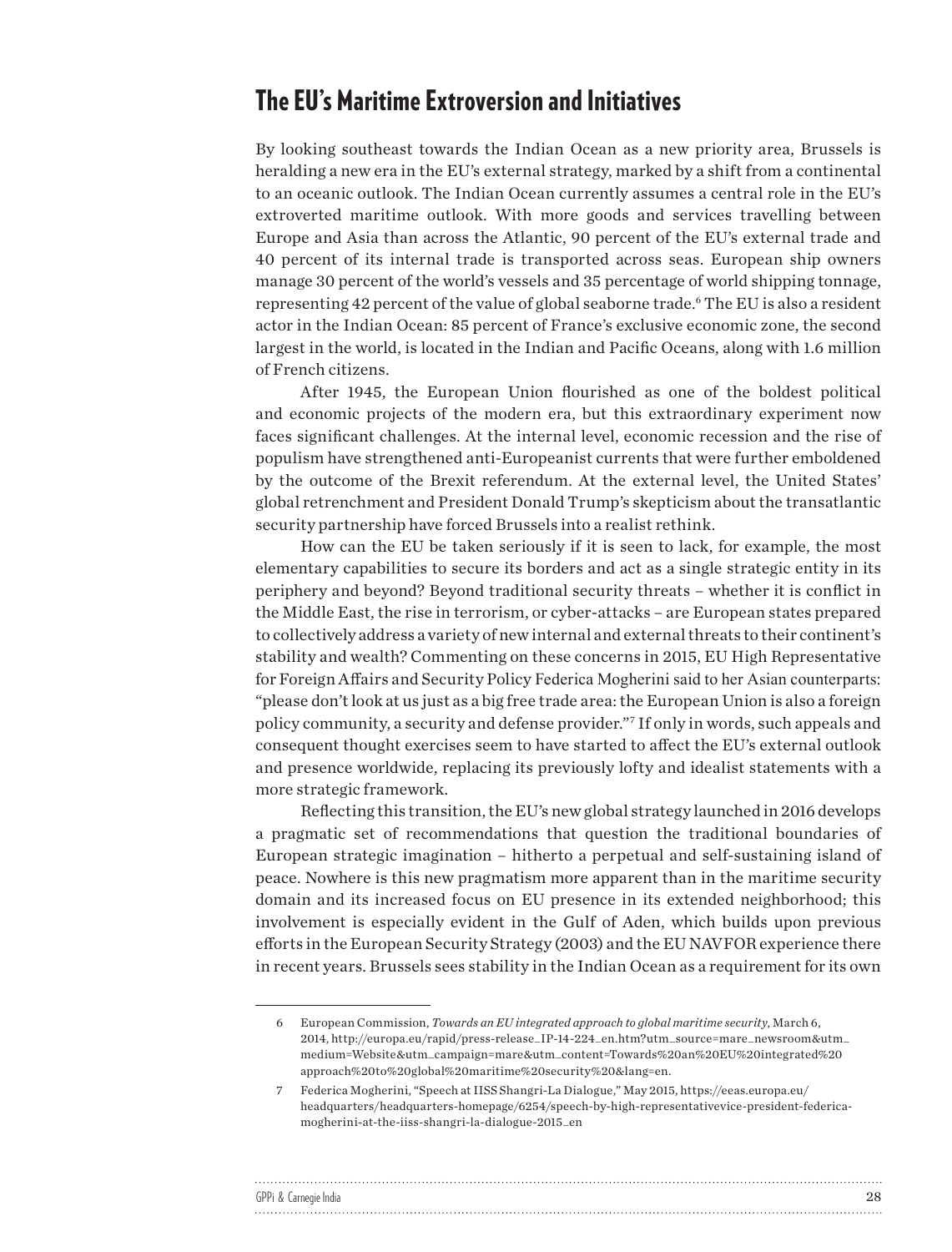internal stability and sustained economic growth. The strategy thus emphasizes "the need for global maritime growth and security, ensuring open and protected ocean and sea routes critical for trade and access to natural resources," and pledges that "the EU will contribute to global maritime security, building on its experience in the Indian Ocean."8

The European Union Maritime Security Strategy (2014) spells out the EU's new maritime interests in detail: territorial security, international maritime cooperation and peace, protection of critical maritime infrastructure, freedom of navigation, protection of economic interests at sea, common situational awareness, effective management of EU's maritime areas and external borders, and environmental security.<sup>9</sup> The strategy

By looking southeast towards the Indian Ocean as a new priority area, Brussels is heralding a new era in the EU's external strategy, marked by a shift from a continental to an oceanic outlook.

> also tackles maritime awareness, surveillance, and information-sharing by attempting to break a 'silo approach' through cross-sectoral coordination and interoperability; cross-border surveillance cooperation and information exchange; consistency between the EU's internal approach and CSDP operations; and development of the Common Information Sharing Environment (CISE).

> The EU has thus developed a series of initiatives and acquired a niche expertise in the Indian Ocean. Most of these initiatives have a multilateral and institutional dimension, which is largely congruent with India's emphasis on creating cooperative frameworks to address common challenges in the Indian Ocean Region.

> Under MASE (Programme to Promote Regional Maritime Security), the EU has enhanced maritime security in the Eastern and Southern Africa and Indian Ocean Region (ESA-IO), creating a favorable environment for economic development. Adopted during the 2nd High Level Regional Ministerial Conference on Maritime Piracy held in Mauritius in 2010, MASE focuses on the implementation of the Regional Strategy and Action Plan against Piracy and for Maritime Security and has the Indian Ocean Commission as a lead partner. By strengthening maritime capabilities and fostering regional coordination and information exchange in the Western Indian Ocean, MASE effectively contributed to its stabilization in recent years.<sup>10</sup>

<sup>8</sup> High Representative of the Union for Foreign Affairs and Security Policy, "Joint Communication to the European Parliament, The Council, The European Economic and Social Committee and the Committee of the Regions" (2016), accessed March 13, 2017, [https://ec.europa.eu/maritimeaffairs/sites/maritimeaffairs/](https://ec.europa.eu/maritimeaffairs/sites/maritimeaffairs/files/join-2016-49_en.pdf) [files/join-2016-49\\_en.pdf](https://ec.europa.eu/maritimeaffairs/sites/maritimeaffairs/files/join-2016-49_en.pdf).

<sup>9</sup> European Commission, "Maritime Security Strategy," [http://ec.europa.eu/maritimeaffairs/policy/](http://ec.europa.eu/maritimeaffairs/policy/maritime-security_en) [maritime-security\\_en](http://ec.europa.eu/maritimeaffairs/policy/maritime-security_en).

<sup>10</sup> European Union External Action*, "*Program to Promote Regional Maritime Security (MASE)" (2016), [https://eeas.europa.eu/headquarters/headquarters-homepage/8407/program-promote-regional](https://eeas.europa.eu/headquarters/headquarters-homepage/8407/program-promote-regional-maritime-security-mase_en)[maritime-security-mase\\_en](https://eeas.europa.eu/headquarters/headquarters-homepage/8407/program-promote-regional-maritime-security-mase_en).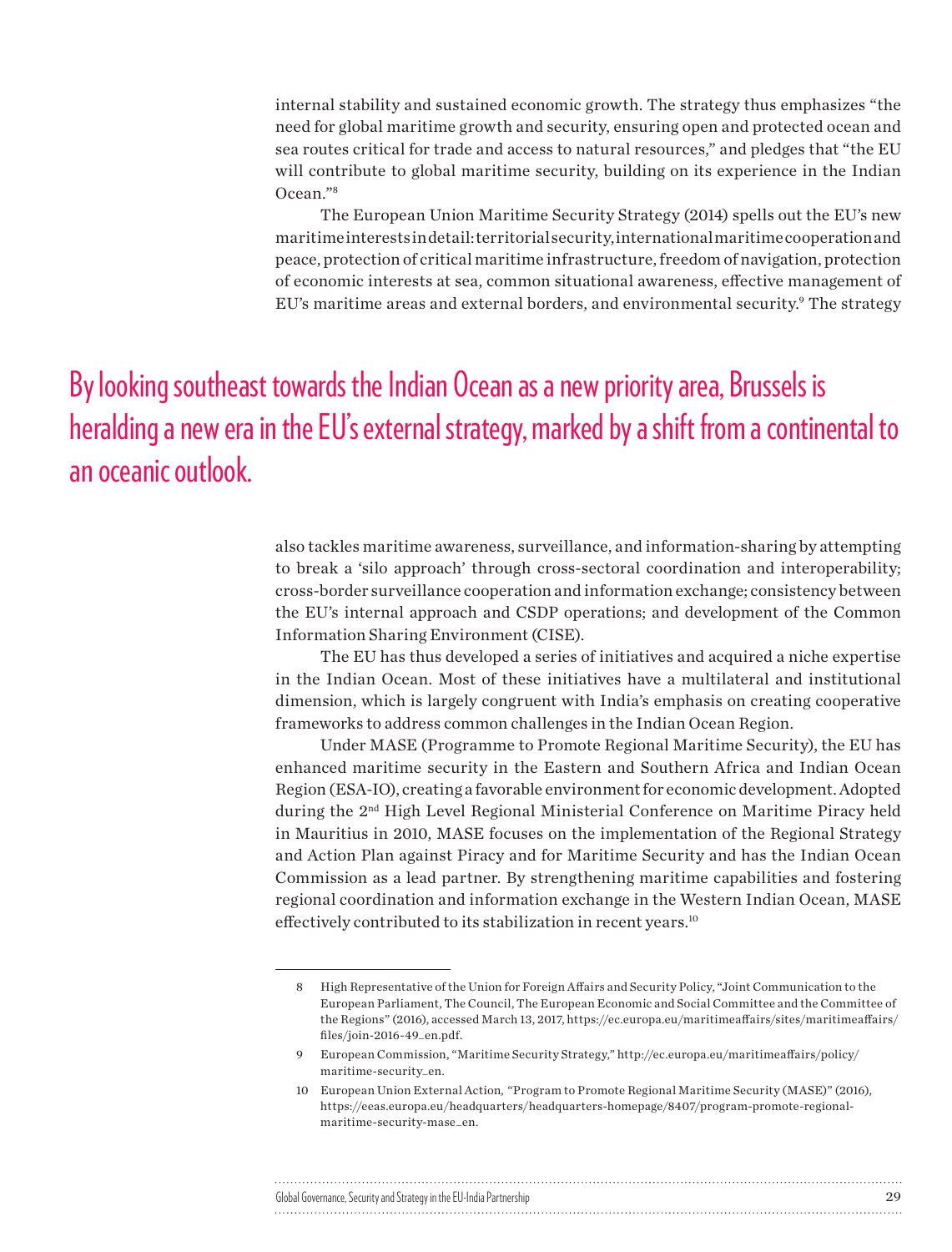The EU CRIMARIO project was launched by the Critical Maritime Routes (CMR) program in order to increase awareness about potential risks or threats in the Indian Ocean (known as maritime situational awareness, or MSA), together with capacity building, information data sharing, and improvement of maritime governance. First implemented in 2015, the project is expected to run until 2019, with a budget of  $\epsilon$ 5.5 million. It seeks to support Indian Ocean coastal countries in sharing data from various maritime sources such as national and international agencies, the maritime industry, and nongovernmental organizations, in order to support maritime security.<sup>11</sup>

The European Union provides around 80 percent of the total financial support given to the Indian Ocean Commission (IOC), an inter-governmental organization institutionalized in 1984, which comprises five Indian Ocean nations: Comoros, Madagascar, Mauritius, Reunion and Seychelles. European support, amounting to around 80 million euros, focuses on facilitating the sustainable development in the fields of energy, fisheries, and macroeconomic policies.12

The Regional Integration Support Programme (RISP 2) continuation program was established under the 10th European Development Fund (EDF) with the overall objective of contributing to regional integration in East and South Africa and the Western Indian Ocean as a means to enhance stability and economic growth. Between 2007 and 2013, the 10<sup>th</sup> EDF allocated a total of  $€645$  million to this region.<sup>13</sup>

In line with India's efforts, the EU has also developed force projection capabilities in the Indian Ocean to combat non-traditional security threats. The first counterpiracy mission of the EU Naval Force, EU NAVFOR Somalia (Operation Atalanta), was established in 2008 off the Horn of Africa and in the Western Indian Ocean.14 It focused on protecting Somalia-bound vessels and shipments belonging to the World Food Programme and the African Union Mission to Somalia. In 2012, the EU also mandated the EUCAP Nestor mission to build up the maritime capacity of regional navies. European naval forces also cooperate with the multinational Combined Task Force 151 of the US-led Combined Maritime Forces (CMF) and NATO's anti-piracy operation Ocean Shield.

Finally, beyond the Western Indian Ocean, the EU is actively reaching out to its eastern shores, an area that has been at the heart of India's Act East policy. The EU has thus invested close to 200 million Euros to support the ASEAN (Association of Southeast Asian Nations) integration project and, in 2015, held a high level EU-ASEAN dialogue on piracy, maritime surveillance and port security, while also expressing interest in a closer security and defense engagement with the ASEAN Regional Forum.15 As New Delhi focuses on bridging the Bay of Bengal to connect with Southeast Asia, this offers an additional region to develop EU-India cooperation.

15 Federica Mogherini, "Speech at IISS Shangri-La Dialogue."

| GPPi & L |  |
|----------|--|
|          |  |

<sup>11</sup> European Commission, "EU CRIMARIO: Enhancing Maritime Situational Awareness in the Indian Ocean" (2015), [http://ec.europa.eu/europeaid/eu-crimario-enhancing-maritime-situational-awareness](http://ec.europa.eu/europeaid/eu-crimario-enhancing-maritime-situational-awareness-indian-ocean_en)[indian-ocean\\_en](http://ec.europa.eu/europeaid/eu-crimario-enhancing-maritime-situational-awareness-indian-ocean_en).

<sup>12</sup> Delegation of the European Union to the Republic of Mauritius, to the Union of the Comoros, and to the Republic of Seychelles, "Indian Ocean Commission," [http://eeas.europa.eu/archives/delegations/](http://eeas.europa.eu/archives/delegations/mauritius/regional_integration/indian_ocean_commission/index_en.htm) [mauritius/regional\\_integration/indian\\_ocean\\_commission/index\\_en.htm.](http://eeas.europa.eu/archives/delegations/mauritius/regional_integration/indian_ocean_commission/index_en.htm)

<sup>13</sup> European External Action Service, "Delegation of the European Union to Zambia and COMESA" (2016), [https://eeas.europa.eu/sites/eeas/files/factsheet-2016\\_final.pdf](https://eeas.europa.eu/sites/eeas/files/factsheet-2016_final.pdf).

<sup>14</sup> European Union External Action, EU NAVFOR,<http://eunavfor.eu/mission>.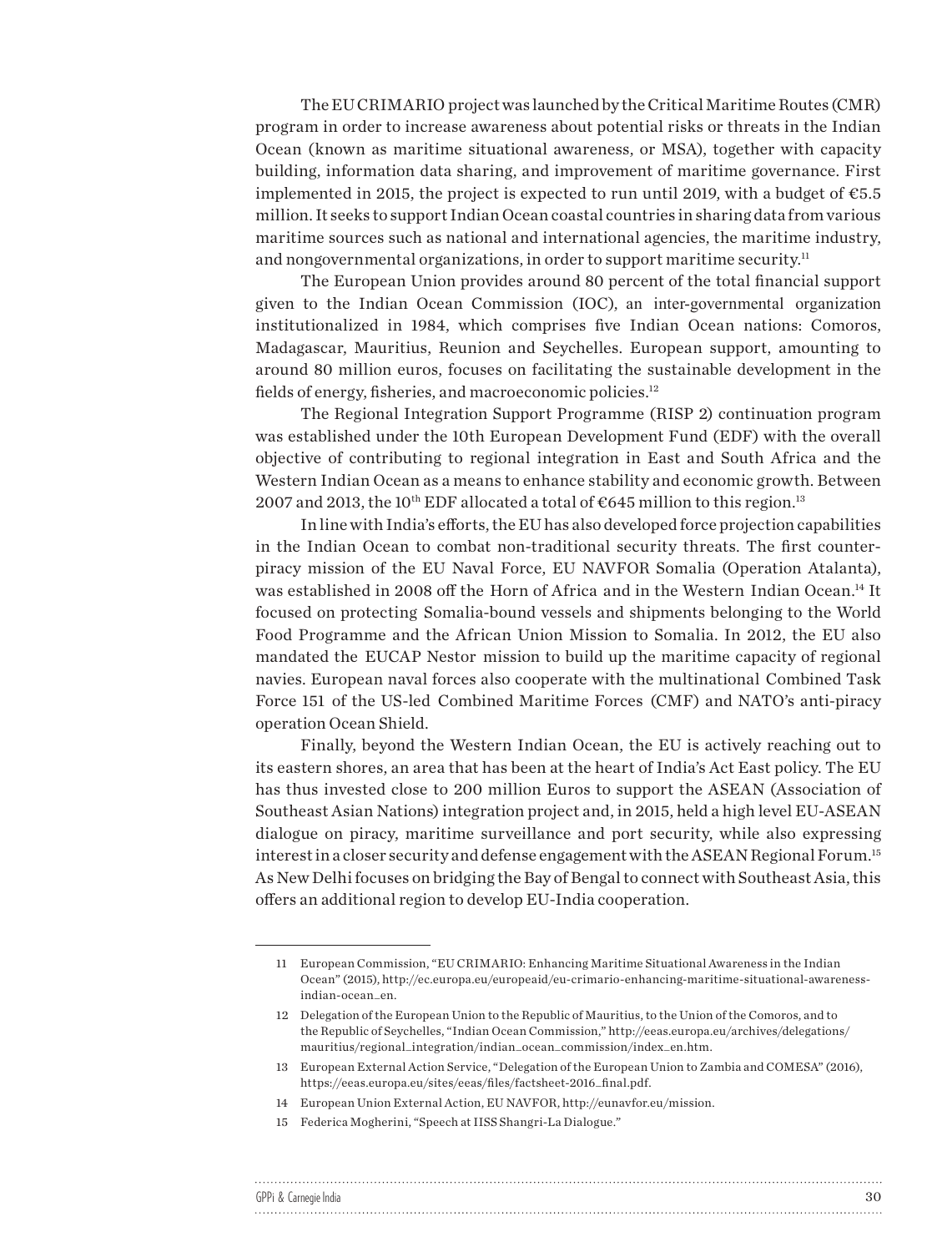#### India Steps up to Lead

The Indian Ocean is the primary area of importance for the Indian Navy, and stability in these waters is crucial for New Delhi's maritime security environment. India has always played a leading role through initiatives to secure the Indian Ocean Region (IOR) community. While the Indian Navy needs many more capabilities to become a net security provider, it has been a leading contributor in the region. In the strategic sphere too, New Delhi has led efforts to foster dialogue amongst its littoral states to share threat assessments and develop new instruments to overcome common challenges. India's increasing emphasis on multilateral initiatives and institutional mechanisms' importance for promoting regional cooperation and integration aligns with the European approach to the region.

India has deployed ships in the Gulf of Aden since 2008 to keep maritime highway safe for trade and commerce. The Indian Navy patrols the Internationally Recommended Transit Corridor (IRTC), a distance of 490 nautical miles in the Gulf of Aden.16 It also contributes to other anti-piracy missions in the region, such as NATO's Operation Ocean Shield and the EU NAVFOR Atlanta to combat Somali-based piracy. India now regularly participates in SHADE (Shared Awareness and Deconfliction) meetings held in Bahrain, which brings together operations under NATO, EU, the US-led Coalition Maritime Force, the maritime industry, and various navies deployed in the region. Despite occasional overlap in scope and mandate, the Indian and European missions reflect a shared concern and similar outlook on how to cooperatively address a common security threat.

On Humanitarian Assistance and Disaster Relief (HADR), there is also significant scope for greater EU-India cooperation. As a "low-hanging fruit," such missions can utilize India's rich operational experience in the Indian Ocean, as well as its European coordination capacity and expertise. In the natural disaster-prone IOR, India has played a leading role in Search and Rescue (SAR) operations and assisting rehabilitation after calamities. India has been quick to respond to disasters like the Indian Ocean Tsunami in 2004, Cyclone Sidr (Bangladesh) in 2007, Cyclone Nargis (Myanmar) in 2008, and it contributed toward search and rescue efforts for Malaysian Airline MH370 in 2014. The Indian Navy was also the first to respond to the Maldives fresh water crisis in 2014, and in non-combatant evacuation operations from conflict zones in Lebanon (2006), Libya (2011), and Yemen (2015).<sup>17</sup>

Nowhere is the potential for EU-India cooperation in the Indian Ocean more apparent than in their common efforts to foster governance through multilateral institutions. One of New Delhi's first initiatives toward building an IOR community was the creation of the Indian Ocean Rim Association (IORA). Borne out of discussions between South Africa and India in 1995, IORA seeks to explore "socio-economic cooperation and other peaceful endeavors."18 While IORA has regular meetings among

#### Global Governance, Security and Strategy in the EU-India Partnership 31 and 31 and 32 and 32 and 32 and 32 and 32 and 32 and 32 and 32 and 32 and 32 and 32 and 32 and 32 and 32 and 32 and 32 and 32 and 32 and 32 and 32 and

<sup>16</sup> Ministry of Defence, Government of India, "Anti Piracy Operations" (2016), accessed March 13, 2017, [https://www.indiannavy.nic.in/content/anti-piracy-operations.](https://www.indiannavy.nic.in/content/anti-piracy-operations)

<sup>17</sup> Constantino Xavier, *India's Expatriate Evacuation Operations: Bringing the Diaspora Home*." Carnegie India Policy Paper. (New Delhi: Carnegie India, 2017), [http://carnegieindia.org/2017/01/04/india-s](http://carnegieindia.org/2017/01/04/india-s-expatriate-evacuation-operations-bringing-diaspora-home-pub-66573)[expatriate-evacuation-operations-bringing-diaspora-home-pub-66573](http://carnegieindia.org/2017/01/04/india-s-expatriate-evacuation-operations-bringing-diaspora-home-pub-66573).

<sup>18</sup> Indian Ocean Rim Association, "Background," accessed March 13, 2017, [http://iora.net/about-us/](http://iora.net/about-us/background.aspx) [background.aspx.](http://iora.net/about-us/background.aspx)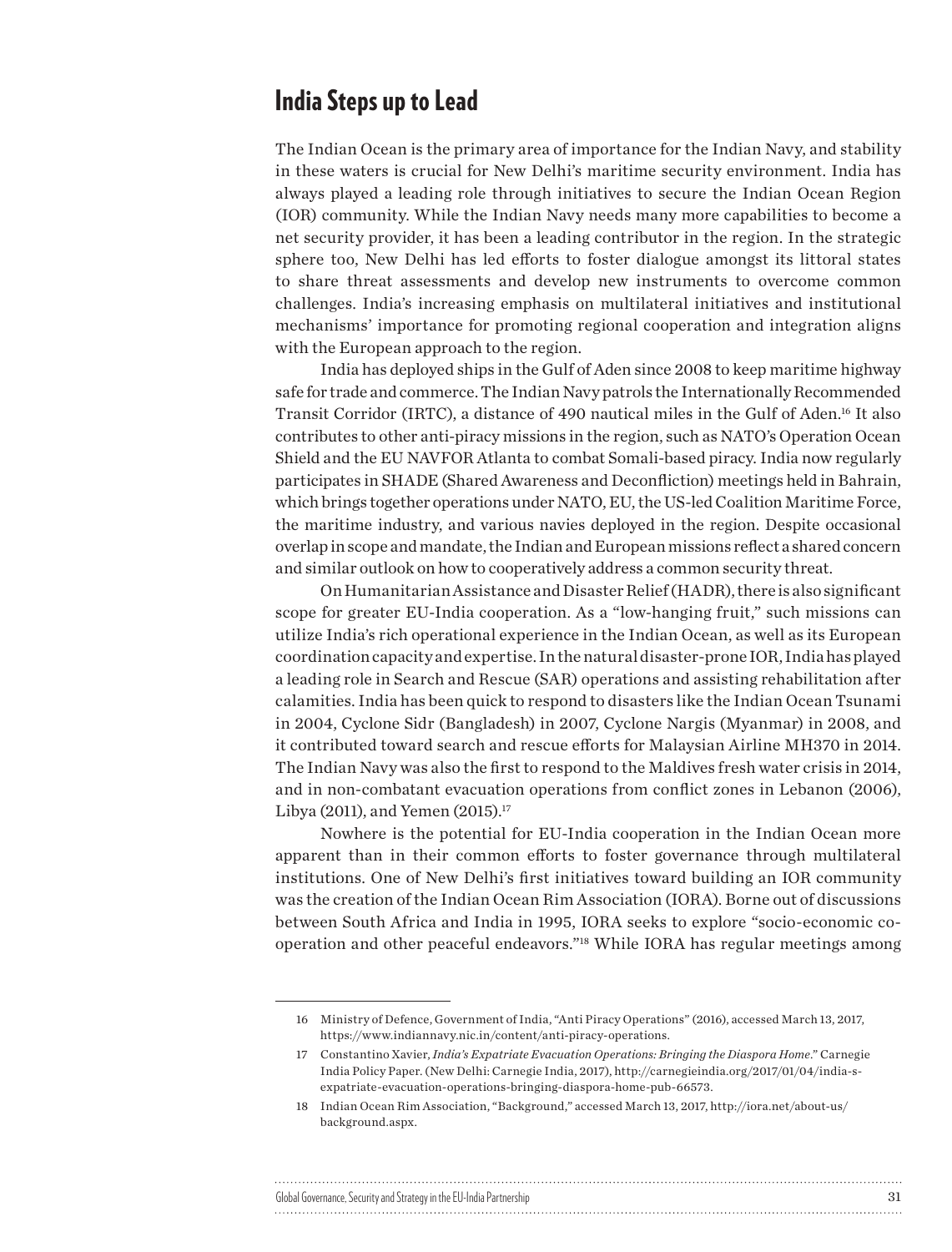senior officials of the members, dialogue partners, and observers, in 2014 India initiated the Indian Ocean Dialogue (IOD) to discuss issues pertaining to geo-politics and security challenges in the IOR.19

The Indian Ocean Naval Symposium (IONS) is another key initiative from the Indian Navy to discuss IOR challenges in an open and free platform. While the IOD brings together policymakers and government officials, IONS serves as a platform among the littoral navies to share threat perceptions and security challenges in the region. India also hosts MILAN, a biennial naval exercise among the littoral navies of the Bay of Bengal and Southeast Asia. New Delhi is now keen to build new partnerships and expand its naval exercises both at the bilateral and multilateral level.

An important goal of the Indian Navy's strategy is to develop its maritime domain awareness (MDA), as reflected in its revised maritime strategy of 2015. Through surveillance and analysis, India aims to boost its preparedness and presence in the maritime domain to ultimately emerge as a net security provider. MDA is aimed at increasing "situational awareness" at sea in order to better respond to any kind of scenario in the IOR.20 Along with installing radar networks on its islands and 7,500 kilometer coastline, the Indian Navy is installing radar networks on the Maldives, Seychelles, Mauritius, and Sri Lanka. The Indian Navy assists these island nations in patrolling their vast exclusive economic zones by deploying its surveillance vessels and aircrafts as well as by undertaking infrastructure construction and commissioning patrol vessels.21 India's focus on island states is similar to European efforts to develop information-sharing and to increase MDA in East African littoral states. At the first IORA leaders' summit in March 2017, New Delhi proposed to host an Information Fusion Centre to coordinate MDA among the IOR members.<sup>22</sup>

Through establishing consultative and institutional frameworks in a transparent and inclusive process, the Indian Navy has been a key contributor toward peace and security in the region. Keeping the Indian Ocean free of threats is of critical importance to India's maritime security strategy. The security environment in the Indian Ocean is rapidly changing today as the Indian Ocean continues to emerge as the new theatre for geo-political competition. Much of this new focus on the Indian Ocean is driven by China's formidable rise in the region. As a key stakeholder in the region, India's priorities are focused on keeping the region stable and secure through a rules based order.

While India continues to modernize and enhance its naval capabilities, its expertise and multilateral approach in the Indian Ocean form a strong foundation from which to explore partnerships with the European Union, which is still a relative newcomer in the region.

| GPPi & |   |
|--------|---|
|        | . |

<sup>19</sup> Sujata Mehta, "Secretary (ER&DPA)'s address at the first Indian Ocean Dialogue held under the Indian Ocean Rim Association [IORA] at Kochi*,*" (September 6, 2014), Ministry of External Affairs, Government of India, [http://mea.gov.in/Speeches-Statements.htm?dtl/23983/Secretary\\_ERampDPAs\\_address\\_at\\_the\\_](http://mea.gov.in/Speeches-Statements.htm?dtl/23983/Secretary_ERampDPAs_address_at_the_first_Indian_Ocean_Dialogue_held_under_the_Indian_Ocean_Rim_Association_IORA_at_Kochi) [first\\_Indian\\_Ocean\\_Dialogue\\_held\\_under\\_the\\_Indian\\_Ocean\\_Rim\\_Association\\_IORA\\_at\\_Kochi.](http://mea.gov.in/Speeches-Statements.htm?dtl/23983/Secretary_ERampDPAs_address_at_the_first_Indian_Ocean_Dialogue_held_under_the_Indian_Ocean_Rim_Association_IORA_at_Kochi)

<sup>20</sup> For a detailed understanding of India's need for MDA please see: Ministry of Defence, Government of India, "Ensuring Secure Seas: Indian Maritime Security Strategy" (2015), [https://www.indiannavy.nic.in/](https://www.indiannavy.nic.in/sites/default/files/Indian_Maritime_Security_Strategy_Document_25Jan16.pdf) [sites/default/files/Indian\\_Maritime\\_Security\\_Strategy\\_Document\\_25Jan16.pdf.](https://www.indiannavy.nic.in/sites/default/files/Indian_Maritime_Security_Strategy_Document_25Jan16.pdf)

<sup>21</sup> Darshana M. Baruah, "Expanding India's Maritime Domain Awareness in the Indian Ocean," *Asia Policy*, no. 22 (2016): 49-55.

<sup>22</sup> Remarks by Vice President at the 1st IORA Leaders' Summit in Jakarta (March 07, 2017), Ministry of External Affairs, March 07, 2017, available at http://www.mea.gov.in/Speeches-Statements.htm?dtl/28119/ Remarks\_by\_Vice\_President\_at\_the\_1st\_IORA\_Leaders\_Summit\_in\_Jakarta\_March\_07\_2017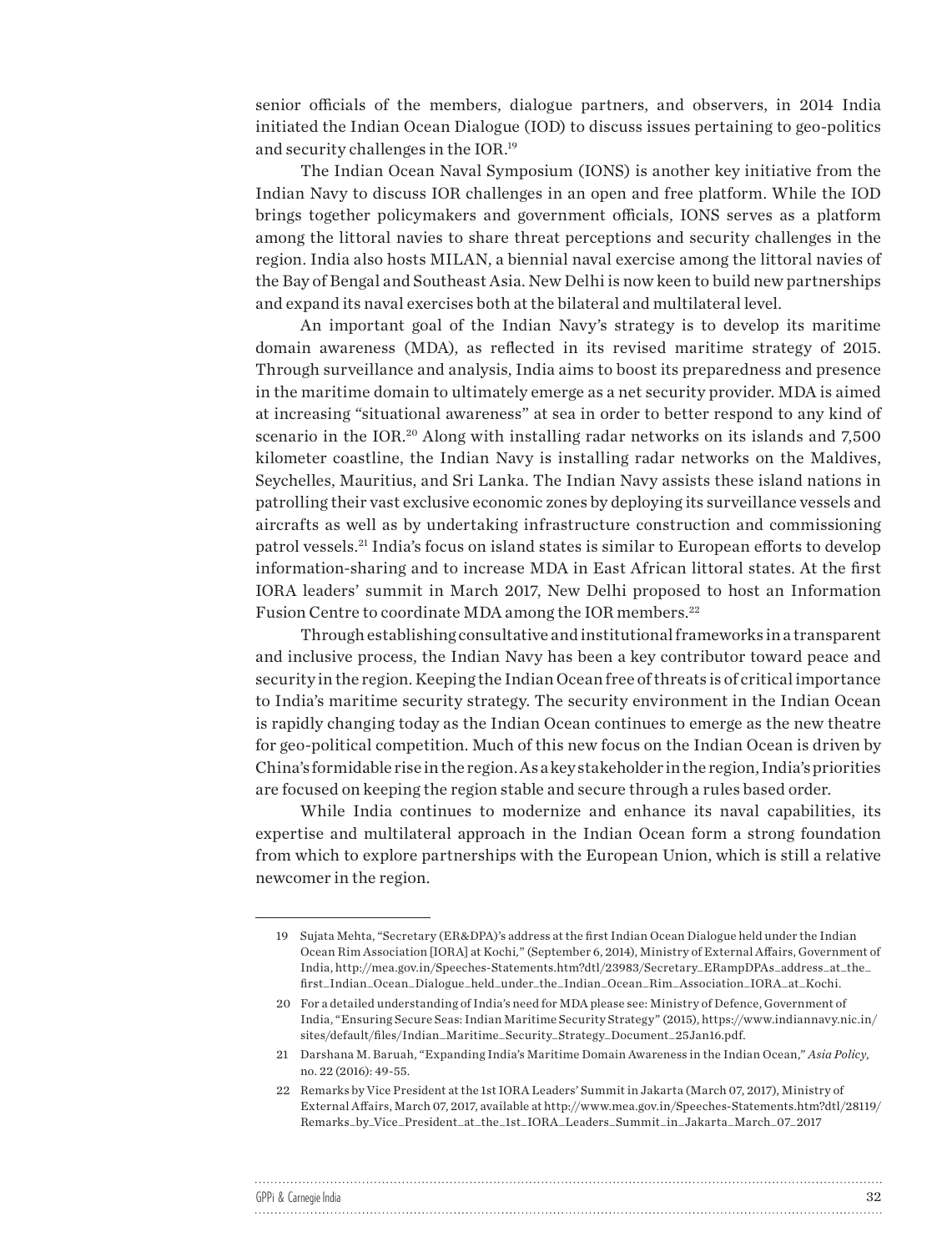#### Moving Forward: Policy Recommendations

How can the EU and India leverage their shared interests, similar initiatives, and common objectives to promote stability, peace, and development in an open Indian Ocean order? The European Union's Maritime Security Strategy (2014) and India's Maritime Strategy (2015) reflect converging areas and positive momentum. This section puts forward specific policy recommendations across five areas that have an extraordinary potential to further accelerate Indo-European synergies in the Indian Ocean Region.

#### Move from Coordination to Cooperation

Both the Indian Navy and the EU NAVFOR have operated side by side in the Gulf of Aden and across the Indian Ocean to counter piracy and secure sea lines of communication. This ad hoc coordination of efforts must now give way to greater coordination and occasional integration across a wider theater of operations beyond just patrolling and deterring piracy. Indian and European naval forces must institutionalize their engagements, for example through a regular dialogue to share threat assessments in the Indian Ocean Region. Beyond naval officers, these interactions should also include other security actors, including officials from the diplomatic and intelligence domains. Brussels and Delhi should also consider holding a joint naval exercise between EU NAVFOR and the Indian Navy, which would be the first of its kind.

#### Focus on Non-Traditional Security Domains

The EU is still struggling to develop its distinct security presence beyond Europe. Even if only in rhetoric, India's past commitment to self-reliance and non-alignment occasionally still hinders its investment in multilateral initiatives. While still committed to its non-alignment policy, New Delhi however is beginning to work closely with a number of friends and partners on areas of common interests. Brussels and New Delhi should focus on the "softer" and non-conventional domains of naval security in the Indian Ocean, for example by exchanging best practices, promoting joint exercises, and taking coordinated action on issues relating to Humanitarian Assistance and Disaster Relief (HADR). This could include disaster mitigation and expatriate evacuation operations, as well as issues relating to the preemption of environmental degradation and monitoring migration. Given the risks of instability in the Gulf and the larger Middle East regions, including in Afghanistan, the EU and India should foster a close dialogue on preempting and managing refugee flows.

#### Jointly Develop and Transfer Defense Equipment

Both India and the EU have invested significant resources in the Indian Ocean's littoral and small island states' capabilities to secure their exclusive economic zones. Congruent with the EU CRIMARIO project, in recent years India has sanctioned radar systems,

| Global Governance, Security and Strategy in the EU-India Partnership |  |
|----------------------------------------------------------------------|--|
|                                                                      |  |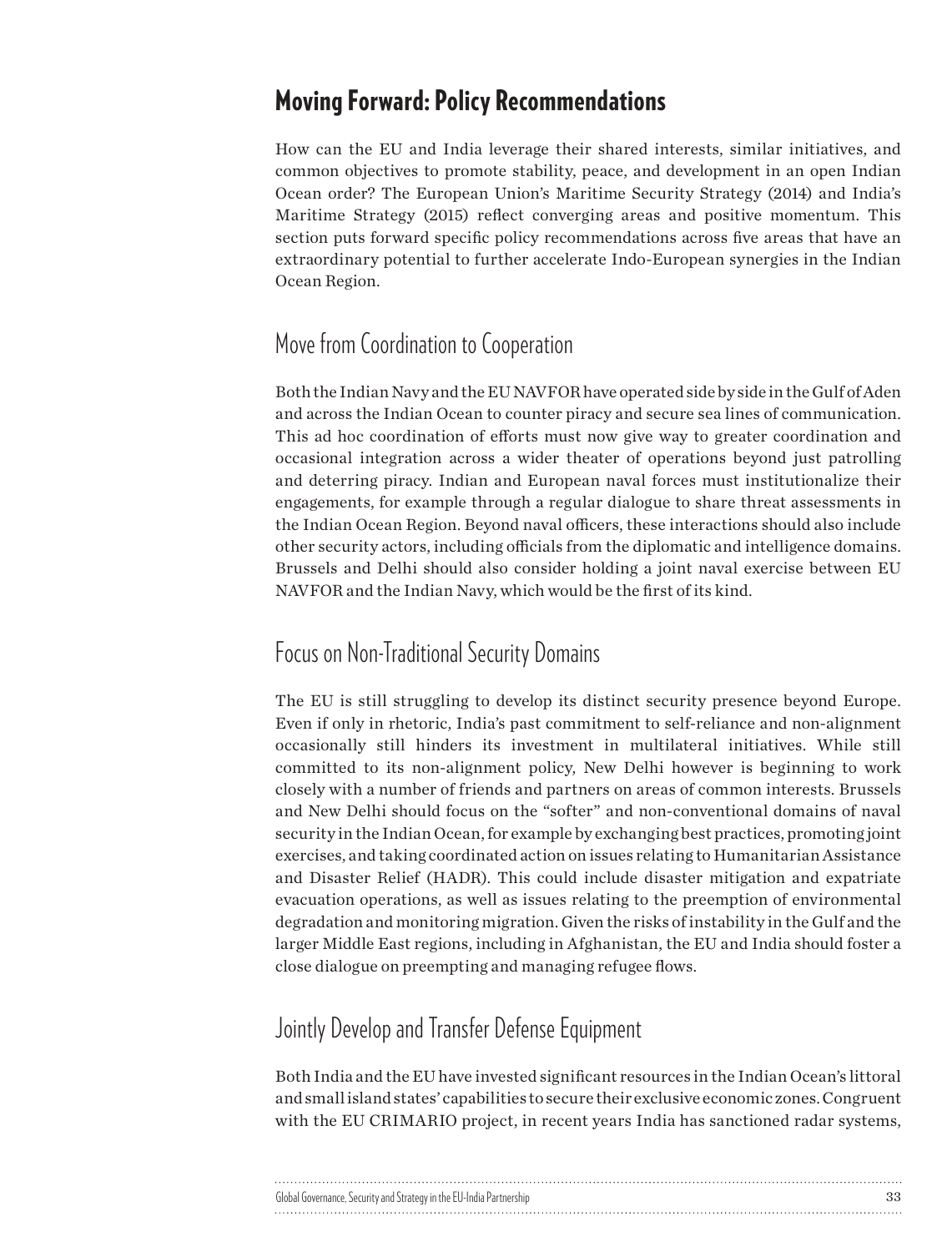offshore patrol vessels, coast guard launches, and naval reconnaissance aircrafts to Mauritius, the Seychelles and other states in the region. Besides delivering such assets separately, Delhi and Brussels should develop communication channels to coordinate their respective efforts in order to avoid redundancies, for example through a regular security dialogue on the Indian Ocean Region. They should also consider jointly training coast guard and naval personnel, from Mozambique to Malaysia. More importantly, India and the EU must consider leveraging their export-competitive naval industries to consider joint production of patrol boats, radar systems, among a wide range of equipment. Finally, in order to increase synergy and explore comparative advantages, the European Defence Agency must be encouraged to take on a more proactive role in partnering with Indian organizations such as the Defence Research and Development Organisation (DRDO), which are at the forefront of developing and implementing new defense technologies that can be deployed in the surface, underwater, aerial, and spatial domains across the Indian Ocean.

#### Invest in Infrastructure to Connect and Integrate

The EU's Blue Growth Initiative, which seeks to harness maritime wealth from everything from fisheries to tourism, energy and resource extraction, corresponds with Prime Minister Narendra Modi's call for India to embrace a "Blue Revolution." In the Indian Ocean, however, this will first require significant investments in connectivity and infrastructure projects that can facilitate the emergence of the region as an integrated economic and geopolitical space. With reference to the International Maritime Organization's 2017 Maritime Day theme, "Connecting Ships, Ports and People," the EU and India should develop a strategic plan that implements the concept of the Indian Ocean as a dense maritime communication network. New Delhi should rope in European expertise and investments in its efforts to upgrade Indian coastal ports and facilitate their direct connectivity with smaller littoral and island states in the Indian Ocean.

#### Strengthen Institutions and the Rules-Based Order

Reflecting their democratic nature and their reluctance to rely exclusively on bilateral power projection strategies, the EU and India have dedicated significant resources to institutionalize cooperation in the Indian Ocean Region. Such a shared normative commitment towards multilateralism, should lead both sides to pool their resources to strengthen existing organizations and create new ones where necessary. In their joint statements, Brussels and New Delhi should make more explicit references to the importance of the rule of international law for governing the Indian Ocean as a global commons and emphasize the centrality of UNCLOS to conflict resolution in the maritime domain. Their statements should be supported by a frank Indo-European dialogue on how existing legal mechanisms can be expanded to let the Indian Ocean Region lead by example regarding the peaceful settlement of maritime disputes. At the institutional level, the Indian government should ensure that the EU becomes a partner member of the IORA and is involved in the IONS, while the EU, in turn, could

| GPPi & Carnegie India |  |
|-----------------------|--|
|                       |  |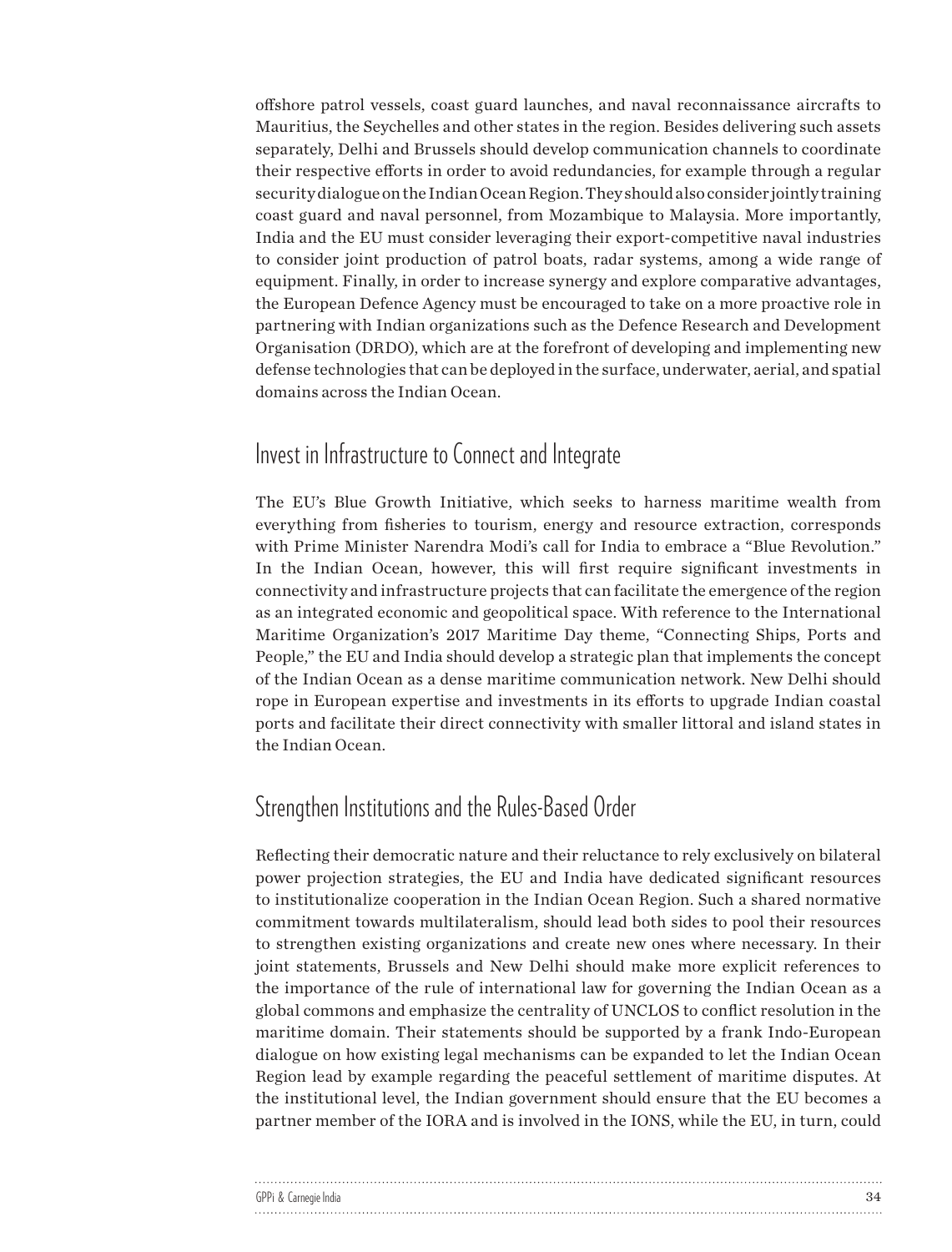facilitate India's engagement with the IOC and other initiatives on the East African littoral region.

#### Towards Convergence Across the Ocean

The European Union (EU) and India have shared interests and objectives in the maritime security domain, which offers an extraordinary potential for coordination and cooperation across the Indian Ocean Region: The EU has recently adopted a more extroverted and pragmatic outlook on the importance of stability, growth, and security in regions beyond its immediate periphery. Similarly, India is investing in unprecedented resources to consolidate its role as a leading power in the wider Indian Ocean Region.

Whether on the narrow naval security front or on the wider, multilateral, normative and economic front, Brussels and New Delhi must take further steps now to actualize the potential for greater cooperation and joint action. Greater Indo-European convergence and engagement will help to ensure that the Indian Ocean – a key space for geopolitical competition and host to a variety of security challenges – is able to attain sustainable growth and stability through cooperative frameworks and a rules-based order.

|                                                                    | . |
|--------------------------------------------------------------------|---|
| monce, Security and Strategy in the Ell-India Partis.<br>overnance |   |
|                                                                    |   |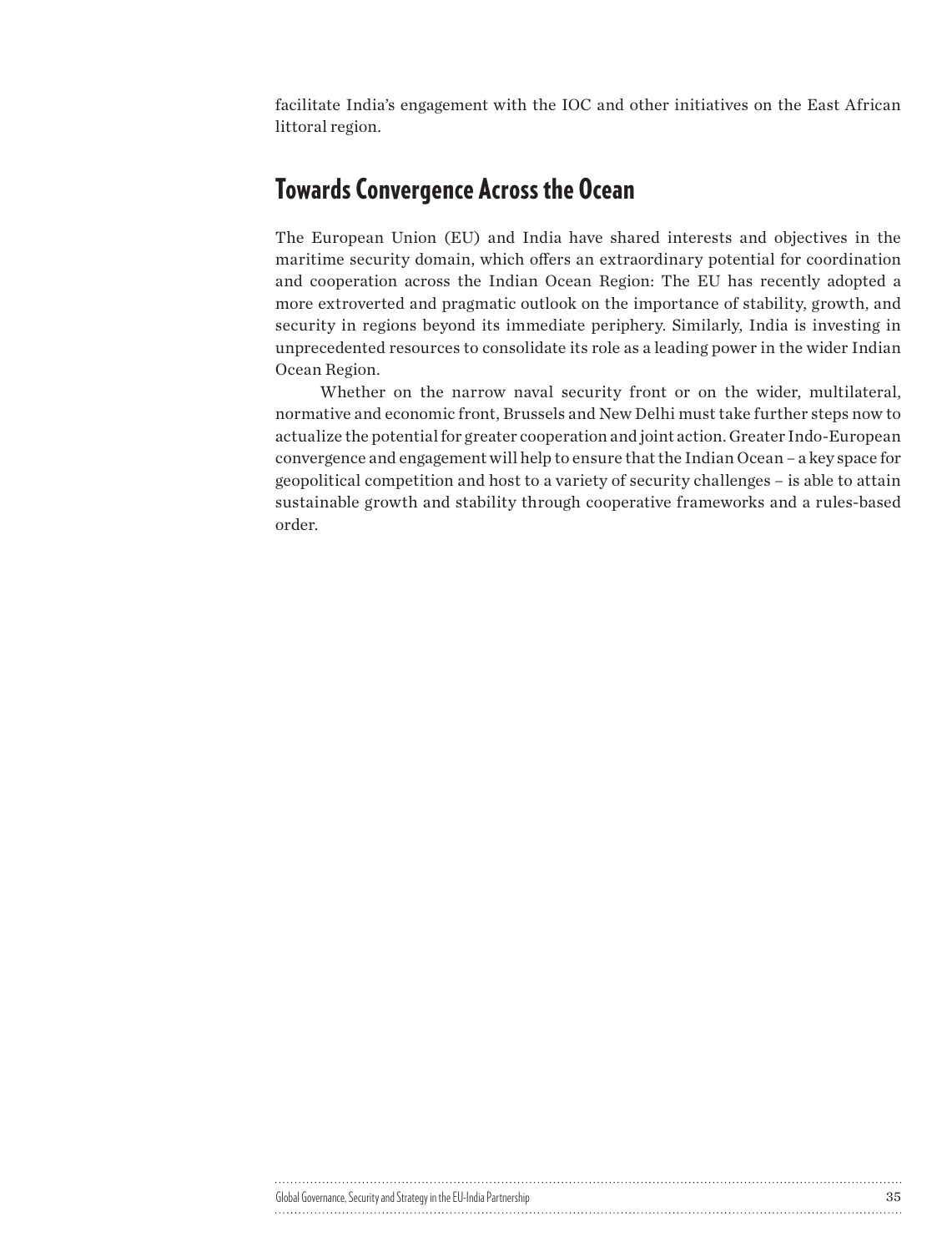## <span id="page-35-0"></span>Managing Conflict, Building **Peace**

PHILIPP ROTMANN & GARIMA MOHAN

With possible United States retrenchment and a growing number of conflicts, both the European Union and India are set to play a greater role in securing their overlapping extended neighborhoods. Crisis management, stabilization, and peacebuilding will play a central role in these endeavors, opening up a huge untapped potential for cooperation and collaboration between the EU and India. While both actors would benefit from such collaboration, obstacles – real or perceived – stand in the way: not only has there been minimal interoperability between the EU and India on the ground, but also a lack of familiarity with each other, feeding the perception of 'strategic divergence' on top-tier principles about democracy promotion, the use of force, humanitarian intervention, and regime change. However, neither side has an unchanging, much less a perfectly consistent position on these principles; both the EU and Indian positions have evolved over time. In this paper, we seek to debunk some lingering myths about 'strategic' differences between the two actors and set out practical proposals to begin building a truly strategic partnership.

### Policy Recommendations

- **Training:** To boost operational collaboration, the EU and India should first rapidly implement the already agreed-upon initiatives of the EU-India Joint Action Plan regarding joint trainings and training personnel exchanges, focusing on likely scenarios for side-by-side deployments, and covering both civilian and military personnel.
- **Military training and assistance to third parties:** The best starting point to collaborate in real joint initiatives would be a combined EU-India project to train troops from African states for deployment to UN peacekeeping operations. With regional security in Africa a priority for both the EU and India, a joint predeployment training program or a 'training of trainers' initiative would not only boost their partnership but also contribute to the growing global demand for well-trained and adequately equipped peacekeepers.
- **Joint civil-military missions and civilian projects:** Most EU Common Security and Defence Policy (CSDP) operations focus on police, border security, justice, and security sector reform rather than armed military deployments, and participation is not limited to EU member states. Providing for Indian

| GPPi & Carnegie India |  |
|-----------------------|--|
|                       |  |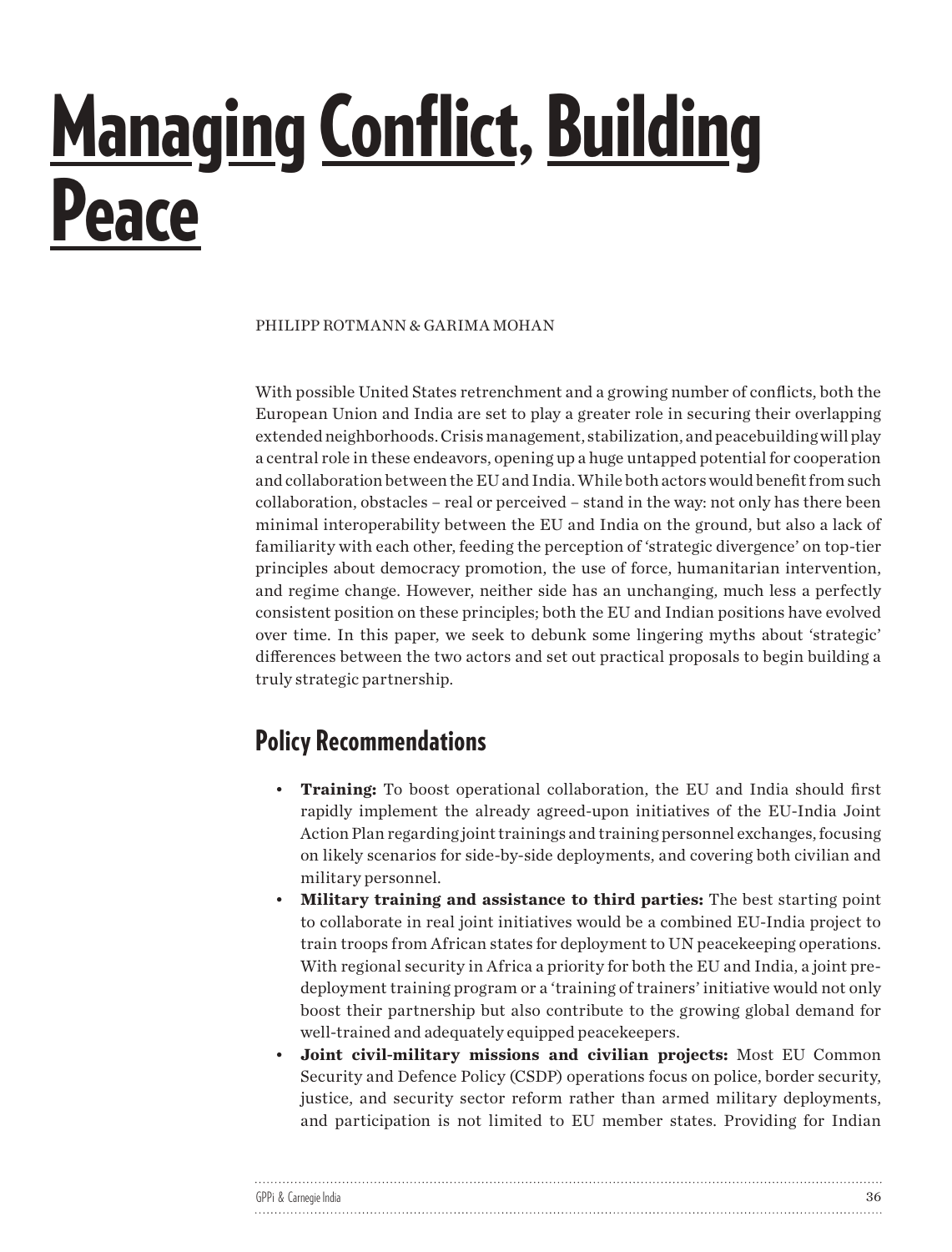contributions to these missions could be a useful and politically attractive option for the EU and India to encourage collaboration among civilian security experts, police, justice officials and unarmed military advisers. Electoral, parliamentary, and legal assistance missions or projects offer additional opportunities for civilian collaboration, while UN missions offer opportunities across the entire civil-military spectrum, including support to the Women, Peace and Security agenda (UN Security Council Resolution 1325).

• **Plant the seeds for future strategic collaboration:** Truly strategic dialogue and cooperation will not be built by technocratic means; it will only flourish once policy-makers and strategic communities in Europe and India develop a stronger understanding of common first- and second-tier interests. Developing additional targeted and well-designed track 1.5 and track 2 formats can provide a foundation for this process, particularly if such forums were to expand beyond diplomats to include military, police, and civilian specialists as well as independent experts.

### Introduction

The EU-India strategic partnership calls for jointly promoting comprehensive security and identifies "peacekeeping, conflict resolution, and post-conflict assistance" as important priorities for developing the bilateral relationship.1 Progress on this goal has been limited so far, but not for a lack of opportunities: India and the EU have common security interests in a growing number of overlapping theaters of instability and conflict where their respective neighborhoods intersect. In Afghanistan, India's security interests are immediate and obvious while migration pressures ensure that Europe maintains a very active interest in the country's future. The entire Middle East is a source of oil and gas to both Europe and India, as well as a source of security threats, including terrorism. Both India's and Europe's trade routes depend on crucial choke points along the coast of East Africa. As India begins to focus its efforts outward and as the EU discovers hard power, the two have begun to increasingly take similar actions in parallel. What is missing from the equation is conversation and working together.

Traditionally, India's view of the EU has been largely defined by its disregard for the Brussels institutions, which have long played a negligible role in hard security matters. While the EU's common institutions are expanding their defense and security role, a true strategic partnership will only emerge once India starts dealing comprehensively with Brussels and key member states together, and once Brussels and key EU capitals start dealing jointly with Delhi. For India, this is no more complicated than being an effective political player at the United Nations, where Indian diplomats know well how to interact with the Secretariat bureaucracy in parallel with the five permanent members of the Security Council to get things done at the UN. Similarly, to work effectively with the EU, it is key that India engages both Brussels (the External Action Service, its delegation in Delhi, the EU Military Staff) and its 28 (for now)

<sup>1</sup> Council of the European Union (2005), "The EU-India Strategic Partnership Joint Action Plan," accessed March 14, 2017, [www.consilium.europa.eu/ueDocs/cms\\_Data/docs/pressData/en/er/86130.pdf](http://www.consilium.europa.eu/ueDocs/cms_Data/docs/pressData/en/er/86130.pdf); European Commission (2008), "EU-India Strategic Partnership," accessed March 14, 2017, [http://eur-lex.europa.eu/](http://eur-lex.europa.eu/legal-content/EN/TXT/?uri=URISERV%3Ar14100) [legal-content/EN/TXT/?uri=URISERV%3Ar14100.](http://eur-lex.europa.eu/legal-content/EN/TXT/?uri=URISERV%3Ar14100)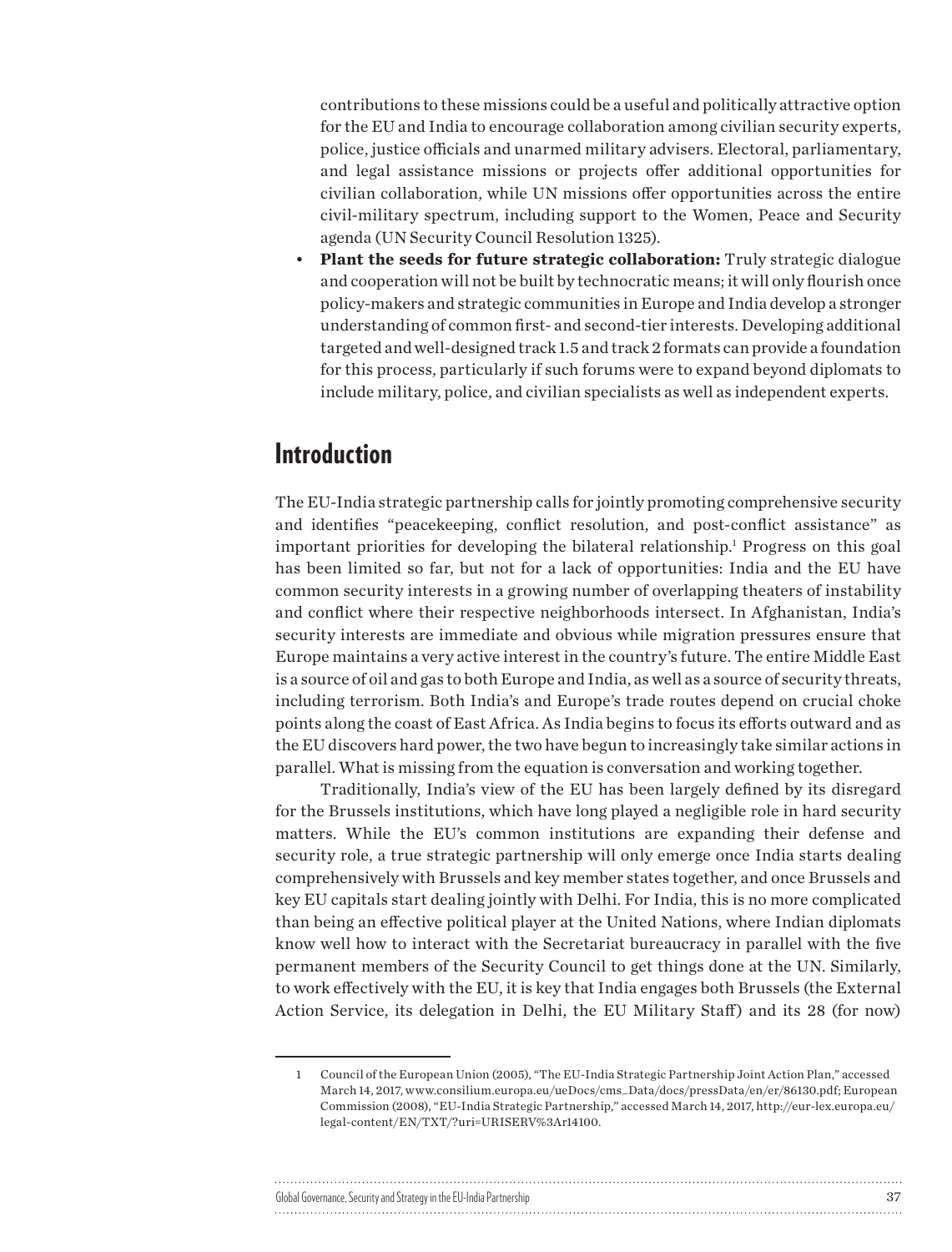

#### **India's and the EU's Contributions to UNSC-Mandated Crisis Management and Peace Operations**

member states, particularly the three to five leading strategic players. Policy differences and petty rivalries between the Brussels institutions and the EU member states often make it difficult for outside actors to engage the EU comprehensively, but doing so is fundamental to building any partnership with a third actor that deserves to be called "strategic."

Viewed comprehensively, the EU and India have greater strategic common ground to build on than many realize. EU members deploy 5,790 troops and police to UN peace operations, making the EU collectively the sixth-largest contributor to UN peacekeeping alone. India, of course, is several spots ahead, switching between second and third place, most recently with 7,710 troops deployed to the UN. But the European Union's own operations, all of which are also strictly based on UN Security Council mandates, add thousands more, making EU-Europe the largest contributor globally to multilateral peace operations (see figure above). $^2$  Notwithstanding the UK's capability edge, Brexit has surprisingly little impact on these numbers, as London's contributions

| GPPi & Carnegie India |  |
|-----------------------|--|
|                       |  |

<sup>2</sup> United Nations, *Contributors to United Nations peacekeeping operations*, December 31, 2016, [http://www.](http://www.un.org/en/peacekeeping/contributors/2016/dec16_1.pdf) [un.org/en/peacekeeping/contributors/2016/dec16\\_1.pdf](http://www.un.org/en/peacekeeping/contributors/2016/dec16_1.pdf); United Nations*, UN Mission's Contributions by Country*, December 31, 2016, [http://www.un.org/en/peacekeeping/contributors/2016/dec16\\_5.pdf;](http://www.un.org/en/peacekeeping/contributors/2016/dec16_5.pdf) NATO, "Resolute Support Mission (RSM): Key Facts and Figures," February 9, 2017, [http://www.nato.](http://www.nato.int/nato_static_fl2014/assets/pdf /pdf_2017_02/20170209_2017-02-RSM-Placemat.pdf) [int/nato\\_static\\_fl2014/assets/pdf /pdf\\_2017\\_02/20170209\\_2017-02-RSM-Placemat.pdf](http://www.nato.int/nato_static_fl2014/assets/pdf /pdf_2017_02/20170209_2017-02-RSM-Placemat.pdf); NATO, "Kosovo Force (KFOR): Key Facts and Figures," December 7, 2016, [http://www.nato.int/nato\\_static\\_fl2014/assets/](http://www.nato.int/nato_static_fl2014/assets/pdf/pdf_2016_12/20161207_2016-12-KFOR-Placemat.pdf) [pdf/pdf\\_2016\\_12/20161207\\_2016-12-KFOR-Placemat.pdf](http://www.nato.int/nato_static_fl2014/assets/pdf/pdf_2016_12/20161207_2016-12-KFOR-Placemat.pdf); Center for International Peace Operations, "Peace Operations 2016/ 2017," [http://www.zif-berlin.org/fileadmin/uploads/ analyse/dokumente/](http://www.zif-berlin.org/fileadmin/uploads/ analyse/dokumente/veroeffentlichungen/ZIF_World_Map_Peace_Operations_2016.pdf) [veroeffentlichungen/ZIF\\_World\\_Map\\_Peace\\_Operations\\_2016.pdf;](http://www.zif-berlin.org/fileadmin/uploads/ analyse/dokumente/veroeffentlichungen/ZIF_World_Map_Peace_Operations_2016.pdf) UK Stabilisation Unit, "Working in European Union Common Security and Defence Policy Missions," October 2014, [http://www.sclr.](http://www.sclr.stabilisationunit.gov.uk/publications/deployee-guide-series/493-deployee-guide-eu-csdp/file) [stabilisationunit.gov.uk/publications/deployee-guide-series/493-deployee-guide-eu-csdp/file.](http://www.sclr.stabilisationunit.gov.uk/publications/deployee-guide-series/493-deployee-guide-eu-csdp/file)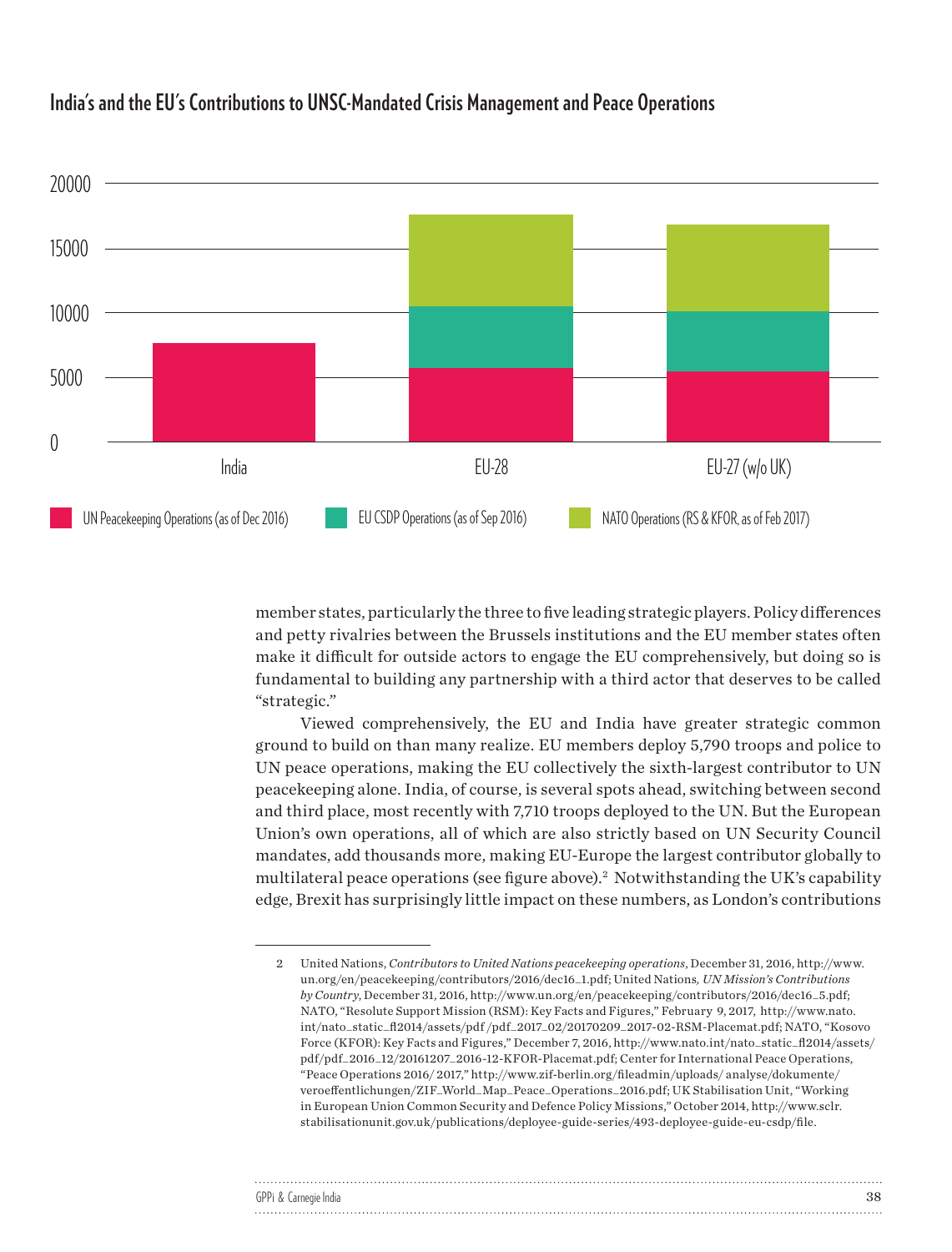to NATO, EU, and UN operations have long been in decline.<sup>3</sup> In terms of budgets for peacebuilding and development, Europe outstrips India by an order of magnitude, but India is quickly catching up – and in doing so, it benefits from the fact that it is creating its foreign aid apparatus from scratch, unencumbered by the many inefficiencies and mistakes that plague European development cooperation.

Both India and the EU are set to play a greater role in securing their overlapping extended neighborhoods in the coming decades. This strategic trend is largely unaffected by Brexit, since Britain's expeditionary deployments are already low and both the EU and London seek continued close cooperation on security and defense even after the UK would leave the Union.<sup>4</sup> Peacekeeping, conflict resolution, and postconflict assistance – or crisis management, stabilization, and peacebuilding, to use terms more common in Europe – will play a central role in both India's and the EU's growing security postures, so there is a vast untapped potential for cooperation and collaboration. In this paper, we seek to debunk some lingering myths about 'strategic' differences and set out practical proposals to begin building a truly strategic partnership.

#### UN, NATO, CSDP: Institutional Frameworks for Crisis Management & Stabilization

While the EU and India share the commitment to act as "responsible powers," they have longstanding differences on what that responsibility entails with regard to conflict management and peace operations. Europe's preference that its military and civilian contributions serve under NATO and EU leadership has led to a reversal of the lopsided supply distribution of the Cold War era: in 1990, over 70 percent of UN peacekeepers came from countries in the "Western European and others" group, but by 2016, that figure decreased to less than 10 percent thanks to the huge post-2000 expansion of peacekeeping, enabled by troops and police from the Global South.5

Even after the UN missions in the Balkans, EU member states continued to expand their contributions to peace operations – just not through the UN. Even after large reductions, there are still more than 4,000 EU troops serving in Afghanistan under NATO's Resolute Support mission. Almost 5,000 additional soldiers, police, and civilians are serving in 17 EU-led missions, such as the counter-piracy mission in the Indian Ocean ("EUNAVFOR ATALANTA," typically about 1,200 personnel depending on ship assignments) or the EU military training mission in Mali (578 personnel).<sup>6</sup> All NATO- and EU-led missions are mandated by the UN Security Council.

<sup>6</sup> European External Action Service, "Military and civilian missions and operations," May 3, 2016, [https://](https://eeas.europa.eu/topics/military-and-civilian-missions-and-operations/430/military-and-civilian-missions-and-operations_en) [eeas.europa.eu/topics/military-and-civilian-missions-and-operations/430/military-and-civilian](https://eeas.europa.eu/topics/military-and-civilian-missions-and-operations/430/military-and-civilian-missions-and-operations_en)[missions-and-operations\\_en;](https://eeas.europa.eu/topics/military-and-civilian-missions-and-operations/430/military-and-civilian-missions-and-operations_en) European External Action Service, "EUNAVFOR Mission," [http://eunavfor.](http://eunavfor.eu/mission) [eu/mission](http://eunavfor.eu/mission); Center for International Peace Operations, "Peace Operations 2016/ 2017," [http://www.](http://www.zif-berlin.org/fileadmin/uploads/analyse/dokumente/veroeffentlichungen/ZIF_World_Map_Peace_Operations_2016.pdf) [zif-berlin.org/fileadmin/uploads/analyse/dokumente/veroeffentlichungen/ZIF\\_World\\_Map\\_Peace\\_](http://www.zif-berlin.org/fileadmin/uploads/analyse/dokumente/veroeffentlichungen/ZIF_World_Map_Peace_Operations_2016.pdf) [Operations\\_2016.pdf.](http://www.zif-berlin.org/fileadmin/uploads/analyse/dokumente/veroeffentlichungen/ZIF_World_Map_Peace_Operations_2016.pdf)

| Global Governance, Security and Strategy in the EU-India Partnership |  |
|----------------------------------------------------------------------|--|
|                                                                      |  |

<sup>3</sup> For a more detailed analysis, see James Black, Alexandra Hall, et al., *Defence and security after Brexit: Understanding the possible implications of the UK's decision to leave the EU — Compendium report*, (RAND 2017) [http://www.rand.org/pubs/research\\_reports/RR1786.html.](http://www.rand.org/pubs/research_reports/RR1786.html)

<sup>4</sup> Ibid.

<sup>5</sup> Global Peace Operations Review, "Strategic Summary 2016: UN Peace Operations by the Numbers," 2017, [http://peaceoperationsreview.org/strategic-summary-2016-un-peace-operations-by-the-numbers/.](http://peaceoperationsreview.org/strategic-summary-2016-un-peace-operations-by-the-numbers/)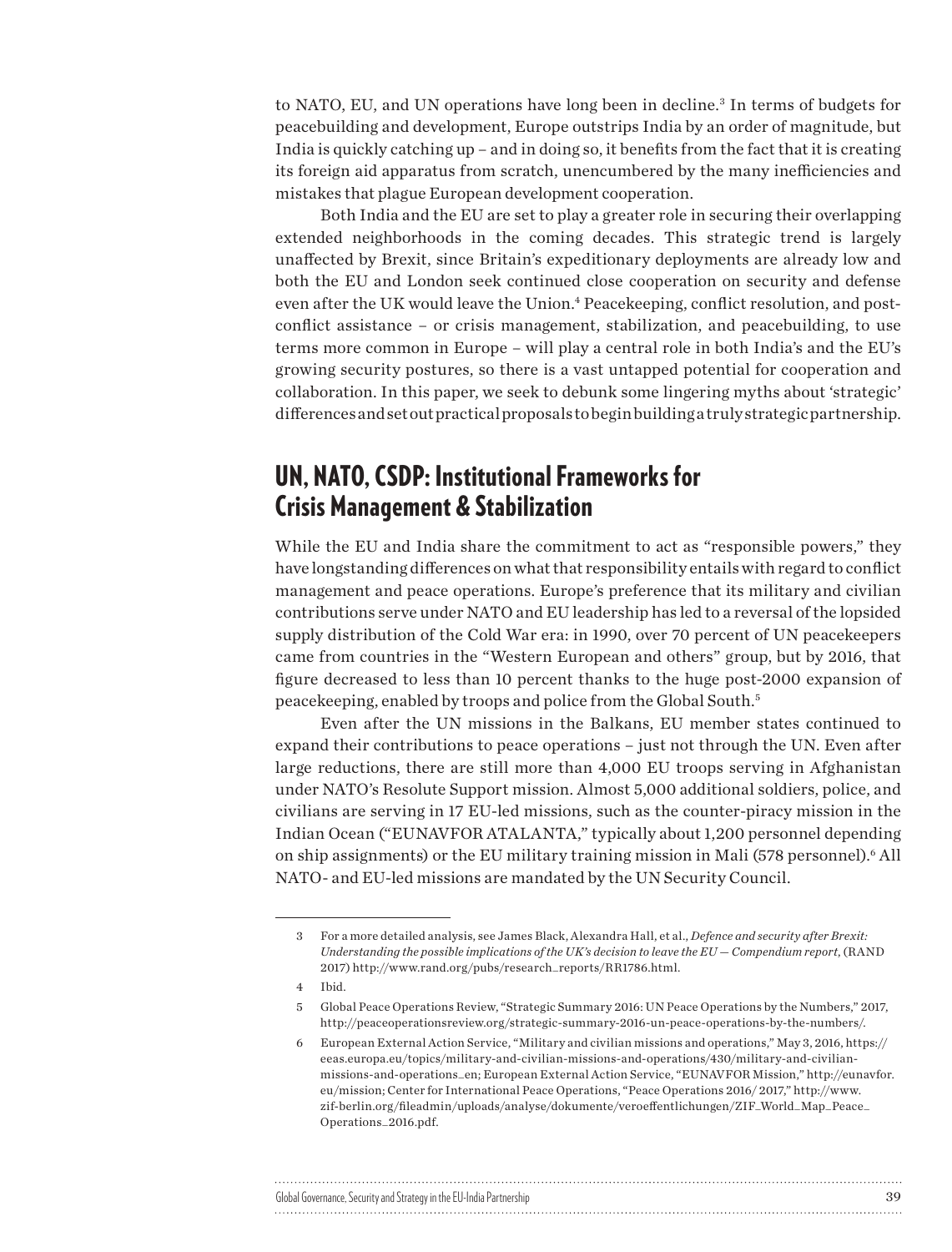With an uncanny resemblance to the European preference for NATO and EU leadership, Indian diplomacy, too, remains wedded to participating in UN-led missions only. As a result, India continues to be one of the strongest pillars of support for UN peacekeeping, among the top three contributors of both military and police personnel. The EU's top individual contributors are way below into the double-digit ranks (Italy in 24<sup>th</sup>, France in 32<sup>th</sup>, and Spain in 37<sup>th</sup> were the EU's top three in the UN ranking in December 2016).

Within UN peace operations, Indian and European uniformed personnel rarely meet at eye level: while the large missions in Africa (with the notable exception of Mali, currently the most dangerous one) remain almost completely neglected by European contributors, Lebanon (UN Interim Force in Lebanon, or UNIFIL) and the Golan Heights (UN Disengagement Observer Force, or UNDOF) are the only missions where Indian and EU troops work side by side in significant numbers. In Lebanon, India deployed 898 personnel to EU-Europe's 3,448 in December last year, while in the Golan Heights, the figures were 204 and 143, respectively.7

These figures explain why Indian and European crisis managers and peacekeepers have been successful ignoring each other ever since Indian Lieutenant General Satish Nambiar served as the first and last Indian general officer in a command position in Europe from 1992 to 1993:<sup>8</sup> For the most part, each focused on different crises and worked through different multilateral organizations. Their worlds of crisis management and peacekeeping touched only rarely, either in the strategic backwaters of almost-defunct UN operations such as UNDOF or in the halls of the Security Council, where their missions received habitual legal blessings in the form of a mandate renewal. Where Indian and European senior leaders did work together in the field – in Angola, in Mozambique, in Timor-Leste, in West Africa, mostly in the 1990s and early 2000s – the lack of mutual interest in capitals precluded any attempt to forge an institutional dimension based on the experiences of these individual leaders. Consequently, interoperability between Indian and EU forces is likely minimal at the moment.

#### Strategic Divergence? Democracy Promotion, Regime Change, and the Use of Force

The lack of familiarity with each other may have fed the perception of 'strategic divergence' on top-tier principles about democracy promotion, the use of force, humanitarian intervention, and regime change. In India, messy and contradictory decisions such as the UK's participation in the 2003 US invasion of Iraq or the French and British roles in military intervention against Gaddafi in 2011 continue to be seen as examples of a wider strategic Euro-Atlantic consensus to change regimes at will, whether in the naïve attempt to do good or by some grand, malicious imperialist design. That view – taking the two largest former colonial powers of Europe to speak for the

| GPPi & |  |
|--------|--|
|        |  |

<sup>7</sup> United Nations, *UN Mission's Contributions by Country*, December 31, 2016, [http://www.un.org/en/](http://www.un.org/en/peacekeeping/contributors/2016/dec16_5.pdf) [peacekeeping/contributors/2016/dec16\\_5.pdf.](http://www.un.org/en/peacekeeping/contributors/2016/dec16_5.pdf)

<sup>8</sup> Lieutenant General Nambiar served as the first Head of Mission and Force Commander of the United Nations Protection Force (UNPROFOR) during the breakup of Yugoslavia, from March 1992 to March 1993.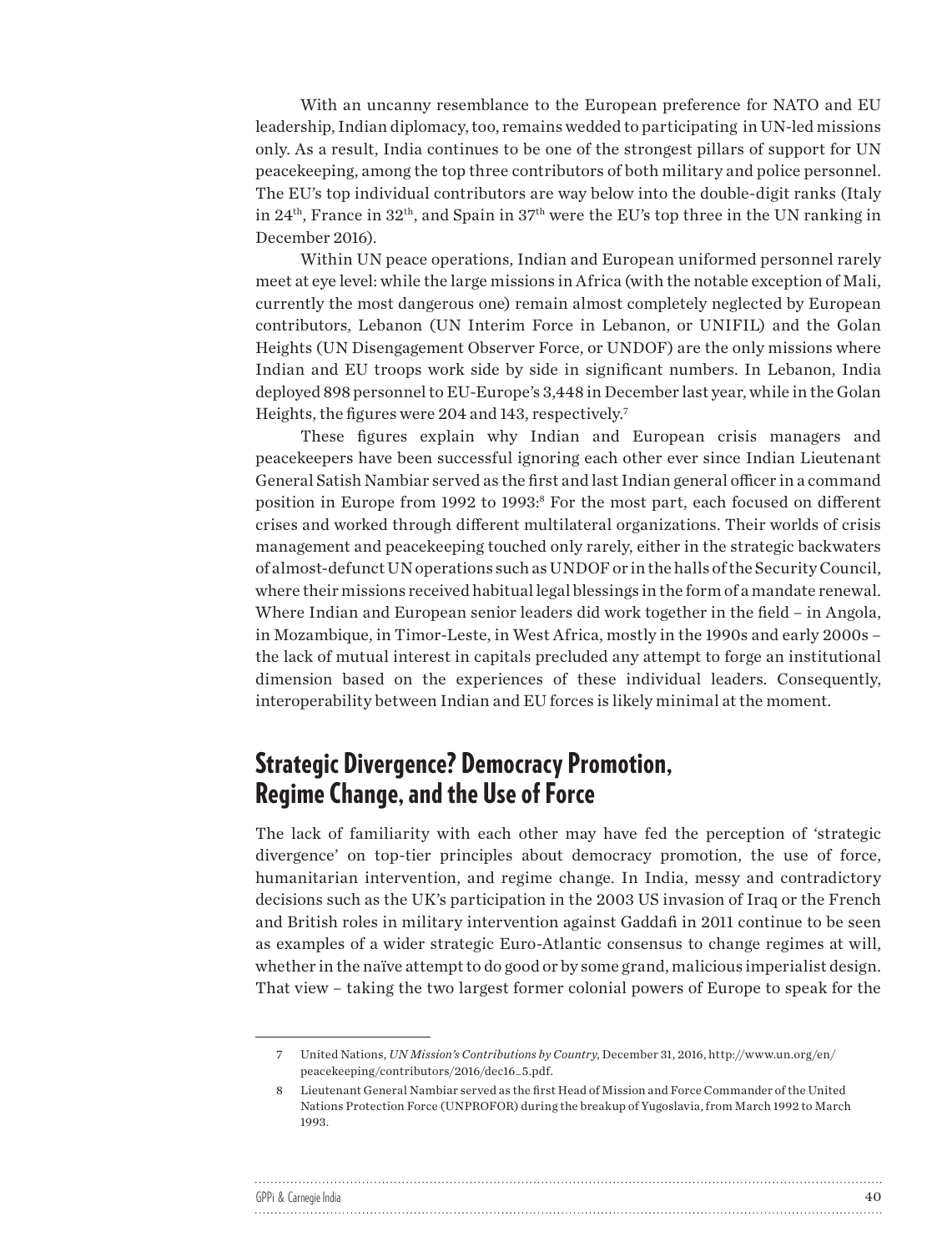majority of its countries or citizens – overlooks the well-founded resistance of most Europeans, led by France and Germany, to the invasion of Iraq. It disregards the more accidental falling out, now between France and the UK on one side and Germany on

### India's strategic practice, by comparison, is no less contradictory and messy than the EU member states.

the other, over Libya. And most importantly, it ignores how useless the two exceptional cases of Iraq in 2003 and Libya in 2011 (or the French Foreign Minister's isolated calls to militarily safeguard aid deliveries to Myanmar in 2008) are to analyzing the emerging European strategic culture.

In fact, European democracy promotion is built on the EU's soft power tendencies and its considerable capacity to provide financial support. However, as much as the EU is compelled by its own values to support human rights defenders and democracy activists abroad, such support is often constrained by the very real ownership (and lack thereof) of its partner governments. The EU's continuing support to corrupt, kleptocratic, and in some cases authoritarian governments in its Eastern and Southern neighborhoods illustrates that neither EU institutions nor member states are strangers to tragic political choices when trying to secure European interests and defend European values. Similarly, most European military engagements have been a far cry from their interventionist caricature. In reality, most missions have been cautious at best and ineffectual at worst. The decisive use of military force has been a rare exception: by deploying 1,400 troops (most of them French), the EU's Operation Artemis may have helped prevent a massacre in the Democratic Republic of the Congo in 2003, but European governments soon reached the limits of their patience and handed over operations to the UN. The only case in which EU governments have sustained large forces to engage in open conflict occurred in Afghanistan between 2008 and 2012 under the UN Security Council's mandate to NATO.

India's strategic practice, by comparison, is no less contradictory and messy than the EU member states. While preaching the developing world's mantras of state sovereignty and non-intervention around the global conference tables of the United Nations, India has frequently used force in neighboring states to achieve political objectives. A study of India's use of force in its neighborhood suggests its position on non-intervention is not unchanging and absolute. The history of India's interventions, actual and planned, include East Pakistan, Sri Lanka, Seychelles, the Maldives, and Mauritius. As India's security perimeter expands beyond the subcontinent, it is quite possible that its neighborhood approach to peace operations will be extended abroad as well. The increase in the number of evacuation operations of overseas Indians (Operation Raahat in Yemen 2015, Operation Sankat Mochan in South Sudan 2016) also reflects a call for India to assume a more interventionist stance on their behalf.

In order to understand India's strategic practice, it is important to note that the country's emphasis on territorial sovereignty was borne out of a historic moment

| Global Governance, Security and Strategy in the EU-India Partnership |  |
|----------------------------------------------------------------------|--|
|                                                                      |  |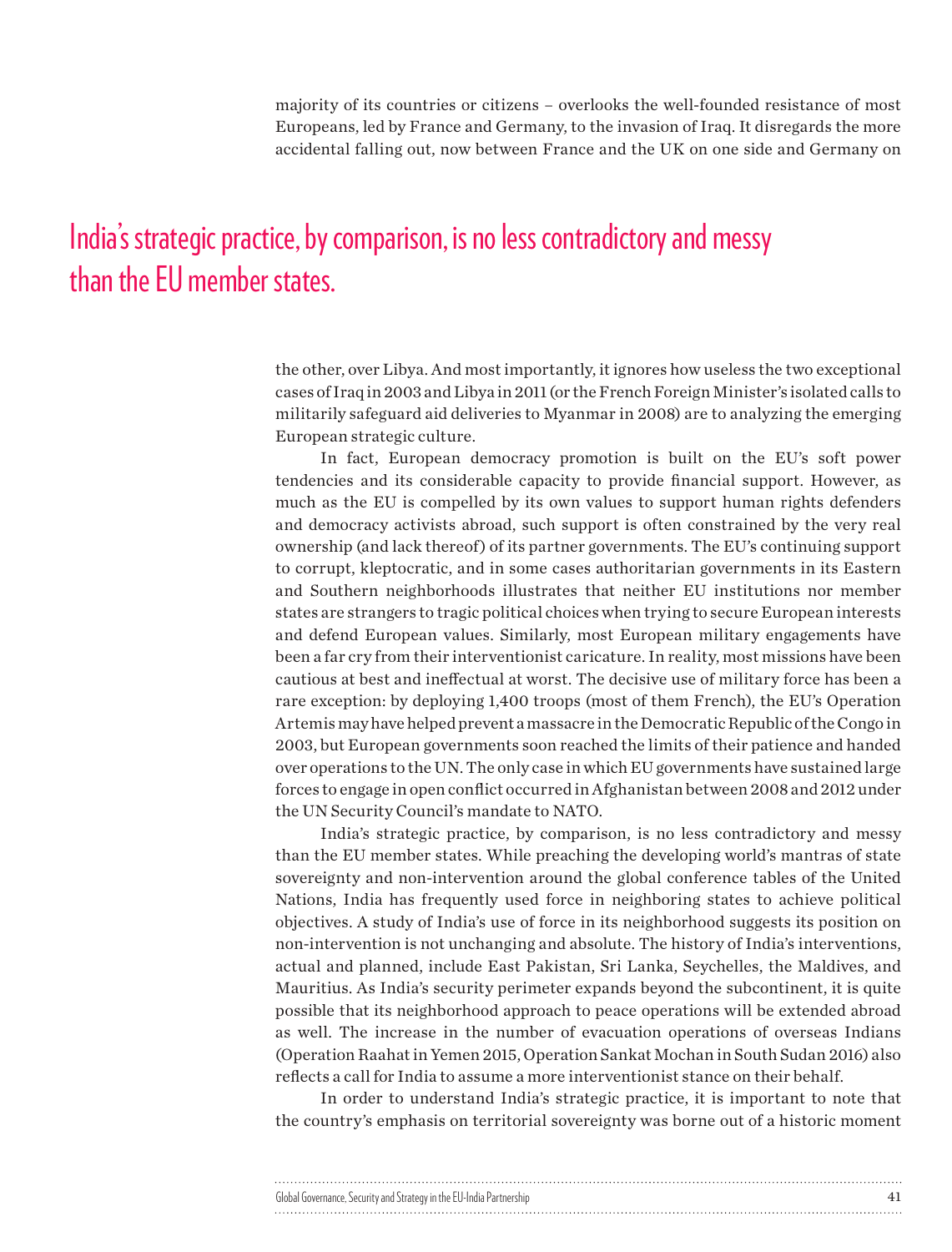and a specific set of political circumstances during the Cold War. It was less a matter of absolute legalism or ideology than a reaction to Western favor towards Pakistan and the post-Cold War US diplomatic activism on Kashmir which raised concerns of Western intervention.<sup>9</sup> This has now changed significantly, along with a change in the international context of peace operations in general.

That being said, differences between Europe and India remain stark, as seen in contrasting approaches to atrocities and human rights abuses by governments in India's neighborhood. India roundly rejects Europe's preferred strategy of launching international inquiries through UN human rights bodies and imposing sanctions – as shown, for example, in its involvement in the Sri Lankan civil war or Myanmar today. While the EU's reflexes may have achieved little more than to maintain its own good conscience, India's dismissive attitude to human rights has no better record in enabling positive change. Still, while such differences will not be quick or easy to overcome, there are areas of convergence among the civilian stabilization and peacebuilding toolbox, for instance supporting transitioning regimes through capacity building for electoral and parliamentary institutions. This is an area that India is willing to make a pillar of its foreign policy and that both the EU and India have significant expertise on.

Therefore, the claims of strategic divergence between the two actors are often overstated. On the ground, neither European nor Indian grand strategy is as coherent in itself as it may appear from the perspective of capitals and headquarters. In their messy practical expressions in the field, their differences are far smaller than they appear at seminars and in white papers. Those differences exist, of course, but they are more the result of disparities in equipment and funding, as well as distinct operational experiences, than a product of grand strategic visions. At the level of strategic culture, recent developments even point to a possible convergence, both within Europe and between Europe and India. The Iraq debacle made the British public weary of interventions, and David Cameron's lost vote in the House of Commons made the country's strategic elite more cautious. Russia's aggression has awakened Germany's long-dormant sense of hard power realities, almost in parallel with India's evolving strategic debate.

#### On-the-Ground Convergence: Civilian Assistance, Military Restraint

When it comes to conflict management, peacekeeping, and peacebuilding, the EU and India have more in common. Both consider effective states to be critical for sustainable, peaceful political orders, leading to a shared focus on development and institutionbuilding as priorities for structural conflict prevention and post-conflict peacebuilding. Based on their own domestic examples, both promote democratic mechanisms to help societies solve conflicts peacefully.<sup>10</sup> Of course, India's foreign assistance is brand new and only starting to scale up to the level of major international significance (Rs 6,479.13

#### GPPi & Carnegie India 42

<sup>9</sup> For this argument, see C. Raja Mohan, "India and International Peace Operations," *SIPRI Insights on Peace and Security*, no. 2013/3 (2013), [http://books.sipri.org/files/insight/SIPRIInsight1303.pdf.](http://books.sipri.org/files/insight/SIPRIInsight1303.pdf)

<sup>10</sup> Sandra Pogodda, Roger Macginty and Oliver P. Richmond, "Intimate yet dysfunctional? The relationship between governance and conflict resolution in India and the European Union," *Conflict, Security and Development* 14, no. 1 (2014): 33-59.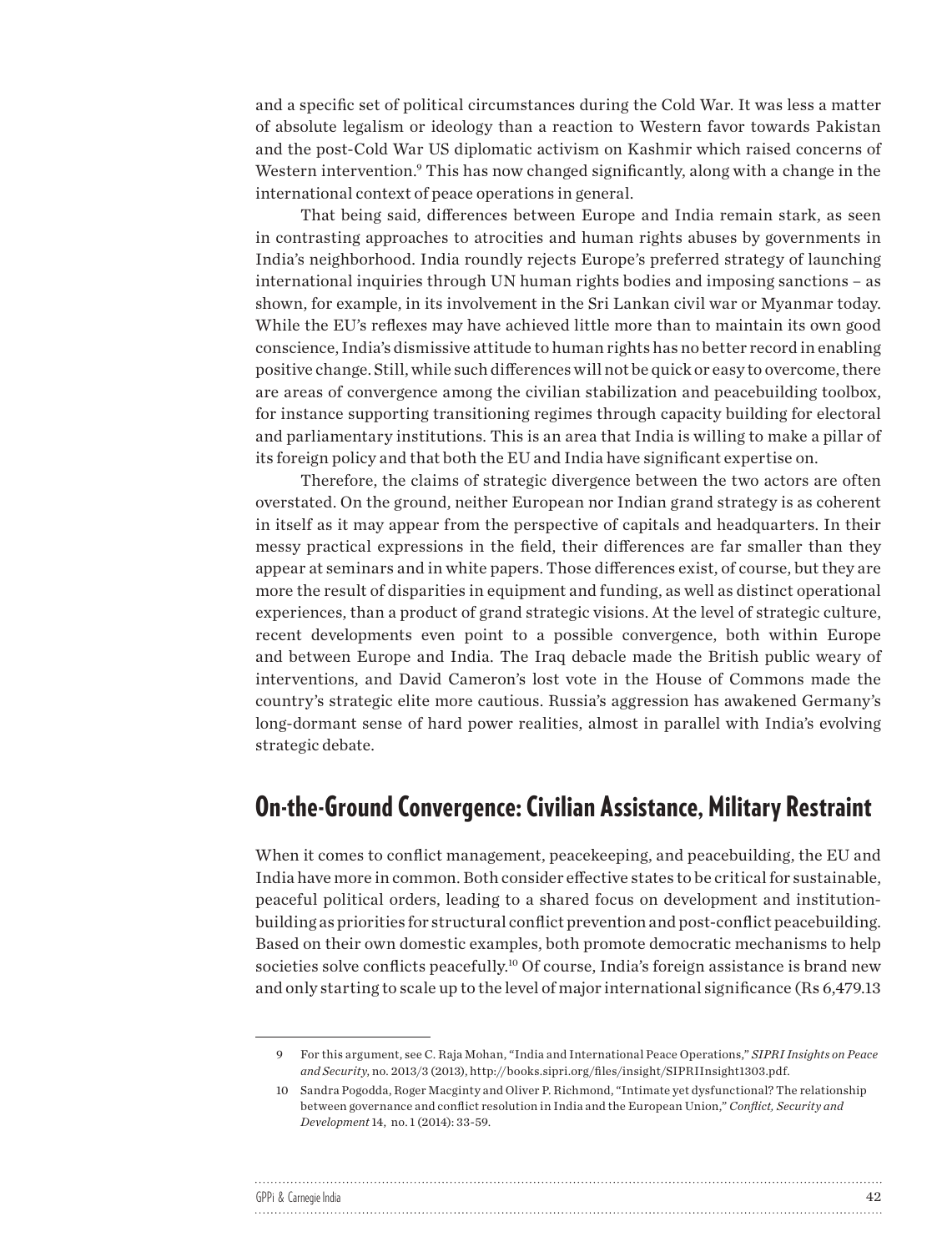crore or about \$970 million for FY 2017-2018) while EU-Europe is the world's largest aid donor (\$76 billion in 2015), far ahead of the United States (\$31 billion).<sup>11</sup> Having played in different leagues until very recently, the EU and India have limited experience with practical collaboration, even in Afghanistan, where Indian and European strategic interests converge the most.<sup>12</sup>

Another area of possible convergence can be found in the Humanitarian and Disaster Relief Operations (HADR) where both actors have been involved, but have not worked together until now. While the EU is a leading player in disaster relief, India is beginning to increase its involvement substantially. India participated actively in relief operations in Indonesia, the Maldives, and Sri Lanka following the 2004 Indian Ocean Tsunami. In these contexts, Indian forces were deployed outside of the UN framework and coordinated actively with Australia, Japan, and the US. As India raises its profile in the Indian Ocean Region, EU-India coordination on HADR operations can emerge as an important area of on-the-ground convergence.

In the military realm, Europe has begun to make limited but substantial contributions even to the most difficult and dangerous UN peacekeeping operations: this includes countries such as Sweden (intelligence), $13$  the Netherlands (intelligence, combat aviation, special forces)<sup>14</sup> and Germany (reconnaissance UAVs, combat aviation)<sup>15</sup> in Mali. Since India is not engaged in this particular mission, there are no immediate opportunities for closer cooperation. Still, European nations other than France are beginning to recognize the strategic importance of peace and security in Africa for Europe's own security and stability, and the key role that UN peace operations can play to secure those interests. While hopes for a large-scale return of European troops to UN peacekeeping are widely seen as premature, targeted contributions may well be on the rise.<sup>16</sup> As a result, more opportunities for Indian and European forces to work together on the ground are probable to emerge, and better interoperability is likely to be required.

When that happens, India and Europe can build on the experience of joint antipiracy operations in the Gulf of Aden since December 2011. This was an opportunity to

| Global Governance, Security and Strategy in the EU-India Partnership |  |
|----------------------------------------------------------------------|--|
|                                                                      |  |

<sup>11</sup> Union Budget, "Notes on Demands for Grants, 2017/2018, Ministry of External Affairs," [2017, http://](2017, http://indiabudget.nic.in/ ub2017-18/eb/sbe28.pdf) [indiabudget.nic.in/ ub2017-18/eb/sbe28.pdf;](2017, http://indiabudget.nic.in/ ub2017-18/eb/sbe28.pdf) European Commission, "EU Official Development Assistance reaches highest-ever share of Gross National Income," April 13, 2016, [http://europa.eu/rapid/press](http://europa.eu/rapid/press-release_IP-16-1362_en.htm)[release\\_IP-16-1362\\_en.htm;](http://europa.eu/rapid/press-release_IP-16-1362_en.htm) European Commission, "EU Aid Overview," February 27, 2017, [https://](https://euaidexplorer.ec.europa.eu/AidOverview.do) [euaidexplorer.ec.europa.eu/AidOverview.do](https://euaidexplorer.ec.europa.eu/AidOverview.do).

<sup>12</sup> C. Raja Mohan, Arushi Kumar & Constantino Xavier, "Securing Afghanistan: Prospects for India-EU Cooperation," *EU-India Policy Dialogues On Global Governance & Security* (2016) [http://www.gppi.net/](http://www.gppi.net/publications/rising-powers/article/securing-afghanistan-prospects-for-india-eu-cooperation/) [publications/rising-powers/article/securing-afghanistan-prospects-for-india-eu-cooperation/.](http://www.gppi.net/publications/rising-powers/article/securing-afghanistan-prospects-for-india-eu-cooperation/)

<sup>13</sup> United Nations Security Council, *Report of the Secretary-General on the Situation in Mali*, S/2016/1137, 30 December 2016 [https://minusma.unmissions.org/sites/default/files/sg\\_report\\_on\\_the\\_situation\\_](https://minusma.unmissions.org/sites/default/files/sg_report_on_the_situation_in_mali_december_2016.pdf) [in\\_mali\\_december\\_2016.pdf](https://minusma.unmissions.org/sites/default/files/sg_report_on_the_situation_in_mali_december_2016.pdf); Swedish Armed Forces, "MINUSMA – Mali," accessed March 13, 2017, [http://www.forsvarsmakten.se/en/archived-pages/about/our-mission-in-sweden-and-abroad/current](http://www.forsvarsmakten.se/en/archived-pages/about/our-mission-in-sweden-and-abroad/current-missions/mali-minusma/)[missions/mali-minusma/](http://www.forsvarsmakten.se/en/archived-pages/about/our-mission-in-sweden-and-abroad/current-missions/mali-minusma/).

<sup>14</sup> Ministry of Defence, "Dutch contributions in Mali," [https://www.defensie.nl/english/topics/mali/](https://www.defensie.nl/english/topics/mali/contents/dutch-contributions-in-mali) [contents/dutch-contributions-in-mali](https://www.defensie.nl/english/topics/mali/contents/dutch-contributions-in-mali);

<sup>15</sup> Bundeswehr, "Aktuelle Nachrichten aus dem Einsatz ," accessed March 13, 2017, <https://goo.gl/rnuOjv>; United Nations Security Council, *Report of the Secretary-General on the Situation in Mali*.

<sup>16</sup> Joachim A. Koops and Guilia Tercovich "A European return to United Nations peacekeeping? Opportunities, challenges and ways ahead," *International Peacekeeping* 23, no.5 (2016) [http://dx.doi.org/10](http://dx.doi.org/10.1080/13533312.2016.1236430) [.1080/13533312.2016.1236430](http://dx.doi.org/10.1080/13533312.2016.1236430).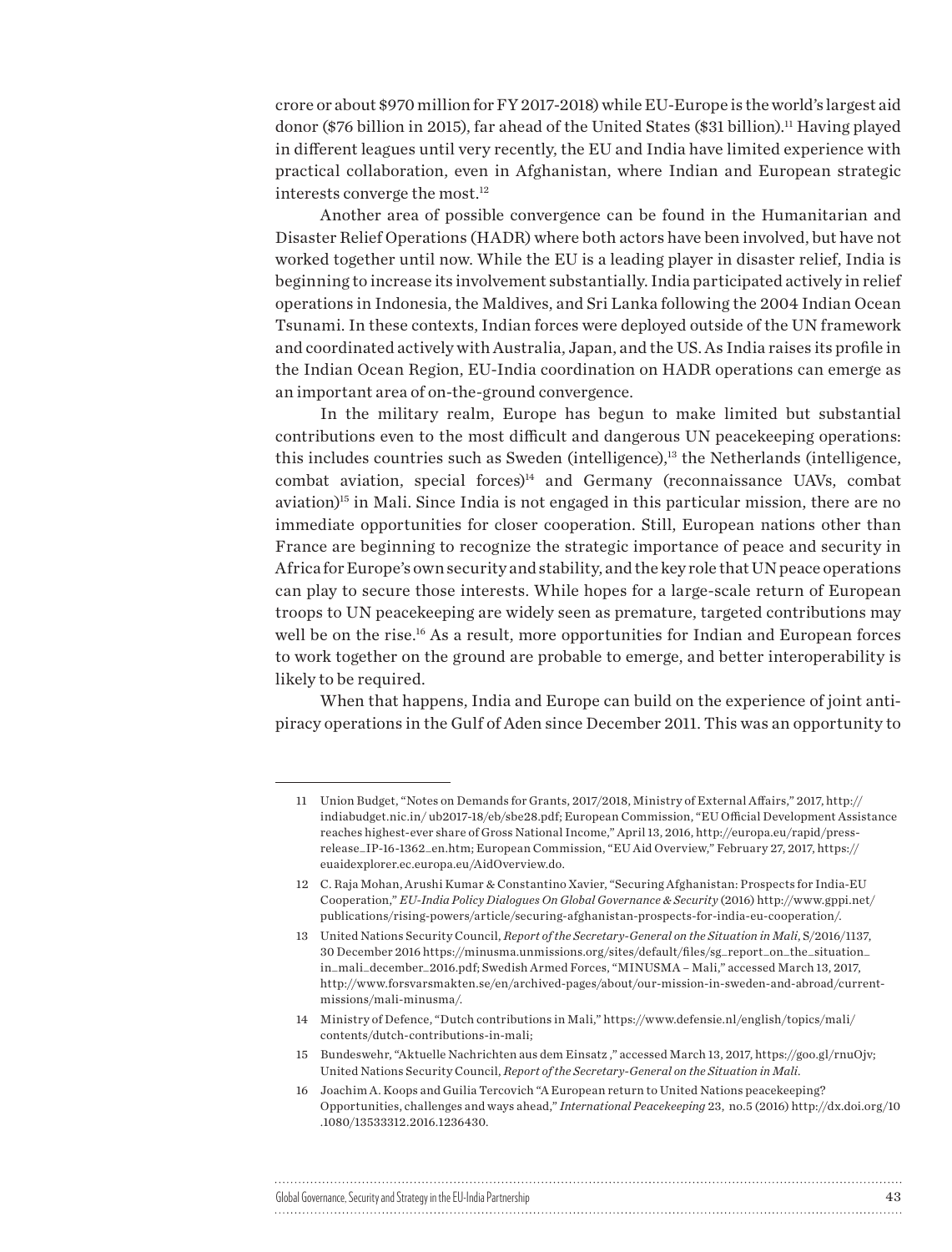institutionalize closer cooperation as well as exchange information and best practices. While the experience in the Gulf of Aden made only modest progress on EU-India cooperation, it laid the foundation for cooperation on similar future missions. The EU's engagement in the Indian Ocean also includes EUCAP Nestor, financing the Indian Ocean Commission, and the EU CRIMARIO (Critical Maritime Routes in the Indian Ocean) project, which is intended to improve maritime security in the entire region. India is set to be an important player as it revises and tests its approach to maritime security in the Indian Ocean Rim (IOR) – particularly as it embraces multilateral regional frameworks and supporting the development of a nascent regional architecture in the region. This is a major area of common interest – commercially and strategically.<sup>17</sup>

#### Intersecting Arcs: The Overlap in Strategic Interests is Growing

Beyond specific projects on the ground, however, the strategic case for EU-India cooperation on conflict management and peacebuilding is rapidly growing as both sides leave behind their passive and insular security postures. The EU's Global Strategy (2016) gives a central role to defense and security, recognizing that the EU's strategic environment has changed radically and is surrounded by an 'arc of instability,'<sup>18</sup> threatening the union's security interests. This European arc intersects with India's expanding security perimeter in several high-profile theaters of war.

Europe and India share a pressing interest in stabilizing Afghanistan. Europe is heavily involved in the stabilization of Iraq and the fight against the 'Islamic State,' and if the beginnings of a sustainable transition to stability were to emerge in Syria or Yemen, Europe would be a huge player in either country as well – right next door to the Gulf, where India seeks oil and gas resources and protection for its overseas populations. War and instability in East Africa and along the coast of the Indian Ocean threatens Indian investments (e.g., in South Sudanese oil) and overwhelms Europe's ability to cope with migration. Growing instability in superficially stable but dangerously brittle authoritarian countries like Ethiopia are serious concerns for both Europe and India. None of these crises, wars, and potential future threats are likely to diminish in the near to mid-term future, and the awareness and political will not to be blindsided by their ramifications is likely to grow, in European capitals as much as in Delhi.

| GPPi & |  |
|--------|--|
|        |  |

<sup>17</sup> Constantino Xavier, Darshana M. Baruah, *Making Brussels and Delhi meet in the Indian Ocean,* GPPi and Carnegie India Policy Paper. (Berlin and New Delhi, Global Public Policy Institute and Carnegie India: 2017).

<sup>18</sup> European External Action Service, "The European Union in a changing global environment: A more connected, contested and complex world," June 25, 2015, [http://europa.eu/globalstrategy/en/file/11/](http://europa.eu/globalstrategy/en/file/11/download?token=eEpibohl) [download?token=eEpibohl](http://europa.eu/globalstrategy/en/file/11/download?token=eEpibohl)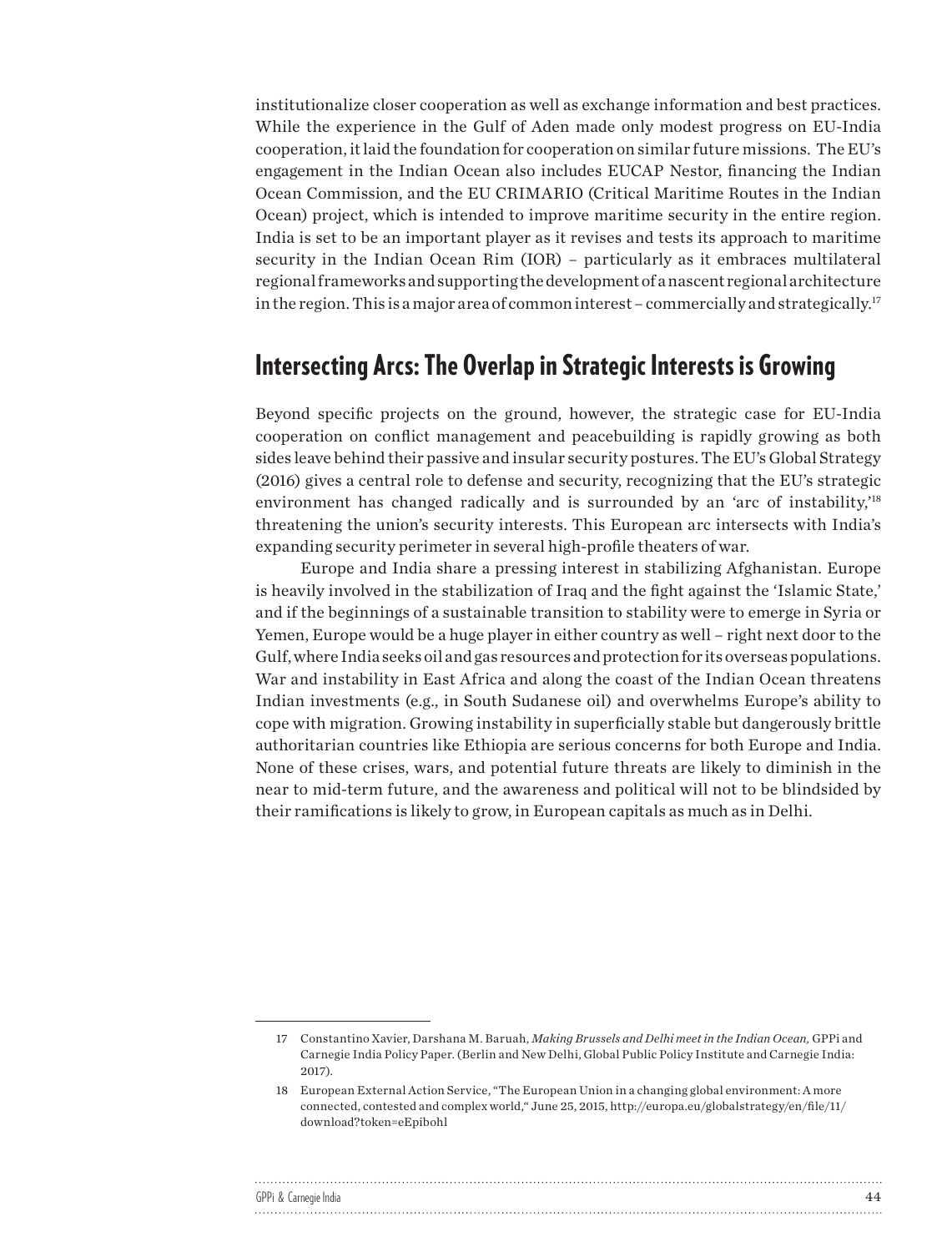#### Charting the Way Forward

### Boosting Operational Collaboration: Bilateral Trainings, Trilateral Assistance, and Working Together in Missions

Without a history of close partnership, EU-India cooperation must first build practical joint experience on all levels, including policy-level collaboration on mandates and framework diplomacy, as well as operational and tactical interoperability in both training situations and real operations. This starts with rapidly implementing the already agreed-upon initiatives of the EU-India Joint Action Plan regarding joint trainings and training personnel exchanges, focusing on likely scenarios for sideby-side deployments, and covering both civilian and military personnel, from UN peacekeeping operations in places like South Sudan or the Middle East/West Asia to diplomacy and institution-building in Afghanistan.19

After bilateral trainings and exchanges, the next step should be to develop practical joint projects on common priorities for training and assistance to third parties. Such projects could be designed anywhere along the overlapping arcs of European and Indian strategic interests, but the best starting point would be trilateral cooperation with African countries that deploy significant numbers of UN peacekeepers. India recently agreed to step up its commitment to training African troops both at the UNGA as well as at the African Union Summit.20 Given its capacity limits, India has begun to partner with the US to jointly train troops from African states in the entire gamut of UN peacekeeping operations. A similar initiative could be undertaken with the EU and some of its member states under the umbrella of the EU-India Strategic Partnership, building on various bilateral programs by several EU countries as well as India, which has trained South African troops for peacekeeping in the past and provides educational opportunities for staff officers from many African countries just as many EU countries do. With regional security in Africa a priority for both the EU and India, a joint predeployment training program or a 'training of trainers' initiative would not only boost their partnership but also contribute to the growing global demand for well-trained and adequately equipped peacekeepers. For the EU, its participating member states, and India, such an initiative would increase in-depth opportunities for operational collaboration – from the diplomatic level through the ranks and institutions down to the level of co-planning and implementing training and assistance efforts.

If the EU and India can set up new training programs with African partner countries, they should also be able to ramp up collaboration within existing, separate programs. The majority of EU CSDP operations is made up of small advisory and training groups focusing on police, border security, justice, and security sector reform. These missions are not limited to personnel from EU member states; in fact, the EU

<sup>19</sup> C. Raja Mohan, Arushi Kumar and Constantino Xavier, *Securing Afghanistan: Prospects for India-EU Cooperation*, GPPi and Carnegie India Policy Paper. (Berlin and New Delhi: Global Public Policy Institute and Carnegie India, 2016), [http://www.gppi.net/publications/rising-powers/article/securing-afghanistan](http://www.gppi.net/publications/rising-powers/article/securing-afghanistan-prospects-for-india-eu-cooperation/)[prospects-for-india-eu-cooperation/.](http://www.gppi.net/publications/rising-powers/article/securing-afghanistan-prospects-for-india-eu-cooperation/)

<sup>20</sup> Dinakar Peri ,"India, U.S. to train African troops for U.N. peacekeeping," *The Hindu*, July 24, 2016. [http://www.thehindu.com/news/national/India-U.S.-to-train-African-troops-for-U.N.-peacekeeping/](http://www.thehindu.com/news/national/India-U.S.-to-train-African-troops-for-U.N.-peacekeeping/article14504907.ece) [article14504907.ece.](http://www.thehindu.com/news/national/India-U.S.-to-train-African-troops-for-U.N.-peacekeeping/article14504907.ece)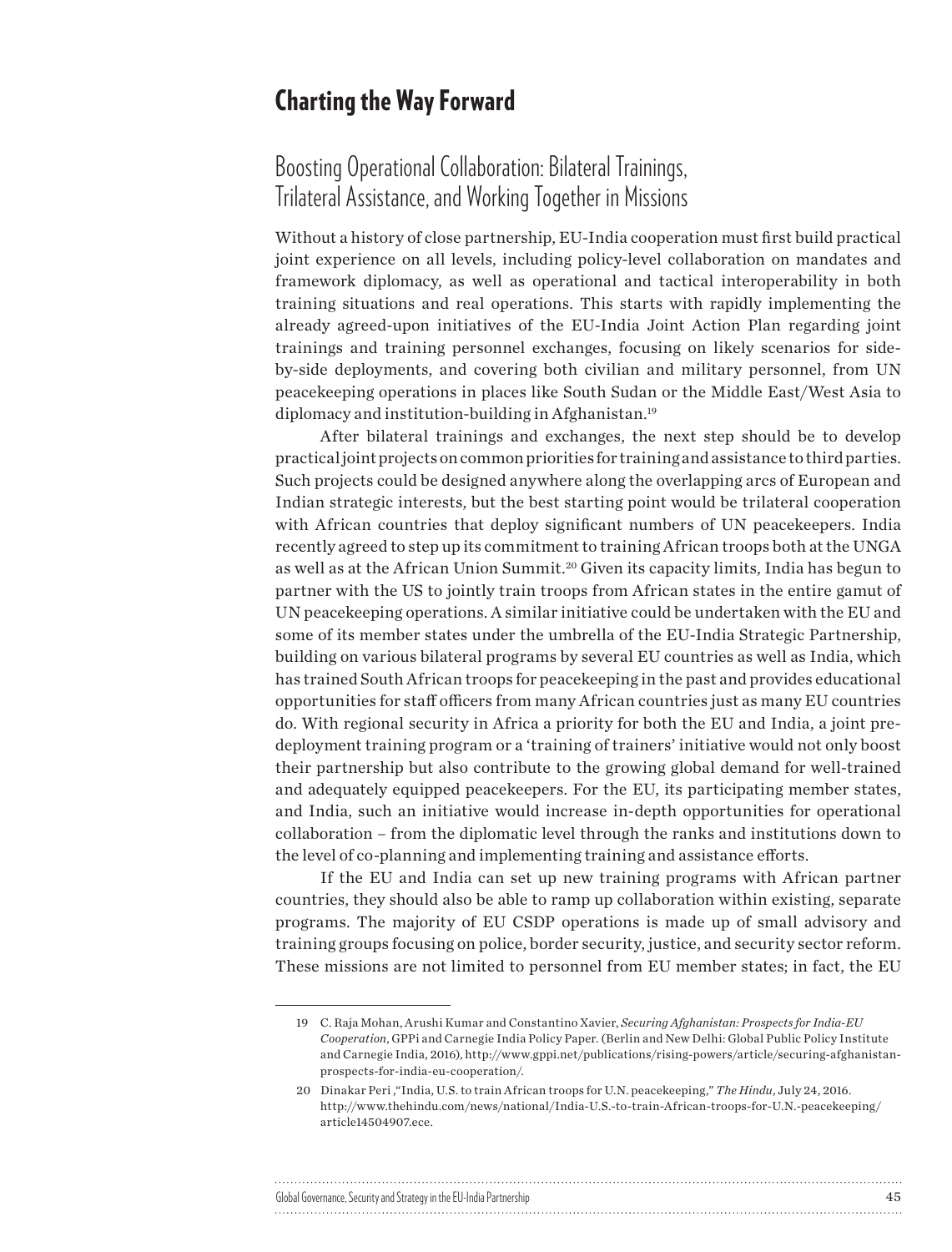has a number of agreements with third countries, including the United States, enabling their participation in EU missions. Of course, India will probably keep deploying its military exclusively to UN peacekeeping operations – and the EU is currently not in a

Truly strategic dialogue and cooperation will only flourish once policymakers and strategic communities in Europe and India develop a stronger understanding of common first- and second-tier interests.

> position to expect anything else, given the efficiency and cost-effectiveness advantages of UN over EU CSDP missions. However, EU CSDP deployments for Indian civilians – security experts, police, justice officials – and unarmed military advisers could be a useful and politically attractive option to boost collaboration. There is similar scope for collaboration within electoral, parliamentary, and legal assistance projects or missions, including election observers, especially where India is already involved as a donor or is interested in increasing engagement.

> What works for CSDP should work equally, if not more easily, for the UN, whose peacekeeping and political missions offer similar opportunities to expand operational collaboration in various fields of crisis management, not just military deployments.21 Within UN missions, the EU and India could also cooperate on the implementation of UN Resolution 1325 on women, peace, and security. Given India's deployment of the first all-female police contingent in Liberia, and the EU's 'Comprehensive Approach' to the implementation of the Resolution, the two actors can collaborate on training of peacekeepers on human rights, addressing needs of children and women affected by violence, and preventing sexual abuse and exploitation.

> The EU may be able to give a boost to exploring and implementing some of these operational opportunities for closer cooperation by deploying a security advisor to the delegation in Delhi, in lieu of national embassies' military attaché staff. An EU security policy team in place in Delhi, possibly also including military personnel, would make liaison and potential collaboration with the Indian military and defense sector much easier.22

#### Sowing the Seeds for Future Strategic Cooperation

Truly strategic dialogue and cooperation will not be built by technocratic means; it will only flourish once policymakers and strategic communities in Europe and India

| GPPi & Carnegie India |  |
|-----------------------|--|
|                       |  |

<sup>21</sup> Luis Peral, "EU-India relations: in search of a paradigm," *II India-EU Forum on Effective Multilateralism*, (2010) [http://www.iss.europa.eu/uploads/media/India-EU\\_Forum\\_Report\\_policy\\_options.pdf](http://www.iss.europa.eu/uploads/media/India-EU_Forum_Report_policy_options.pdf) .

<sup>22</sup> Ibid.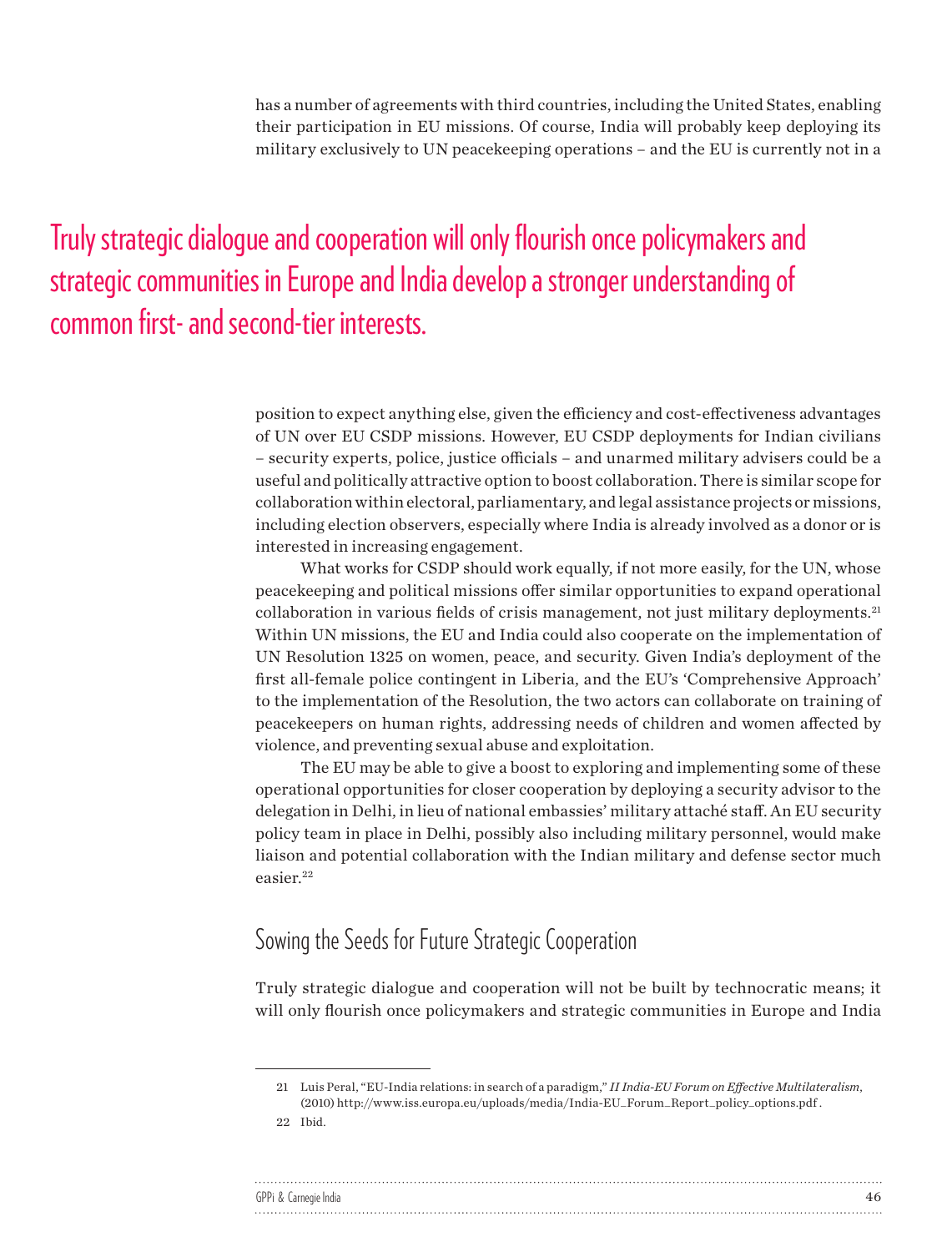develop a stronger understanding of common first- and second-tier interests. Still, there are necessary and conceivable preparations that can be made through expanding the EU-India strategic partnership's thematic scope, particularly by adding track 1.5 working groups to address common challenges and learning opportunities in conflict management and peacebuilding at the level of military, police, and civilian experts. This would present an opportunity to systematically expand sectoral contacts beyond diplomats to include the leaders of the Indian armed forces and the EU Military Committee,<sup>23</sup> RAW, and INTCEN, and so forth.

In parallel, longer-term strategic discussions on topics such as the role of the use of force in robust peacekeeping or principles for adapting the rules-based international order should be addressed in a track 2 setting among independent experts. Such formats should also draw upon the rich experience of senior Indian and European military commanders and civilian mission leaders who already served together in UN missions or alongside each other in the same theaters of operation.

For all of these formats, effective ways need to be found to incorporate the views and lessons of EU member states who have particular experience in the respective subject area. There is no point in two-dozen European diplomats participating in 'working' group meetings when most of the smaller European nations have very limited roles and ambitions in managing conflict anywhere. At the same time, it is crucial to include – by informal invitation, if necessary – the perspectives of those European governments that have significant operational commitments to the subjects and regions at hand and that maintain bilateral 'strategic' relationships with India. For issues involving UN peacekeeping or lessons from it, such formats should include personnel from missions to the UN in New York; as an alternative or additional measure, elements of the dialogue could be taken to the New York level.

#### Less Preaching, More Analysis Will Pave the Way to a Strategic Partnership

Ultimately, patience with each other's byzantine institutions and political sensitivities will be key for the EU and India to develop a truly strategic partnership in the years ahead. Along the way, each side's sensitivities should not stand in the way of an open, honest, and therefore critically constructive exchange of ideas. This is perhaps best achieved by including an element of self-criticism on either side, starting with an admission of the limits to one's own knowledge and insight about each other's sore points. Less preaching and more analysis, including some painful introspection, will be required for both sides to become truly strategic actors on the global stage, and to develop a truly strategic partnership along the way.

#### Global Governance, Security and Strategy in the EU-India Partnership 47 and the strategy in the EU-India Partnership 47

<sup>23</sup> Stefania Benaglia, *How to boost EU-India relations*, CEPS Policy Brief. (Brussels: Centre for European Policy Studies, 2016), [https://www.ceps.eu/system/files/CEPS%20PB%20How%20to%20boost%20EU-](https://www.ceps.eu/system/files/CEPS PB How to boost EU-India relations S Benaglia.pdf)[India%20relations%20S%20Benaglia.pdf](https://www.ceps.eu/system/files/CEPS PB How to boost EU-India relations S Benaglia.pdf).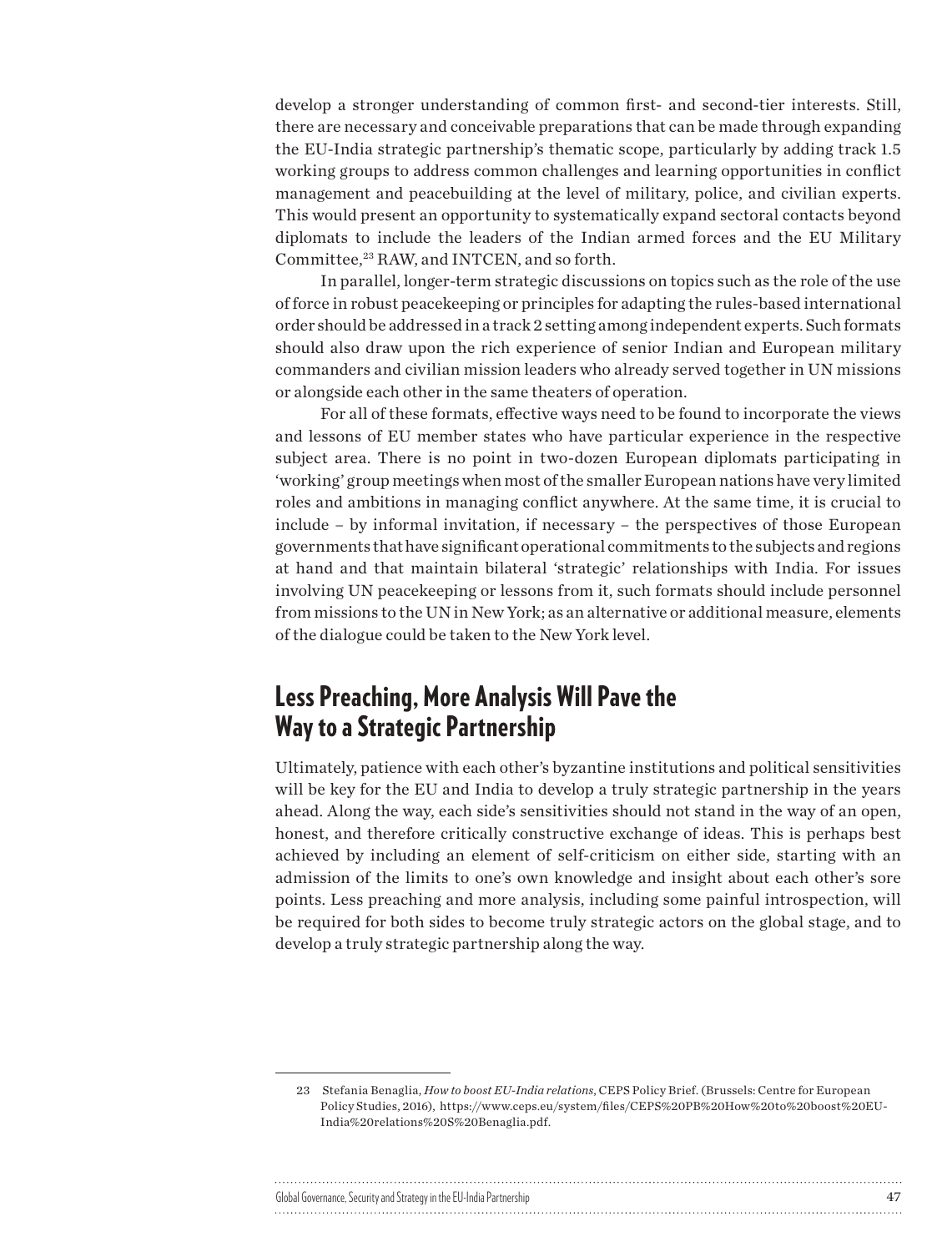## <span id="page-47-0"></span>Annex: Participants From the Policy Dialogues in Brussels and New Delhi

First EU-India Policy Dialogue on Global Governance and Security Carnegie Europe, Rue du Congrès 15, 1000 Brussels Thursday, September 15

- Alka Acharya, Director and Senior Fellow, Institute of Chinese Studies Delhi
- Fraser Cameron, Director, EU-Asia Center
- James Flett, Deputy to the Director, WTO Team, European Commission Legal Service
- Elena Flores, Director, International Economic and Financial Relations, Global Governance, Directorate General for Trade, European Commission
- Andrea Frontini, Policy Analyst, European Policy Centre
- Vaclav Haas, Research Assistant, Carnegie Europe
- S. Inbasekar, First Secretary (EU), Embassy of India, Belgium
- Paul Ivan, Senior Policy Analyst, European Policy Centre
- Frederica La China, Research Analyst, European Institute for Asian Studies
- Rakhee Mayuri, Third Secretary, Embassy of India, Belgium
- C. Raja Mohan, Director, Carnegie India
- Garima Mohan, Research Associate, Global Public Policy Institute
- Peter Nagy, Deputy Dead of Division, India, Nepal, Bhutan, European External Action Service
- Michael Reiterer, Principal Advisor, Asia and Pacific Department, European External Action Service
- Thomas Renard, Senior Research Fellow, Egmont—The Royal Institute for International Relations
- Philipp Rotmann, Associate Director, Global Public Policy Institute
- Juliane Schmidt, Junior Policy Analyst, European Policy Centre
- Raghav Sharma, Assistant Professor, Jindal School of International Affairs
- Shivnath Thukral, Managing Director, Carnegie India
- Balazs Ujvari, Research Fellow, European Policy Centre
- KN Vaidyanathan, Chief Risk Officer, Mahindra India
- Constantino Xavier, Associate, Carnegie India

| GPPi & Carnegie India |  |
|-----------------------|--|
|                       |  |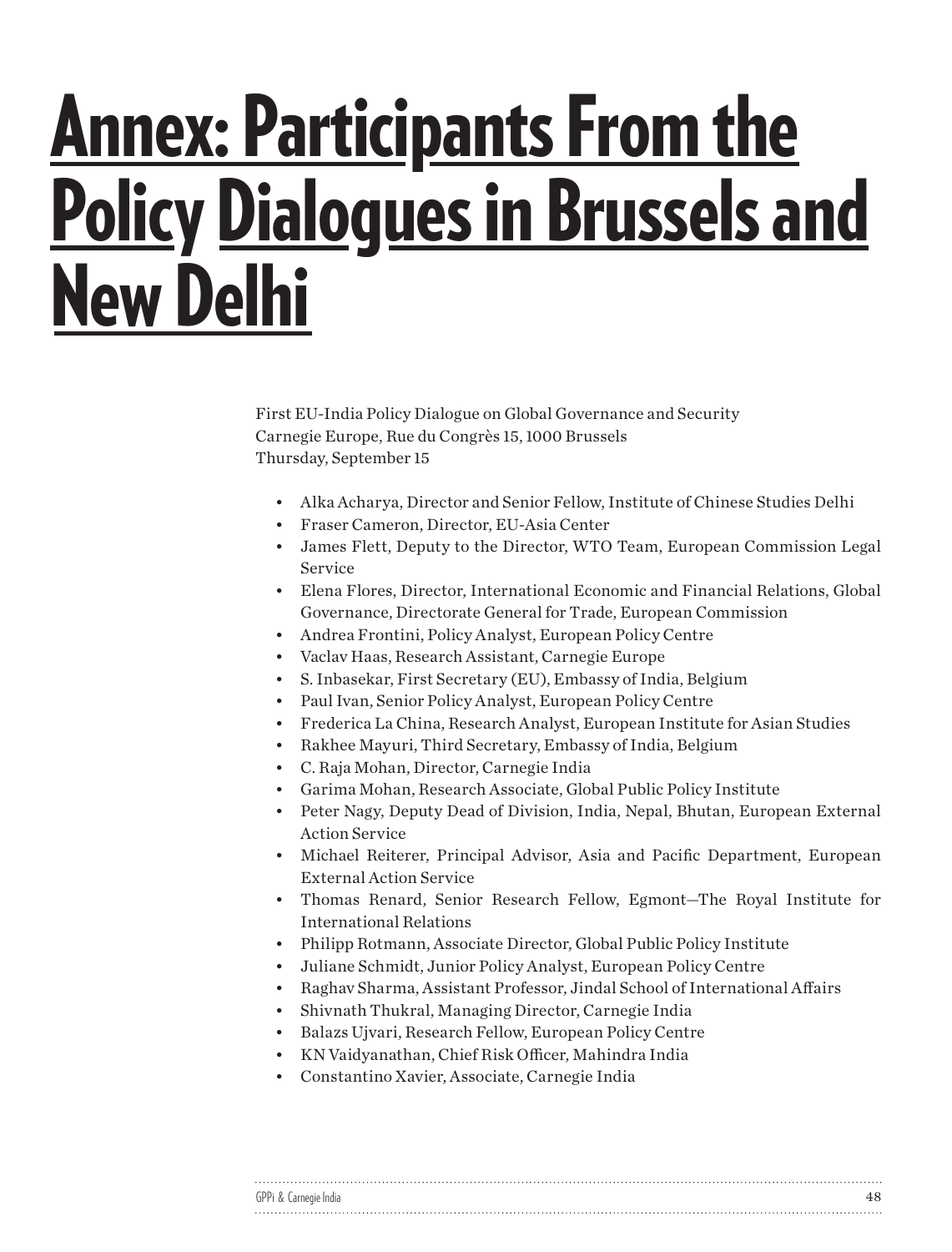Second EU-India Policy Dialogue on Global Governance and Security Carnegie India, 12 Dr. APJ Abdul Kalam Road, New Delhi, 110011 Thursday, November 3, 2016

- S S Bakshi, DACIDS (Net Assessments)
- Duccio Bandini, EU Delegation
- Darshana Baruah, Research Analyst, Carnegie India
- Soumita Basu, Assistant Professor, South Asia University
- Ummu Salma Bava, Professor of European Studies, JNU
- Ruchita Beri, Senior Research Associate, IDSA
- Benjamin Cabouat, Second Counsellor, Embassy of France
- Anil Chopra, Distinguished Fellow, Gateway House
- Marco Corsi, DAI-Europe
- Chandrashekhar Dasgupta, Former Ambassador to EU
- Ioannis Ferentinos, EU Delegation
- Arushi Kumar, Research Assistant, Carnegie India
- Nishant Kumar, Director (Military Affairs), MEA
- Gerrit Kurtz, GPPi / KCl
- Sanjiv Langer, Armed Forces Tribunal, Former Chief of Pans for Africa, UNHQ
- Alexander McLachlan, EEAS
- C. Raja Mohan, Director, Carnegie India
- Garima Mohan, Research Associate, GPPi
- Axelle Nicaise, EU Delegation
- Naveen Kumar Nijhwan, OSD (PP&R), MEA
- Anil Patni, DAI Europe
- Alok Prasad, Former Ambassador to Japan
- Philipp Rotmann, Associate Director, GPPi
- Bijay Selvaraj, Deputy Secretary, Policy Planning, MEA
- Rahul Shankar, Director (Net Assessment), HQ IDS
- Shekhar Sinha, Former Commander-in-Chief, Western Naval Command
- Timo Smit, Researcher, Armed Conflict and Conflict Management Programme, SIPRI

- Thierry Tardy, Senior Analyst, EUISS
- Friederike Tschampa, EU Delegation
- Christian Wagner, Fellow, SWP
- Major General TPS Waraich (Retd.)
- Constantino Xavier, Associate, Carnegie India